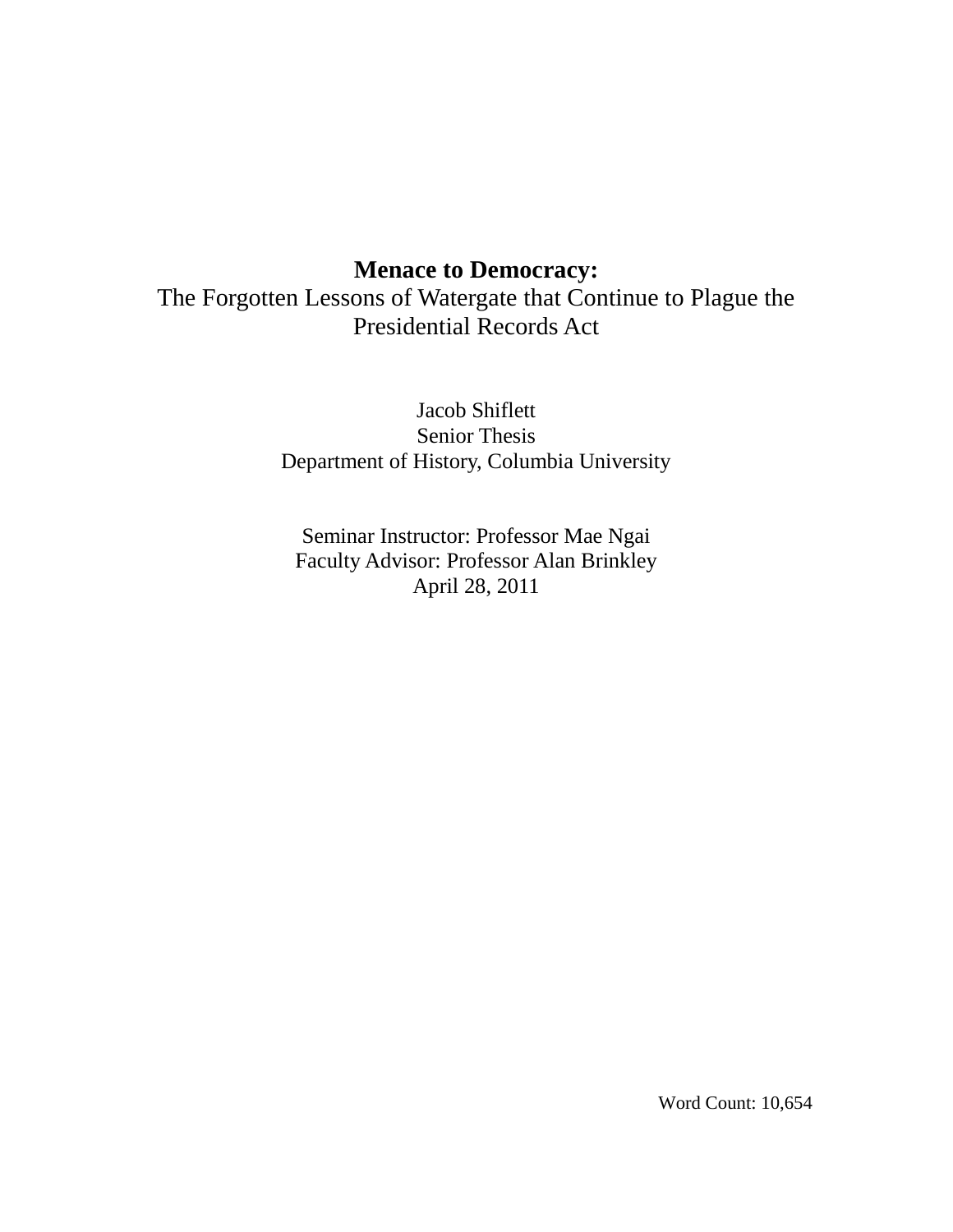## **Acknowledgements**

I am truly grateful for all of those who assisted me in the research and development of this project. First, I would like to thank Dr. Elizabeth Blackmar. The information handed down to me in the Historian's Craft seminar proved vital in the development of the narrative presented in this project. Second, I would like to recognize the significant research assistance provided by Mary Cargill. It never ceases to amaze me how much critical material can be overlooked by those of us who are not librarians or archivists. The documents that Mary highlighted during our research enabled me to view the pertinent issues contained in this thesis from a very unique perspective. Third, I would like to praise my thesis advisors. Dr. Mae Ngai, my thesis seminar instructor, really helped me get this project off of the ground. Her guidance was essential in limiting the scope of this paper, constructing the framework of the thesis, and refining the subject matter contained in the pages of this body of work. I would also like to thank Dr. Alan Brinkley for serving as my faculty advisor. I really appreciate the direction Dr. Brinkley provided regarding my research methods as well as the encouragement he offered with respect to my thesis topic.

Also, I want to thank my loving wife Catherine for providing constant moral support through this project as well as my daughters Jamie and Clara for reminding me to enjoy some leisure time in the process of writing this paper. To the rest: Mom, Dad, Amber, Grinny, Denny, Chuck, Chanda, Grandpa and Grandma Shiflett, Grandma Estes, Sheila, Bev, Susan, Tuesday, Jude, Jan, Jason, Mike, Phil, Kevin, and Woody thank you all for the encouragement and support through this odyssey.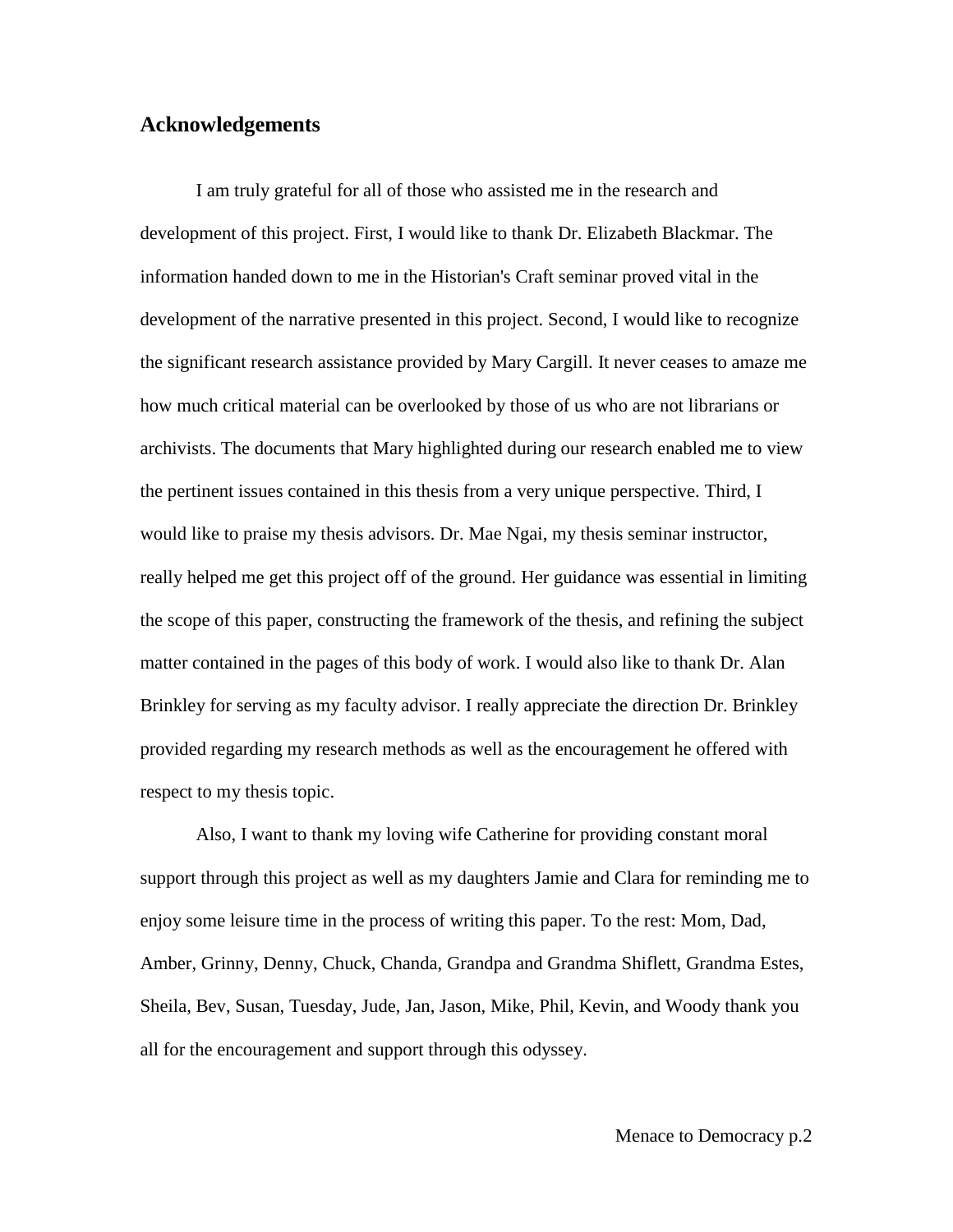# **Table of Contents**

| Acknowledgements                                                  | 2              |
|-------------------------------------------------------------------|----------------|
| Introduction                                                      | $\overline{4}$ |
| Chapter I, Watergate: Reigning in Nixon                           | 8              |
| Chapter II, Presidential Records Act: New Era of Open Government? | 18             |
| Chapter III, Specters of Watergate: In the Executive We Trust     | 33             |
| Conclusion                                                        | 45             |
| Bibliography                                                      | 47             |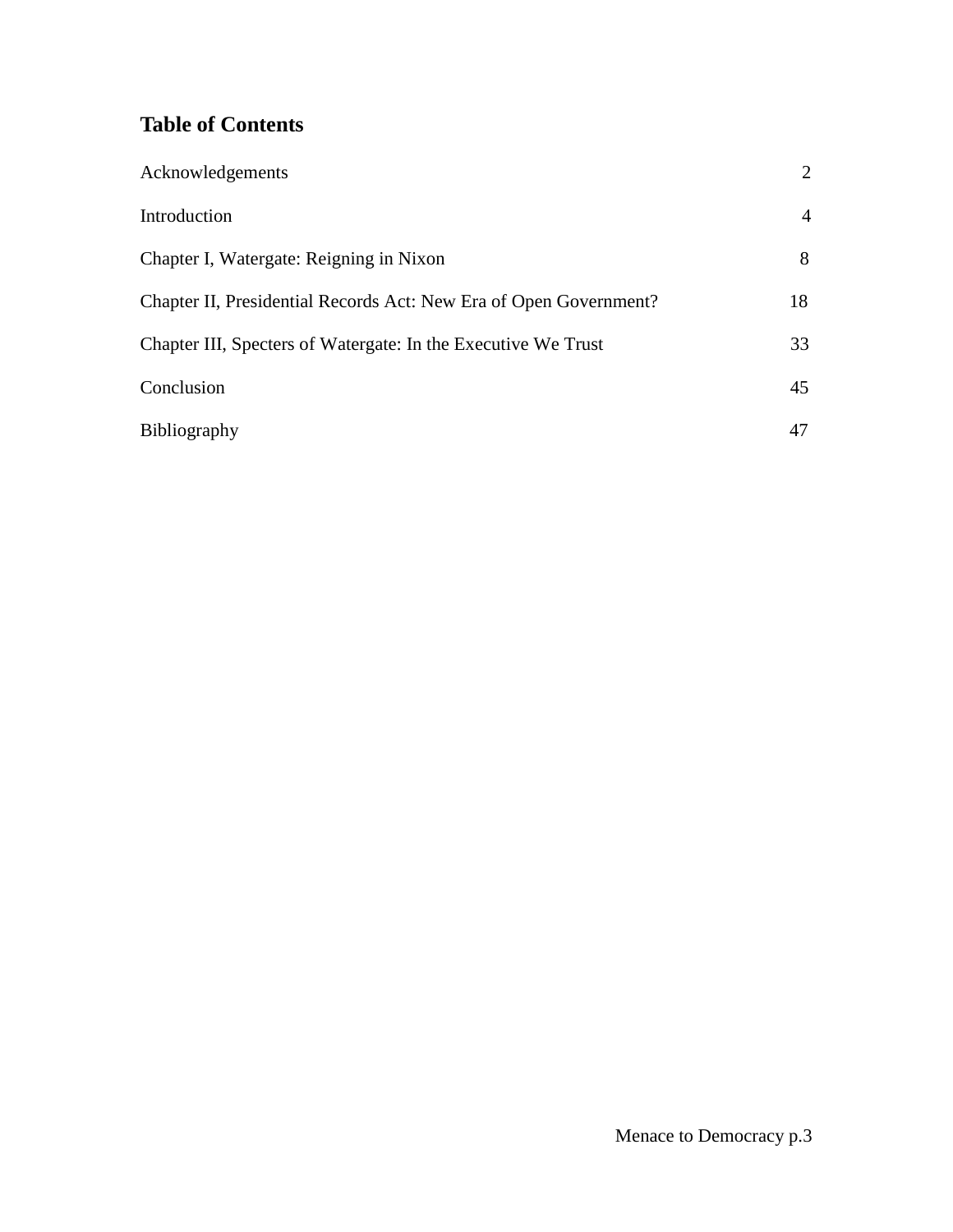# **Introduction**

Watergate symbolizes a major "turning point" in American history.<sup>1</sup> This event allegedly shifted public sentiments from permitting a certain level of autonomy and secrecy in the executive branch to mandating that past presidents be held accountable to the people of the United States through public "ownership of and [timely] access to" their presidential records after they leave office. $2$  Some contend that these sentiments culminated in the Presidential Recordings and Materials Preservation Act of 1974 and the Presidential Records Act of 1978. The former "allowed the federal government to take possession of only presidential records produced by the Nixon administration... [and] stopped short of providing for state ownership of the items impounded."<sup>3</sup> Whereas the latter "provides for [public ownership of and] eventual access to presidential documents, but only from Reagan on."<sup>4</sup> Together, they supposedly guarantee a new era of open government in the United States.

Scholars recently began reexamining this matter when President George W. Bush provoked public outrage with the issuance of Executive Order 13233 on November 1, 2001. According to Bruce P. Montgomery, a professor of history at University of Colorado, Executive Order 13233:

... nullif[ied] the 1978 Presidential Records Act (PRA) by allowing former presidents, vice presidents, and their heirs to assert independently based claims of executive privilege to control access to White House materials seemingly in perpetuity.<sup>5</sup>

<sup>&</sup>lt;sup>1</sup> Peter W. Rodino Jr. "Debate on Articles of Impeachment July 24, 1974," in *Watergate: A Brief History with Documents*, ed. Stanley I. Kutler (West Sussex: Wiley-Blackwell, 2010), 182.

<sup>2</sup> Peter Sezzi, *Personal vs. Private, Presidential Records in a Legislative Context: A Bibliographic Exploration* (Oxford: Scarecrow, 2005), 5.

 $3$  Sezzi, 3

 $<sup>4</sup>$  Sezzi, 17.</sup>

<sup>5</sup> Bruce P. Montgomery, "Nixon's Ghost Haunts the Presidential Records Act: The Reagan and George W. Bush Administrations," *Presidential Studies Quarterly* 32, no. 4 (2002): 789.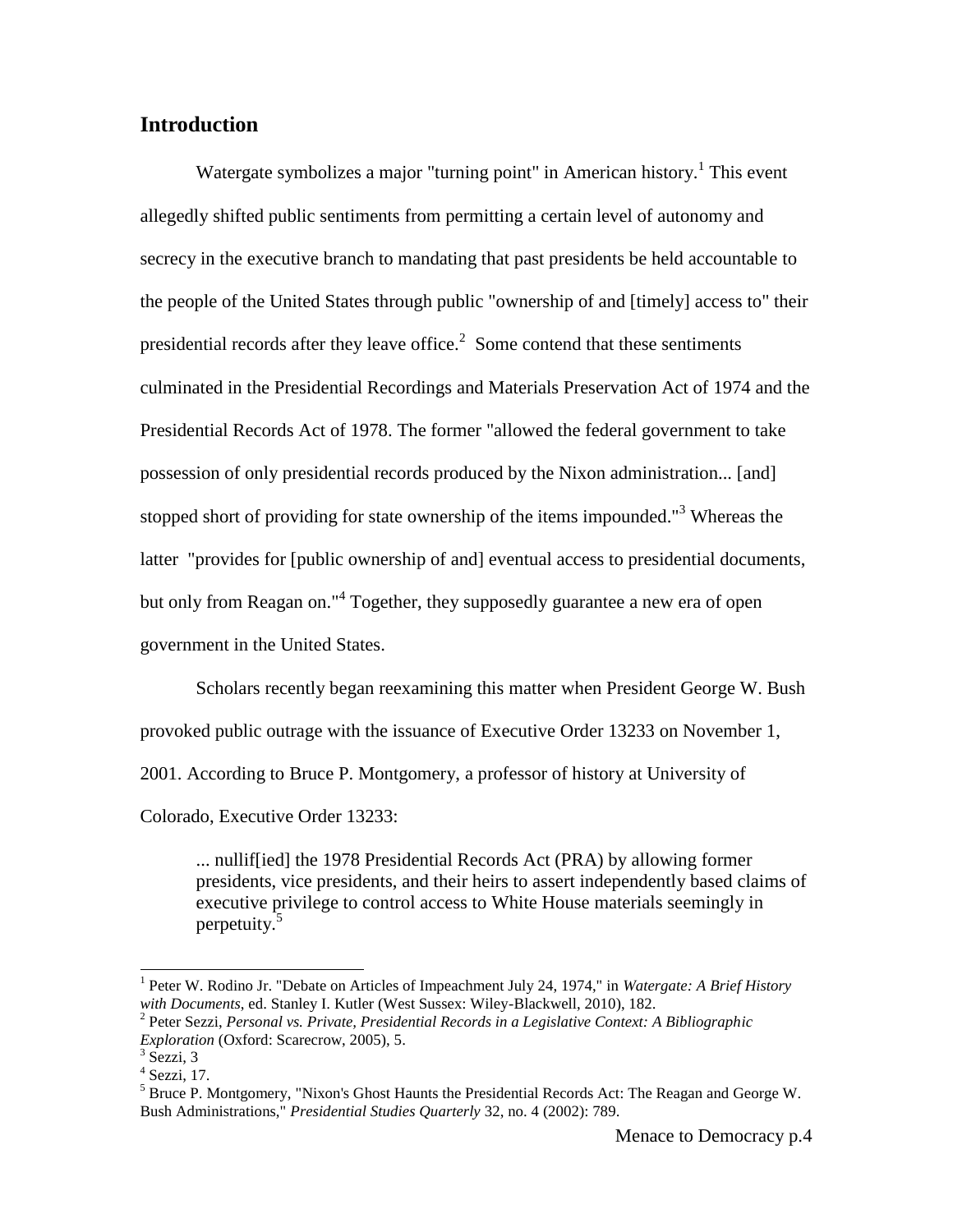In other words Montgomery, like so many other scholars, believes that the Presidential Records Act established a public entitlement to review presidential materials once presidents leave office and that subsequent executive orders do not reflect the will of the law-makers who created the legislation.<sup>6</sup>

However, a careful review of the events leading up to the signing of the PRA as well as the events following its adoption suggest otherwise. This thesis explores the development of ownership and public access to presidential records, from the 1970s to the present, in order to realign historical perceptions regarding the Presidential Records Act as well as realign perceptions concerning other issues such as Watergate, the PRMPA, the National Study Commission on Records and Documents of Federal Officials, and the vitality of democracy in the United States in the wake of the Watergate. In this thesis I argue that the public, through its fascination with the release of President Nixon's materials after Watergate, lost interest in the activities of the National Study Commission on Records and Documents of Federal Officials and, as a result, missed critical information for understanding the intent of the Presidential Records Act.

The reason for this stems from the fact that the Presidential Recordings and Materials Preservation Act of 1974, contrary to its portrayal as the genesis for an era of executive transparency, marked the beginning of the end for the short-lived transparency revolution prompted by Watergate. Granted law-makers offered President Nixon's

<sup>&</sup>lt;sup>6</sup> For similar contemporary interpretations of the Presidential Records Act of 1978 see: Martha J. Kumar, "Executive Order 13233 Further Implementation of the Presidential Records Act," *Presidential Studies Quarterly* 32, no. 1 (2002): 196; Robert D. Putnam and Robert J. Spitzer, "American Political Science Association Response to Executive Order 13233," *Presidential Studies Quarterly 32, no. 1 (2002):* 190; Megan L. Bezzo, "In the Name of National Security: Executive Order 13233, the Rise of the Imperial Presidency, and the Degradation of Archival Autonomy." MA Thesis, Western Washington University, 2009, 30-31; Brett L. Erickson, "Presidential Power and Public Records: Executive Order 13233 and the Presidential Records Act of 1978," MA Thesis, University of Nebraska, 2009, 50-51; Kevin Burge, "The Presidential Records Act of 1978: Its Development from the Right to Know and the Public's Demand for Federal Records Ownership," MA Thesis, Auburn University, 2008, 75-77.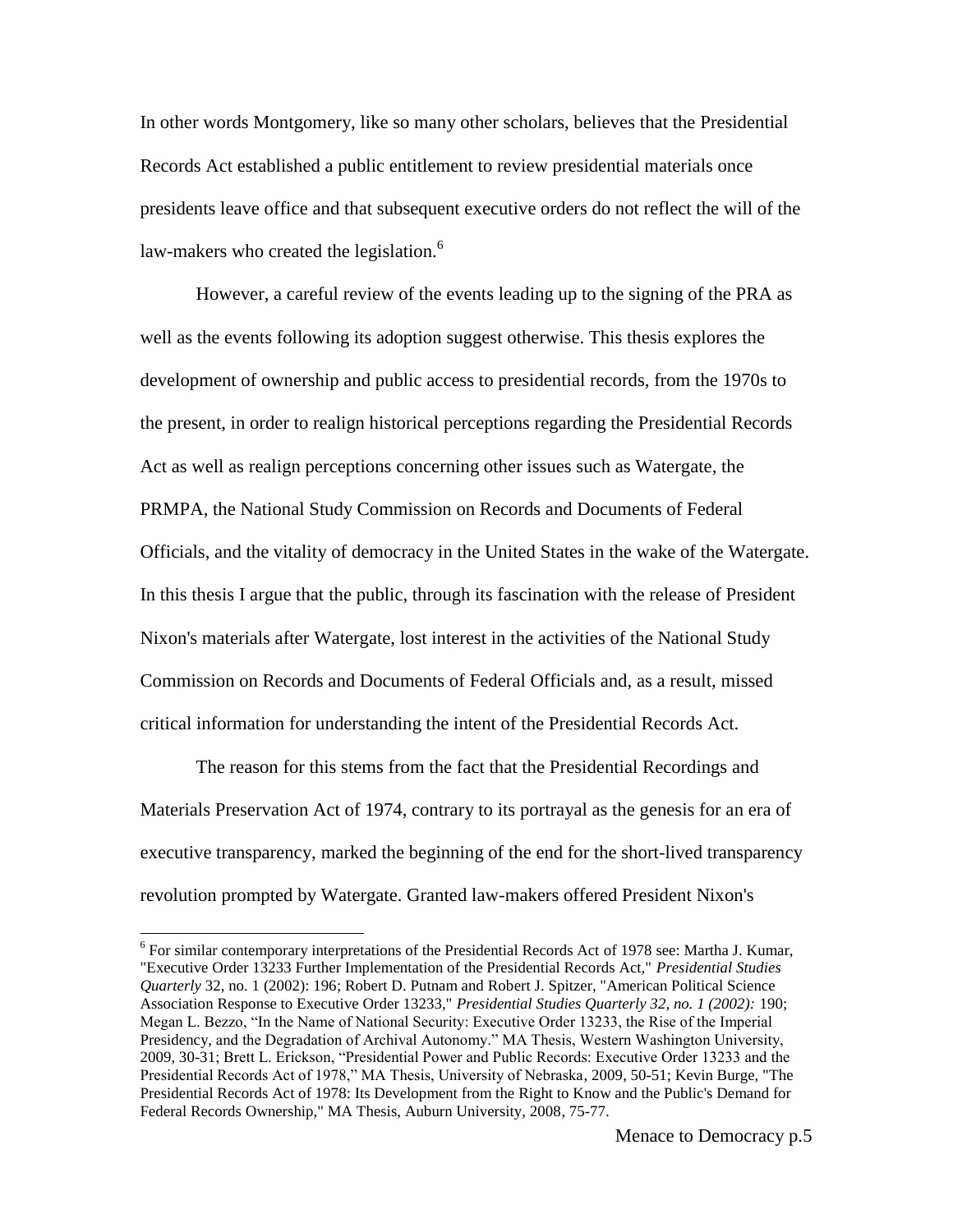Watergate materials to the public by way of the PRMPA.<sup>7</sup> This act of good faith by the government reestablished public trust in Washington DC for holding Nixon accountable for his deeds. Though, the release of these materials took precedence over the National Study Commission on Records and Documents of Federal Officials. 8 This was odd considering the PRMPA charged the commission with the significant responsibility of generating a report to make recommendations on how to reform the processes that allowed Watergate to happen.<sup>9</sup> Indeed, the treasure trove of Watergate materials overshadowed all other discourse in the nation and these circumstances allowed lawmakers, who were eager to restore legitimacy to the executive branch, to slip a provision into the PRA that permits the incumbent president to unilaterally determine the extent of public access to the materials of former presidents by issuing executive orders.<sup>10</sup>

This overlooked bit of history went widely unnoticed until recently. Now lawmakers and scholars realize some of the deficiencies with the PRA. However, the recent solutions suggested by members of Congress and the scholarly community to improve the PRA fail to address the issue of allowing the incumbent president to have sweeping authority on public access to the materials of former presidents through the use of executive orders. What can we infer from this development? What does this situation tell us about transparency, accountability, and the state of democracy in the United States?

In order to fully appreciate the aforementioned information, this thesis provides a

l

<sup>7</sup> *Presidential Recordings and Materials Preservation Act*, U.S. Code 44 Chapter 21 (1974), § 2111, Sec. 101 - Sec. 106.

http://www.archives.gov/about/laws/nara.html#material

<sup>8</sup> Anna Kasten Nelson, "The Public Documents Commission: Politics and Presidential Records," *Government Publications Review* vol. 9, (1982): 444-445.

<sup>9</sup> *Presidential Recordings and Materials Preservation Act*, U.S. Code 44 Chapter 33 (1974), §3316. http://www.gpo.gov/fdsys/pkg/USCODE-2008-title44/pdf/USCODE-2008-title44-chap33.pdf

<sup>10</sup> *Presidential Records*, U.S. Code 44 Chapter 22 (1978), §2204, (a)(1)(A) and (a)(1)(B). http://www.archives.gov/about/laws/presidential-records.html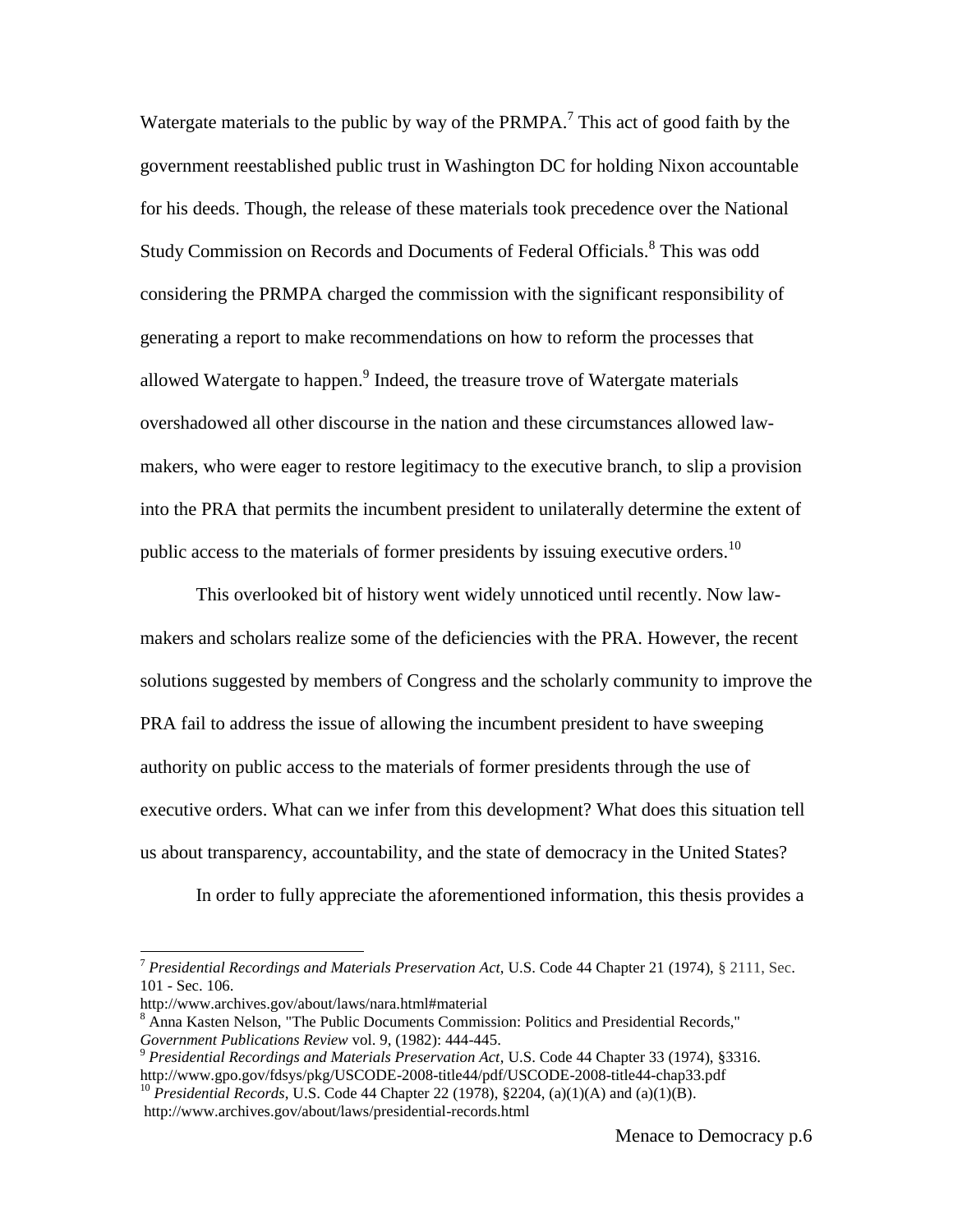rich narrative presented in the form of a three-part odyssey in order to provide a panoramic view of ownership and access to presidential records from Watergate to the present. The first section analyzes Watergate from the break-in of the Watergate Hotel to the Supreme Court ruling on *Nixon v. Administrator of General Services* in 1977. The lessons learned from Watergate serve as a reference point for the subsequent chapters. The second section focuses on the bipartisan consensus regarding transparency in the executive branch. This inquiry begins with a discussion on the National Study Commission on the Records of Federal Officials and ends with the signing of the Presidential Records Act of 1978. The third section examines the events following the PRA with particular emphasis on its implementation and public reaction to these activities. It begins with a discussion on Executive Order 12667 signed by President Reagan in 1989 and ends with the most recent presidential records reform efforts in 2009.

The last part of the paper is reserved for the concluding remarks where I argue that the activities during Watergate, prior to the signing of the Presidential Records Act, and events following the signing of the PRA suggest that the PRA was not created to ensure transparency in government. Rather, the PRA was created to abolish the presidential library system and establish a centralized location for incumbent administrations and their staff to have ready access to the duplicate copies of federal records from former administrations via storage at the National Archives. If this was not the case, then the public would not require Freedom of Information requests to access to the sensitive or controversial records of former presidents; nor would the PRA provide the incumbent president with sweeping authority to unilaterally determine the extent of public access to the materials of former presidents through the usage of executive orders.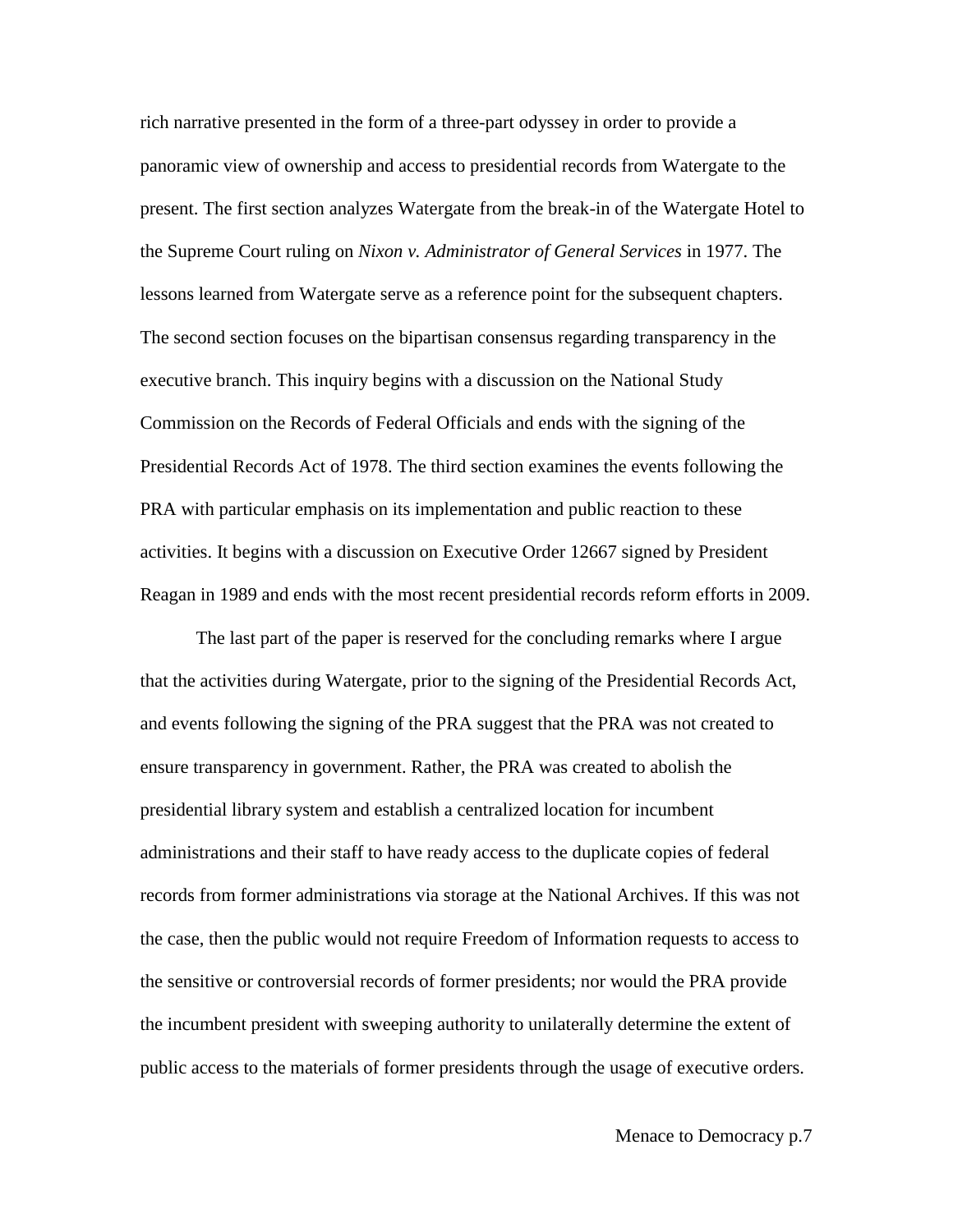## **I. Watergate: Reigning in Nixon**

"When the President does it, that means that it is not illegal."—Richard M. Nixon television interview with David Frost, May 20, 1977

On June 17, 1972 "[f]ive men... were arrested... in what authorities described as an elaborate plot to bug the offices of the Democratic National Committee" at the Watergate Hotel in Washington  $DC<sup>11</sup>$  Two days later the press reported that one of these individuals, James W. McCord, worked for the GOP "to provide security services to the Republican National Committee."<sup>12</sup> Further inquiry revealed that these individuals had ties to the Richard Nixon's 1972 Committee to Re-elect the President, also known by the acronym CREEP, and that McCord held the position of security director for the organization.<sup>13</sup> Evidence recovered from the investigation also implicated G. Gordon Liddy and former CIA officer E. Howard Hunt as the masterminds behind the Watergate break-in. Together these men comprised a special operations unit known as the White House Plumbers whose operations consisted of the Watergate break-in, the harassment of Pentagon Papers leaker Daniel Ellsberg, and several other clandestine operations which remained unknown to the public until the Watergate Scandal.<sup>14</sup> "On September 15, 1972, Liddy, Hunt, and the five persons arrested in the DC Watergate offices on June 17 were indicted for burglary, unlawful entry for the purpose of intercepting oral and wire communications and conspiracy, all felonies."<sup>15</sup>

<sup>&</sup>lt;sup>11</sup> Alfred E. Lewis, "5 Held in Plot to Bug Democrats' Office Here," *The Washington Post*, June 18, 1972. http://www.washingtonpost.com/wp-dyn/content/article/2002/05/31/AR2005111001227.html

<sup>&</sup>lt;sup>12</sup> Bob Woodward and Carl Bernstein, "GOP Security Aide Among 5 Arrested in Bugging Affair," *The Washington Post*, June 19, 1972.

http://www.washingtonpost.com/wp-srv/local/longterm/tours/scandal/watergat.htm

<sup>&</sup>lt;sup>13</sup> Peter W. Rodino Jr., *Impeachment of Richard Nixon: The Final Report of the Committee on the Judiciary, House of Representatives* (New York: Viking, 1975), 60-65.

<sup>&</sup>lt;sup>14</sup> For more information on the activities of the Plumbers, see: Rodino, *Impeachment of Richard Nixon*, 234-241.

<sup>15</sup> Rodino, *Impeachment of Richard Nixon* , 87.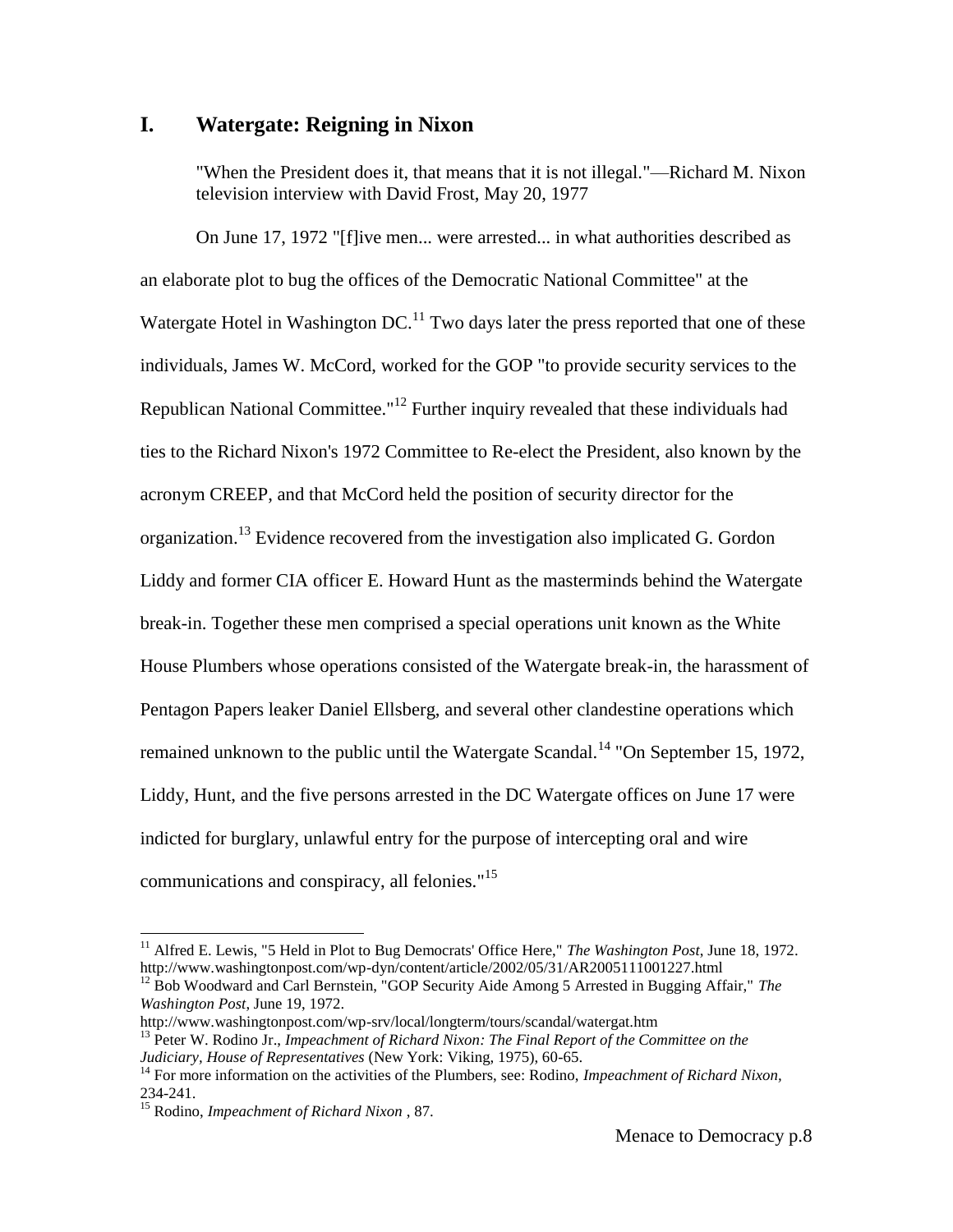Suspicions of White House involvement in the break-in grew as *The Washington Post* reported that "[a] \$25,000 cashier's check, apparently earmarked for President Nixon's re-election campaign, was deposited in April in a bank account of one of the five men arrested in the break-in at Democratic National Headquarters."<sup>16</sup> Later in the year, *The Washington Post* publicized that "John N. Mitchell, while serving as U.S. Attorney General, personally controlled a secret Republican fund that was used to gather information about the Democrats."<sup>17</sup> In the following month, the FBI announced that:

... the Watergate bugging incident stemmed from a massive campaign of political spying and sabotage conducted on behalf of President Nixon's re-election and directed by officials of the White House and the Committee for the Re-election of the President.<sup>18</sup>

Despite these shocking revelations, Nixon won reelection in a landslide victory in the 1972 election against George McGovern. However, this chain of events piqued public interest and mandated further investigation, both criminal and congressional, into the connection between the Watergate burglars and Richard Nixon.

Before long more Republican officials, with closer ties to the Nixon, distanced themselves from the President. On April 30, 1973 "White House advisers, H.R. Haldeman and John D. Ehrlichman, along with Attorney General Richard G. Kleindienst" resigned their posts and Nixon "fired... [White House] counsel, John W. Dean III" in the

<sup>16</sup> Carl Bernstein and Bob Woodward, "Bug Suspect Got Campaign Funds," *The Washington Post*, August

<sup>1, 1972.</sup> http://www.washingtonpost.com/wp-dyn/content/article/2002/06/03/AR2005111001229.html <sup>17</sup> Carl Bernstein and Bob Woodward, "Mitchell Controlled Secret GOP Fund," *The Washington Post*, September 29, 1972.

http://www.washingtonpost.com/wp-dyn/content/article/2002/06/03/AR2005111001231.html

<sup>18</sup> Carl Bernstein and Bob Woodward, "FBI Finds Nixon Aides Sabotaged Democrats," *The Washington Post*, October 10, 1972.

http://www.washingtonpost.com/wp-dyn/content/article/2002/06/03/AR2005111001232.html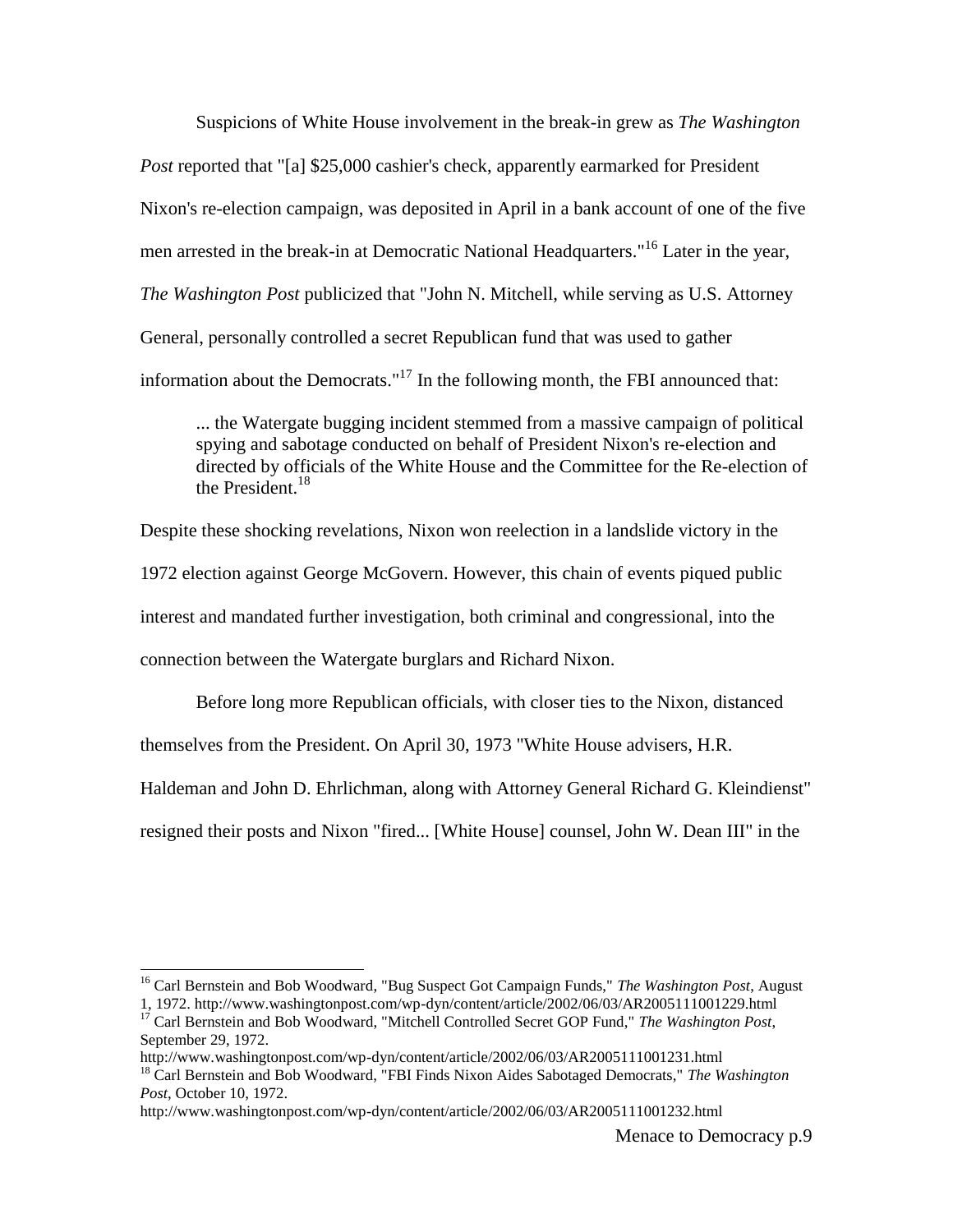same day.<sup>19</sup> These resignations, as well as the firing of Dean, raised suspicion of White House involvement in the Watergate break-in even further. Within two months the Senate started its own investigation into the matter.

North Carolina Senator "Sam Ervin gaveled the Senate Select Committee to order on May 17" in the spring of 1973.<sup>20</sup> In addition to the Senate hearings, the Department of Justice launched its own investigation. "The President... [granted] Attorney General designate Elliot Richardson absolute authority to make all of the decisions bearing upon the prosecution of the Watergate case and related matters."<sup>21</sup> Richardson appointed Archilbald Cox as Special Prosecutor to the case. "On May 21, 1973 Richardson appeared with... Cox before the Senate Judiciary Committee" to discuss the authority and jurisdiction of the Special Prosecutor.<sup>22</sup> Richardson stated that Special Prosecutor Cox had jurisdiction over:

... offenses arising out of the unauthorized entry into the DNC headquarters at the Watergate, offenses arising out of the 1972 presidential election, allegations involving the President, members of the White House staff or presidential appointees and other matters which the Special Prosecutor consented to have assigned by the Attorney General. The same guidelines also provided that the Special Prosecutor would have full authority for determining whether to contest the assertion of executive privilege of any other testimonial privilege and that he would not be removed except for "extraordinary improprieties."<sup>23</sup>

The Special Prosecutor received the Senate Judiciary Committee stamp of approval.

President Nixon expressed his support for both Richardson and Cox. Although, after the

<sup>&</sup>lt;sup>19</sup> Laurence Stern and Haynes Johnson, "3 Top Nixon Aides, Kleindienst Out; President Accepts Full Responsibility; Richardson Will Conduct New Probe," *The Washington Post*, May 1, 1973. http://www.washingtonpost.com/wp-dyn/content/article/2002/05/31/AR2005111001235.html

<sup>20</sup> Stanley I. Kutler, *The Wars of Watergate: The Last Crisis of Richard Nixon* (New York: Alfred A. Knopf, 1990), 350.

<sup>21</sup> Rodino, *Impeachment of Richard Nixon* , 176.

<sup>22</sup> Rodino, *Impeachment of Richard Nixon* , 176.

<sup>&</sup>lt;sup>23</sup> Rodino, *Impeachment of Richard Nixon*, 176; For the full testimony of Elliot Richardson, see: United States Senate, *Hearings Before the Committee on the Judiciary, Ninety-Third Congress, on Special Prosecutor* (Washington, DC: GPO, 1973), 237-260.

http://web.lexisnexis.com.ezproxy.cul.columbia.edu/congcomp/attachment/a.pdf? m=56379c5089b14c110 a25d840f7e39bfd&wchp=dGLzVtz-zSkSA&\_md5=eac3914a55c4d7a6e4dea7283ce80cc0&ie=a.pdf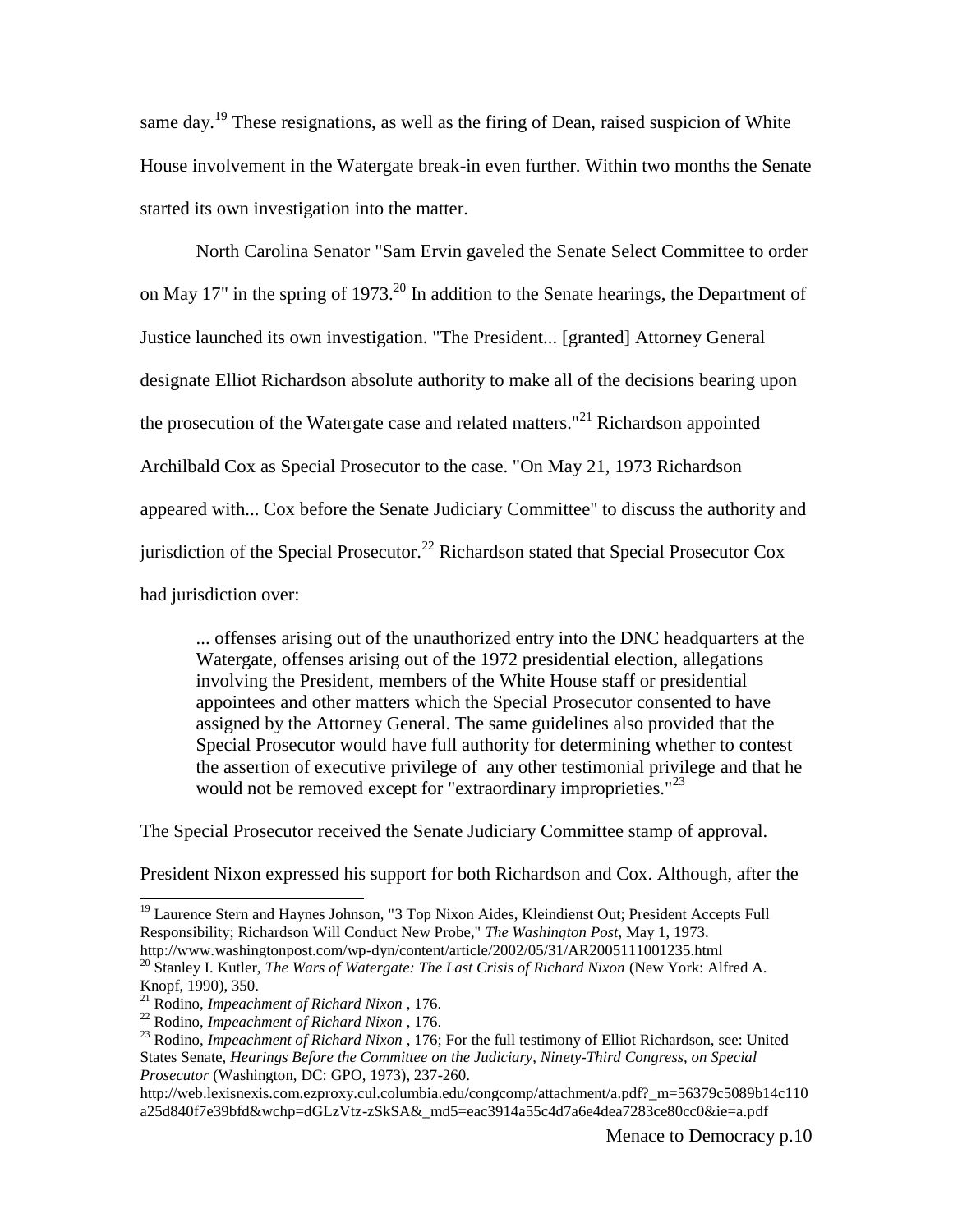hearings, Nixon reiterated "to Richardson that the waiver of executive privilege extended to testimony but not to documents."<sup>24</sup> In other words, neither the Attorney General nor the Special Prosecutor had the authority to review presidential materials to discern the legitimacy of claims of executive privilege asserted by the President. As a result, the President put himself in the position to unilaterally determine the size and scope of executive privilege.

Nevertheless, the investigations continued in both the Department of Justice and the United States Senate. The assertion made by Nixon had little relevance until Sam Ervin's Senate investigation uncovered that:

[f]ormer presidential counsel John W. Dean III...discussed aspects of the Watergate cover-up with President Nixon or in Mr. Nixon's presence on at least 35 occasions between January and April of this year, according to reliable sources. 25

The Senate Committee also revealed through the testimony of former White House aide

Alexander Butterfield that:

President Nixon has been routinely taping all his conversations and meetings in the Oval Office and cabinet room of the White House, in his Executive Office Building office and on four of his personal telephones.<sup>26</sup>

This revelation immediately prompted both Ervin and Cox to request the White House

tapes. Nixon of course, invoking the right of executive privilege, refused to give up the

materials by stating that "the tapes, which have been under [his] sole control, will remain

 $\mathrm{so.}$ "<sup>27</sup>

<sup>24</sup> Rodino, *Impeachment of Richard Nixon* , 177.

<sup>25</sup> Carl Bernstein and Bob Woodward, "Dean Alleges Nixon Knew of Cover-up Plan," *The Washington Post*, June 3, 1973.

http://www.washingtonpost.com/wp-dyn/content/article/2002/05/31/AR2005112200792.html

<sup>26</sup> Lawrence Meyer, "President Taped Talks, Phone Calls; Lawyer Ties Ehrlichman to Payments," *The Washington Post*, July 17, 1973.

http://www.washingtonpost.com/wpdyn/content/article/2002/06/03/AR2005112200794.html <sup>27</sup> Rodino, *Impeachment of Richard Nixon*, 43.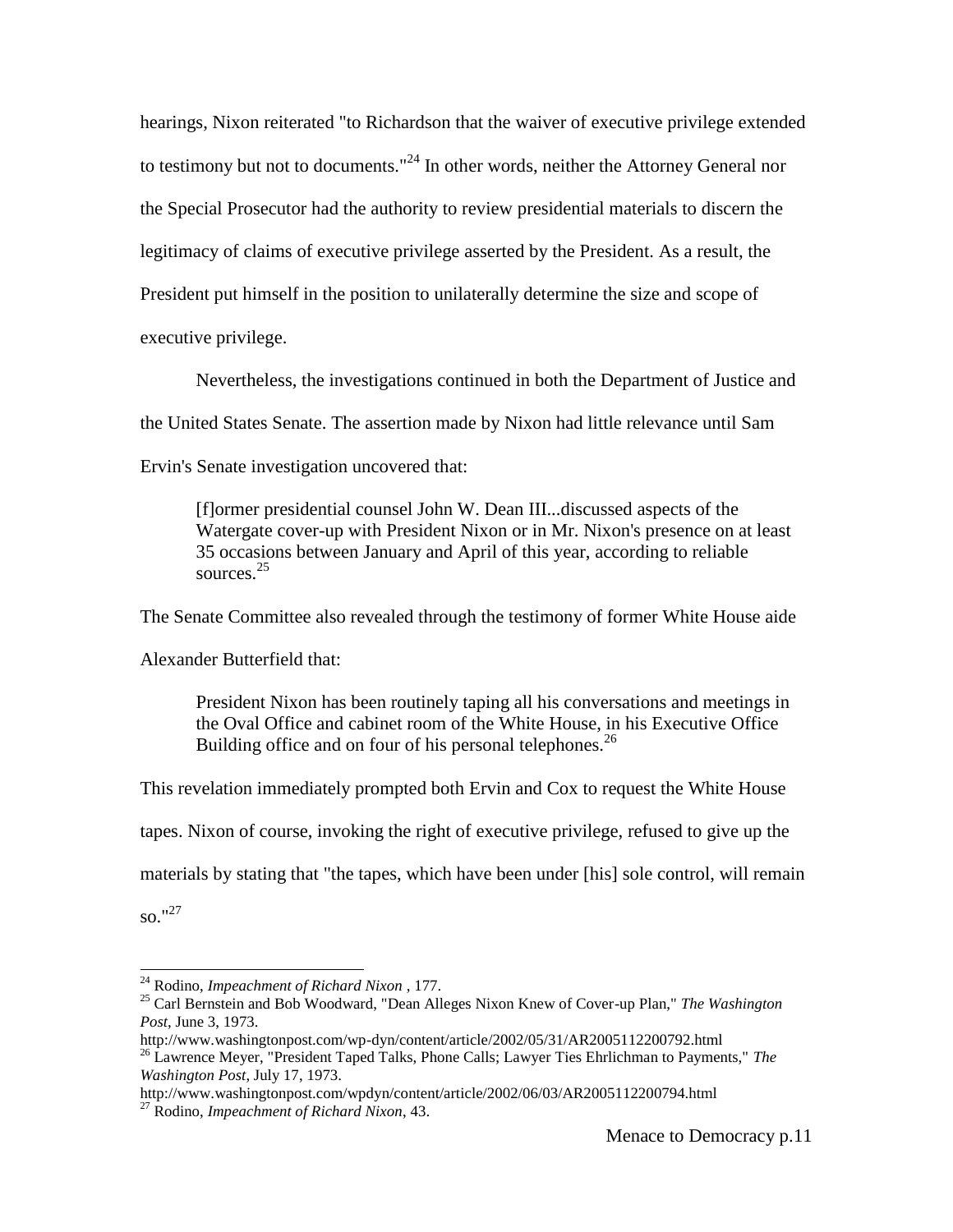After being refused by the President, Special Prosecutor Cox subpoenaed nine of the tapes. It took a court order and a denial in a US Court of Appeals before Nixon even entertained the subpoena. Nixon then started making demands regarding under what conditions he would release the tapes.<sup>28</sup> The President demanded that in exchange for the subpoenaed tapes that Special Prosecutor Cox would refrain from subpoenaing any more executive materials. This ultimatum did not sit well with Attorney General Richardson. Then "[o]n the evening of October 19, 1973, the President issued a statement ordering Cox to agree to the proposal and desist from issuing subpoenas for tapes and documents."<sup>29</sup> Cox refused to comply with Nixon's demands. The President then ordered Attorney General Richardson to fire Cox. Richardson refused to discharge Cox from his duties. Both he and Deputy Attorney General William D. Ruckelshaus resigned, instead of carrying out Nixon's orders, and the new Attorney General, Robert Bork, relieved Cox of his duties. $30$ 

Critics already advocated impeachment prior to the resignations of Richardson and Ruckelshaus as well as the firing of Special Prosecutor Cox.<sup>31</sup> Pressure towards impeachment mounted further with the release of White House tapes and transcripts that Nixon's staff altered. Some transcripts of the tapes were censored. However, the most outrage stemmed from a tape that contained an "18 1/4-minute gap in the recording."<sup>32</sup> White House Chief-of-Staff Alexander Haig could not thoroughly explain the gap. The

 $28$  For more information on the between Nixon, and Special Prosecutor Cox, and Attorney General Richardson, see: Rodino, *Impeachment of Richard Nixon*, 179-181.

<sup>29</sup> Rodino, *Impeachment of Richard Nixon*, 180.

<sup>30</sup> Carroll Kilpatrick, "Nixon Forces Firing of Cox; Richardson, Ruckelshaus Quit," *The Washington Post*, October 21, 1973.

http://www.washingtonpost.com/wp-dyn/content/article/2002/06/03/AR2005112200799.html <sup>31</sup> Jules Witcover, "Pressure for Impeachment Mounting," *The Washington Post*, October 21, 1973.

http://www.washingtonpost.com/wp-dyn/content/article/2002/06/03/AR2005112200800.html <sup>32</sup> George Lardner Jr., "Haig Tells of Theories on Erasure," *The Washington Post*, December 7, 1973.

http://www.washingtonpost.com/wp-dyn/content/article/2002/06/03/AR2005112200802.html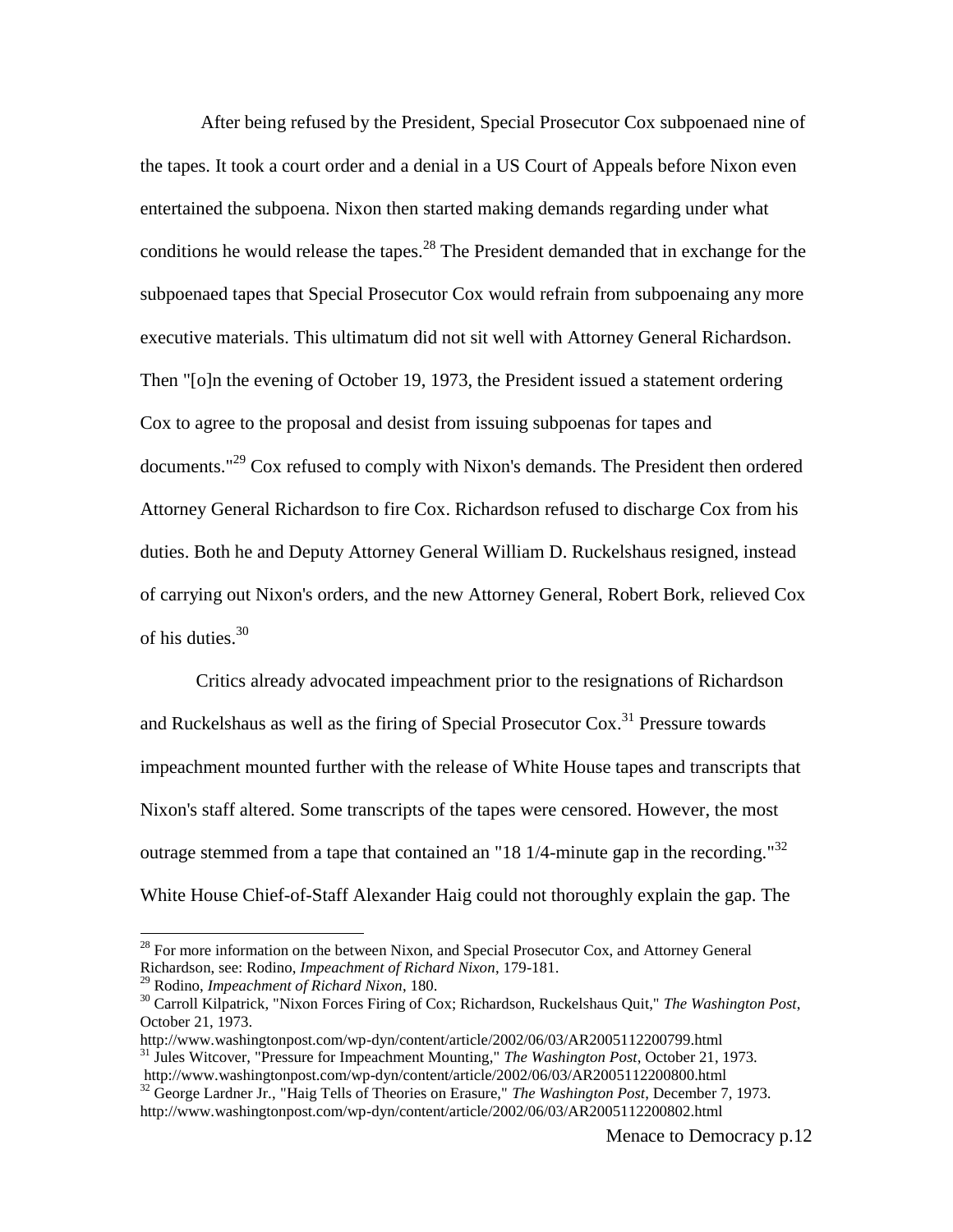media increased their pressure on the White House. On November 17, 1973 during a press conference Nixon reiterated that he no personal knowledge relevant to Watergate and stated that "[he was] not a crook."<sup>33</sup>

During his 1974 State of the Union, President Nixon pleaded with lawmakers and the public by stating "the time [had] come to bring [the] investigation and the other investigations ... to an end. One year of Watergate [was] enough."<sup>34</sup> Needless to say, this did not distract nor dissuade the Special Prosecutor and Congress from their investigations. The Special Prosecutor indicted former Attorney General John Mitchell and former White House aides H.R. Haldeman and John Ehrlichman on March 1, 1974. Nixon's inner circle started to collapse. In response to this Nixon attempted to undermine the mandate for the investigation by releasing "1,254 pages of the secretly recorded conversations of crucial Watergate-related meetings from September, 1972, through April,  $1973.^{035}$ 

This did not have the desired effect. Special Prosecutor Jaworksi continued to press the White House for more documents and materials. "On April, 18, 1974 Judge Sirica issued a trial subpoena requested by... [Jaworski] for 64 presidential conversations."<sup>36</sup> Nixon vehemently objected to the subpoena and asserted claims of executive privilege over the requested materials. The ultimate showdown between the Special Prosecutor and the President commenced. Eventually, this issue made its way up to the US Supreme Court under *US v. Nixon*. Then on July 24, 1974 the Supreme Court

<sup>33</sup> Carroll Kilpatrick, "Nixon Tells Editors, 'I'm Not a Crook'," *The Washington Post*, November 18, 1973. http://www.washingtonpost.com/wpdyn/content/article/2002/06/03/AR2005112200801.html

<sup>&</sup>lt;sup>34</sup> President Richard Nixon, "State of the Union Address," January 30, 1974. http://www.infoplease.com/t/hist/state-of-the-union/187.html

<sup>35</sup> Haynes Johnson, "Nixon Hands Over Transcripts," *The Washington Post*, May 1, 1974. http://www.washingtonpost.com/wp-dyn/content/article/2002/05/31/AR2005112200803.html

<sup>36</sup> Rodino, *Impeachment of Richard Nixon*, 576.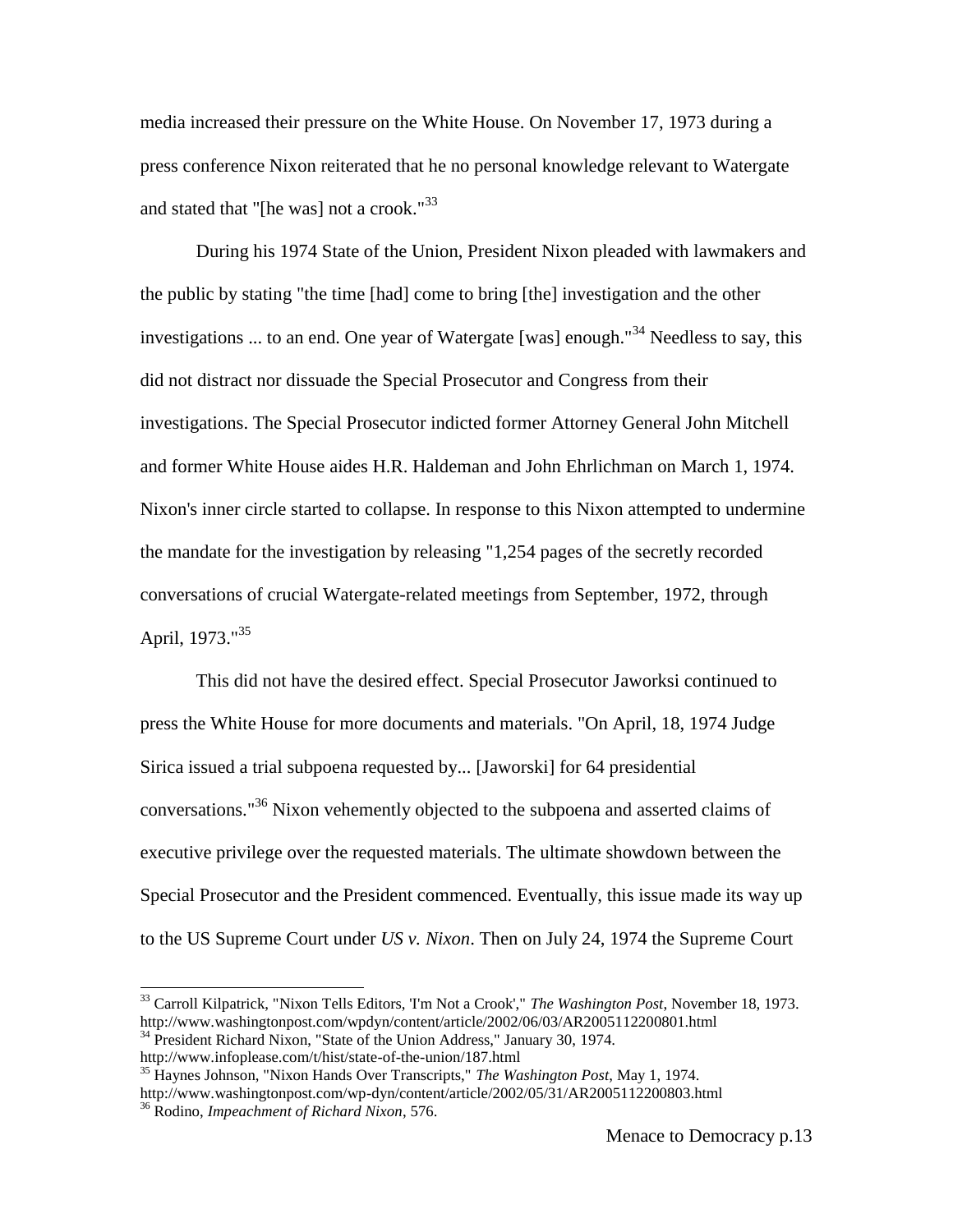ruled "unanimously, and definitively, that President Nixon must turn over tape recordings of White House conversations needed by the Watergate special prosecutor for the trial of the President's highest aides."<sup>37</sup> Nixon coordinated the handing over of the subpoenaed materials within a week.

Three days after the Supreme Court ruling, "[t]he House Judiciary Committee took the momentous step... of recommending that the president of the United States be impeached and removed from office."<sup>38</sup> The walls started closing in on Nixon. On August 5, 1974 the infamous "smoking gun" tape was released that directly implicated Nixon and his closest advisors with the obstruction of the Watergate investigation.<sup>39</sup> In the conversation on the tape, Haldeman and Nixon hatched a plan to solicit Director of the CIA Richard Helms and Deputy Director of the CIA Vernon A. Walters to approach Director of the FBI L. Patrick Gray and request that he halt the Watergate investigation on grounds of national security. Nixon knew investigators would eventually review the contents of the tape. He also knew that Congress fully intended on going through with the impeachment. The President realized there was absolutely no way out. The judicial branch stripped him of the his last line of defense, executive privilege.

Nixon announced his resignation on August 8, 1974 and left the Office of the

<sup>37</sup> John P. MacKenzie, "Court Orders Nixon to Yield Tapes; President Promises to Comply Fully," *The Washington Post*, July 25, 1974

http://www.washingtonpost.com/wp-dyn/content/article/2002/06/03/AR2005112200805.html Supreme Court of the United States, *United States v. Nixon, President of the United States, et al*, 418 U.S. 683 (1974).

http://caselaw.lp.findlaw.com/scripts/getcase.pl?court=US&vol=418&invol=683

<sup>&</sup>lt;sup>38</sup> Richard Lyons and William Chapman, "Judiciary Committee Approves Article to Impeach President Nixon, 27 to 11," *The Washington Post*, July 28, 1974.

<sup>&</sup>lt;sup>39</sup> White House, "Transcript of a Recording of a Meeting Between the President and H.R. Haldeman in the Oval Office on June 23, 1972 From 10:04 TO 11:39 AM," June 23, 1972.

http://nixon.archives.gov/forresearchers/find/tapes/watergate/trial/exhibit\_01.pdf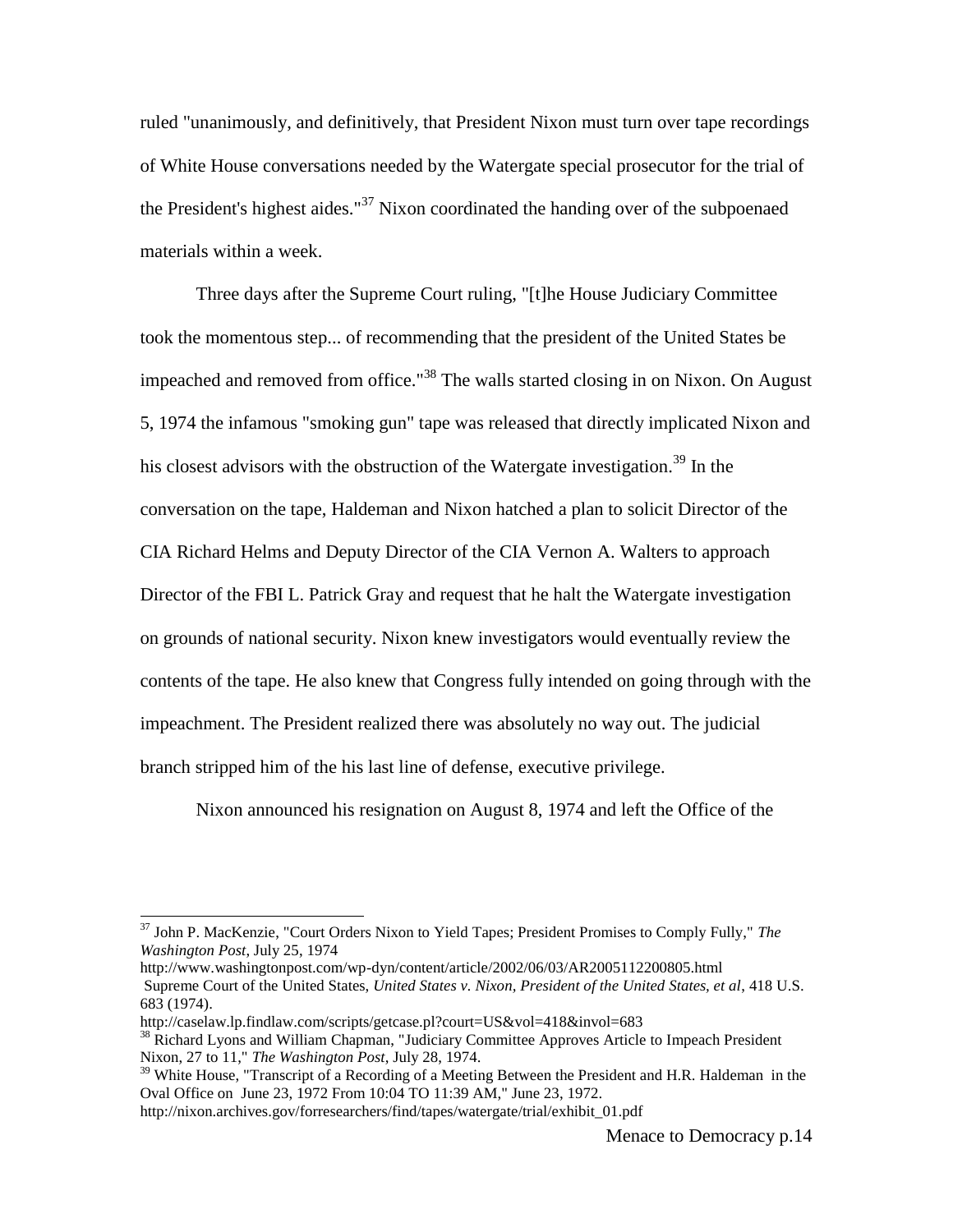President the following day.<sup>40</sup> President Ford issued a full pardon for Nixon a month later.<sup>41</sup> In his pardon, Ford offered a rationalization behind not holding Nixon accountable for his crimes:

It is believed that a trial of Richard Nixon, if it became necessary, could not fairly begin until a year or more has elapsed. In the meantime, the tranquility to which this nation has been restored by the events of recent weeks could be irreparably lost by the prospects of bringing to trial a former President of the United States. The prospects of such trial will cause prolonged and divisive debate over the propriety of exposing to further punishment and degradation a man who has already paid the unprecedented penalty of relinquishing the highest elective office of the United States.<sup>42</sup>

In other words, Ford issued a pardon in order to rescue both Nixon and the legitimacy of

the Office of the President from public scrutiny. Nixon, in his response to the pardon,

offered critical insight into the mentality of the executive branch concerning matters of

criminality:

 $\overline{a}$ 

My perspective on Watergate is quite different than it was while I was embattled in the midst of the controversy, and while I was still subject to the unrelenting daily demands of the presidency itself. Looking back on what is still in my mind a complex and confusing maze of events, decisions, pressures and personalities, one thing I can see clearly now is that I was wrong in not acting more decisively and more forthrightly in dealing with Watergate, particularly when it reached the stage of judicial proceedings and grew from a political scandal into a national tragedy.<sup>43</sup>

In this statement Nixon suggested that, while president, he viewed Watergate as a

distraction from his daily activities as President of the United State and that actions of

grave criminality equate to nothing more than trivial political scandals.

http://www.washingtonpost.com/wpdyn/content/article/2002/06/03/AR2005033108821.html  $41$  President Carter later commuted the sentence of Watergate participant and Nixon staffer, G. Gordon Liddy as well. This further demonstrated that the executive branch did not hold itself accountable; President Jimmy Carter, "Commutation of G. Gordon Liddy's Prison Sentence Announcement of the Commutation, With the Text of the Order, With the Text of the Order," April 12, 1977.

http://www.presidency.ucsb.edu/ws/index.php?pid=7345

<sup>40</sup> Carroll Kilpatrick, "Nixon Resigns," *The Washington Post*, August 9, 1972.

<sup>&</sup>lt;sup>42</sup> President Gerald R. Ford, "Proclamation 4311, Granting a Pardon to Richard Nixon," September 8, 1974. http://watergate.info/ford/pardon-proclamation.shtml

<sup>&</sup>lt;sup>43</sup> Richard M. Nixon, "Response to Proclamation 4311," http://watergate.info/ford/pardon.shtml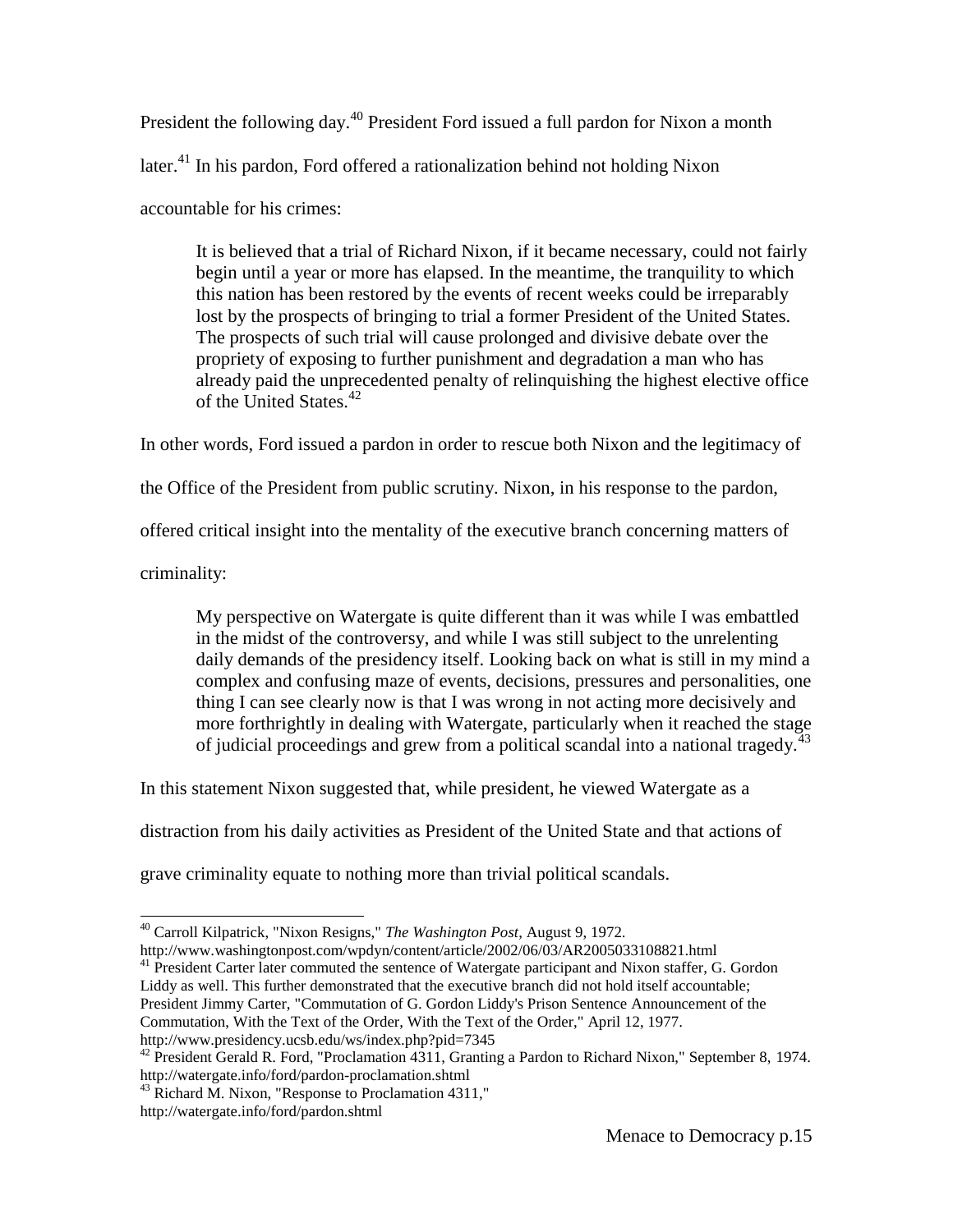Despite Nixon's presidential pardon from Ford, there still remained the issue of the documents and materials related to Watergate which the Supreme Court did not order Nixon to turn over to the Special Prosecutor. Law-makers and scholars feared that Nixon would destroy all other Watergate related materials in his possession since, up to this point, presidential documents and materials were considered personal property of the former president. They had cause to be concerned for the reason that, prior to leaving office on September 8, Nixon cut a deal with the head of the General Services Administration Arthur F. Sampson two days before whereby the former president retained personal control of the White House tapes. As a result, Congress hastily passed the Presidential Recordings and Materials Preservation Act of 1974 that mandated the Archivist to seize control of Nixon's presidential materials, identify the materials relevant to Watergate, and immediately begin processing them for public acquisition.<sup>44</sup>

Nixon challenged the constitutionality of this act in *Nixon v. Administrator of General Services* on five significant grounds. He claimed that the act violated the separation of powers clause; that it violated a president's privilege of confidentiality; that the act invaded his personal privacy; that it interfered with his First Amendment rights; and that the act violated the bill of attainder clause.<sup>45</sup> The Supreme Court disagreed on all five challenges and, subsequently, upheld the Presidential Recordings and Materials Preservation Act. Thus, the PRMPA became the first law in US history to declare government control of presidential property.

Looking back, the Watergate scandal offered critical insight into a number of

<sup>44</sup> *Presidential Recordings and Materials Preservation Act*, U.S. Code 44 Chapter 21 (1974). http://www.archives.gov/about/laws/nara.html#2111-note

<sup>45</sup> United States Supreme Court, *Nixon v. Administrator of General Services*, 433 U.S. 425 (1977). http://caselaw.lp.findlaw.com/cgi-bin/getcase.pl?court=us&vol=433&invol=425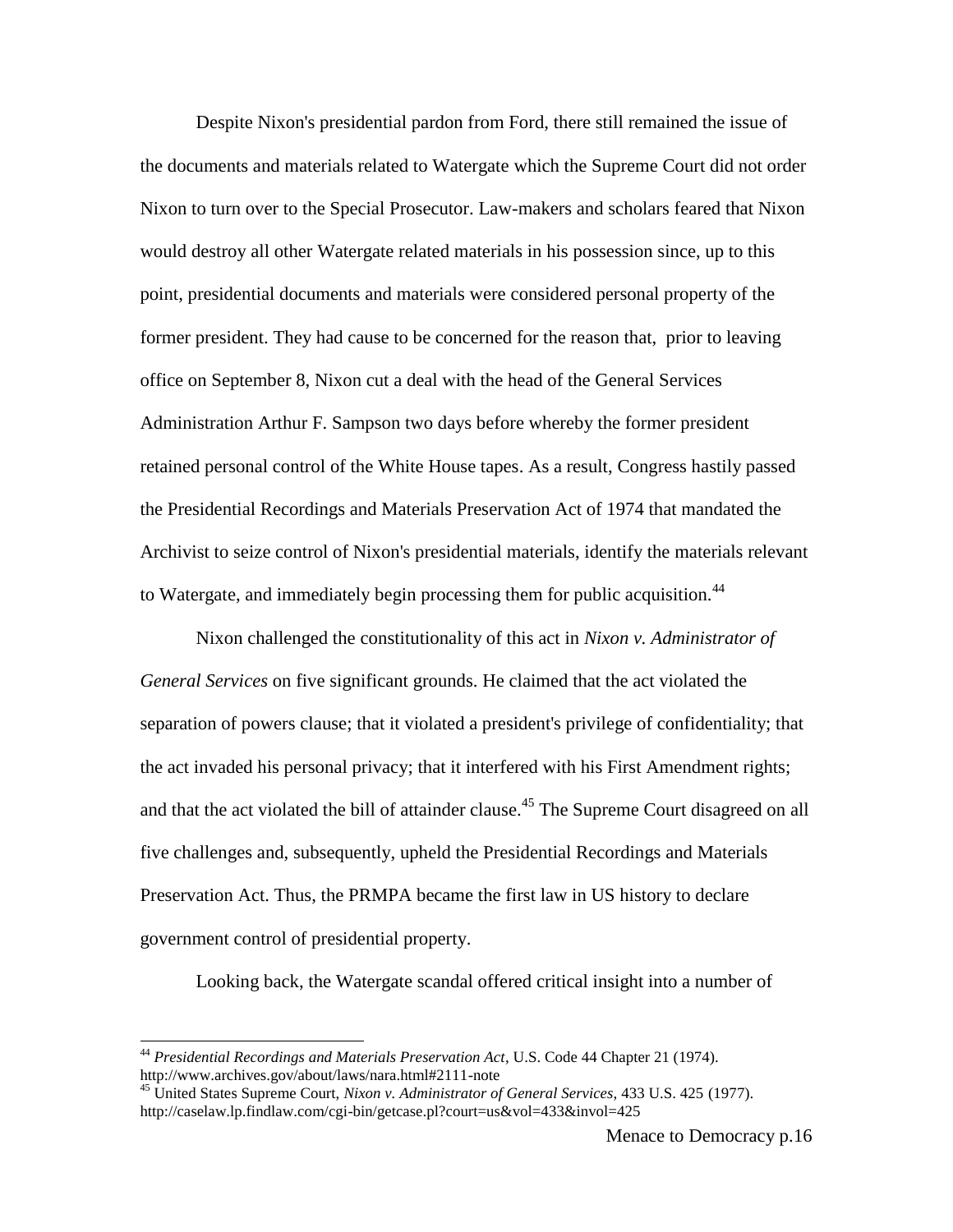issues relevant to democracy and an open society. First, it suggests that presidents have the means and motive to conduct questionable operations to get the upper-hand on their political adversaries. Second this development provides that the executive branch will censor material with embarrassing, unethical, or illegal information when releasing these materials to the public by asserting claims of executive privilege. Third, this narrative holds that a special prosecutor, without the support of the judicial branch, stands no chance at policing the executive for the reason that they still work for the executive and must comply with the orders of the president. Fourth, the unfolding of Watergate posits that it takes the efforts of all three branches of government to reign in a rogue president as well as to ensure accountability and transparency in the executive branch. Lastly, the aftermath of Watergate reveals that presidents consider scandals, even from former presidents, to be a distraction toward their daily duties and that acts of presidential criminality equate to nothing more than trivial political scandals. Moreover, the pardoning of Nixon illustrates that presidents are held to a different, more lenient, standard than the rest of us and that incumbent presidents will place the preservation of the image of the Office of the President ahead of justice.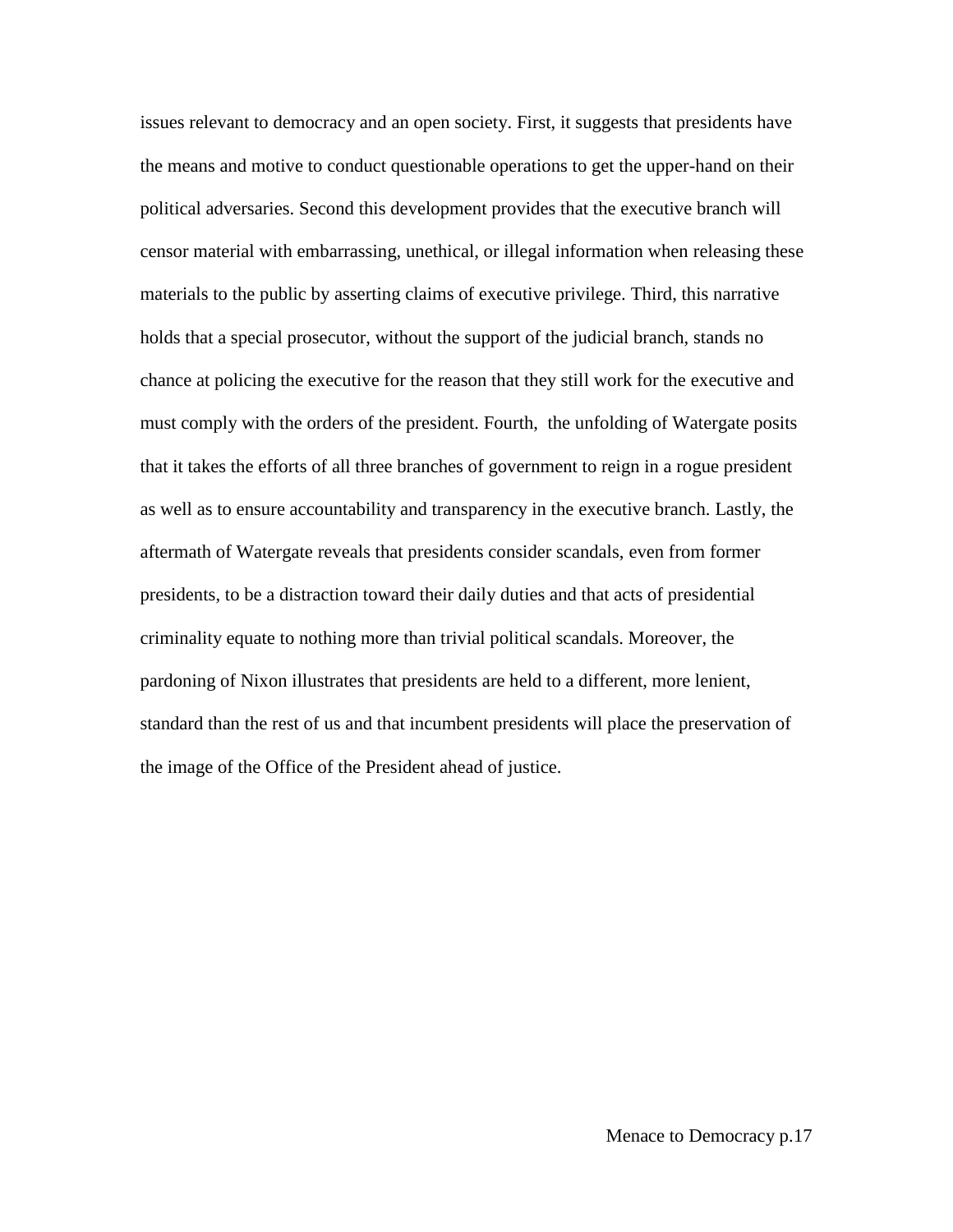# **II. Presidential Records Act: New Era of Open Government?**

"Watergate may be over, but public records are still in jeopardy."—Anna Kasten Nelson, "The Public Documents Commission Politics and Presidential Records," *Government Publications Review*, vol. 9, (1982): 450.

The Presidential Recordings and Materials Preservation Act of 1974 contained a

provision that mandated the creation of the National Study Commission on Records and

Documents of Federal Officials.<sup>46</sup> This provision stated that:

[i]t shall be the duty of the Commission to study problems and questions with respect to the control, disposition, and preservation of records and documents produced by or on behalf of Federal officials, with a view toward the development of appropriate legislative recommendations and other recommendations regarding appropriate rules and procedures with respect to such control, disposition, and preservation.<sup>47</sup>

In other words, the legislation charged the Commission with the responsibility of determining the extent of personal ownership of federal officials' materials as well as the degree to which the public should have access to those records. The findings of the Commission would presumably serve as the template for federal legislation to ensure a new era of accountability and transparency in government in the wake of Watergate. However, the PRMPA did not require Congress to abide by the findings of the Commission in the drafting of legislation regarding the materials of federal officials nor did the PRMPA obligate Congress to take any action at all once the Commission submitted its report. The PRMPA granted Congress a lot of leeway in their enforcement of the Commission's suggestions. Although, Congress ultimately based its bills on the findings and suggestions of the Commission for the Presidential Records Act of 1978.

The Commission undoubtedly served as a critical role in framing the future

l

<sup>46</sup> *Presidential Recordings and Materials Preservation Act*, U.S. Code 44 Chapter 33 (1974), §3316. http://www.gpo.gov/fdsys/pkg/USCODE-2008-title44/pdf/USCODE-2008-title44-chap33.pdf

<sup>47</sup> *Presidential Recordings and Materials Preservation Act*, U.S. Code 44 Chapter 33 (1974), §3317.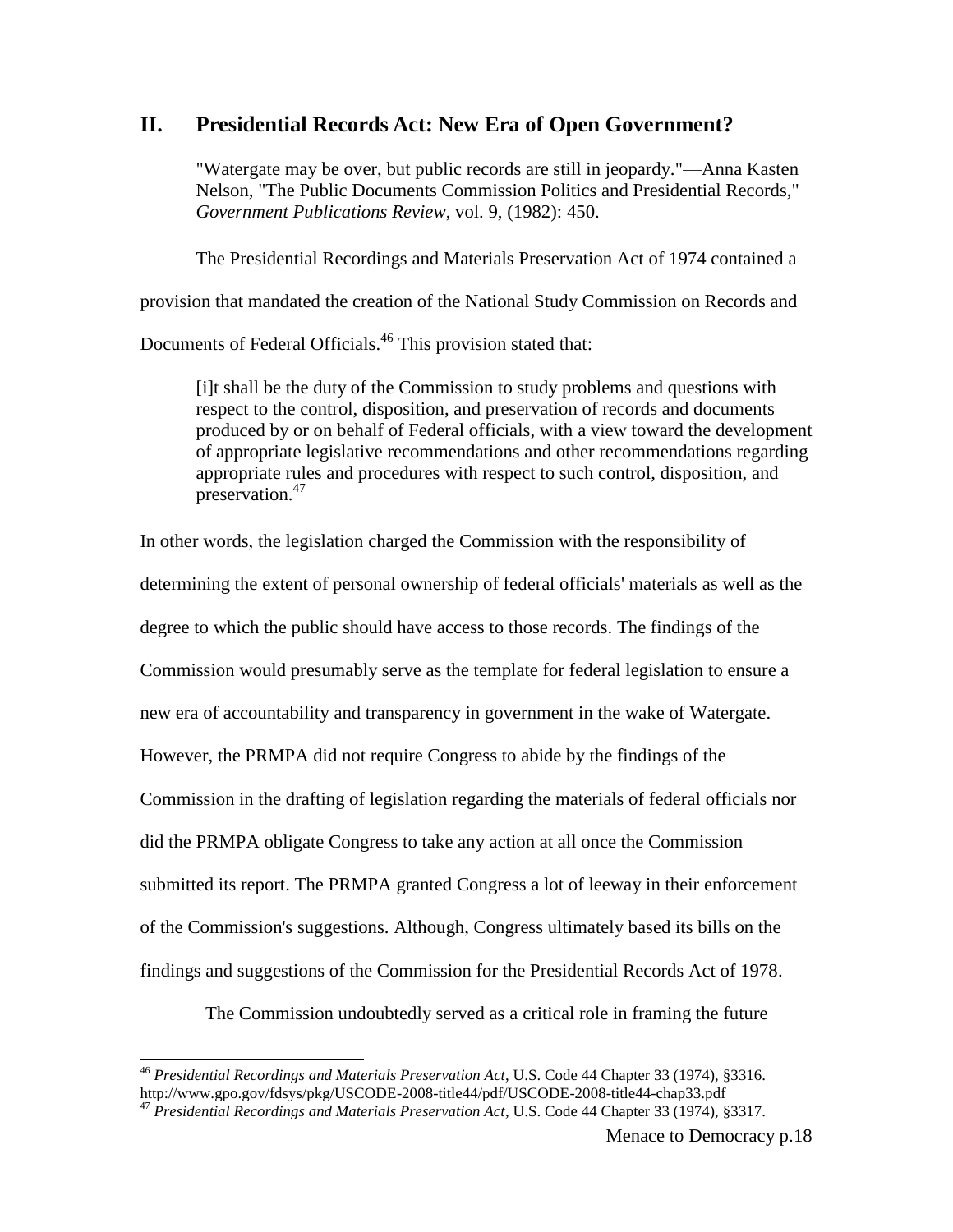debate over ownership and access of federal officials' materials. The PRMPA guided the activities of the Commission to center around seven key concerns of lawmakers.<sup>48</sup> First, the legislation directed the Commission to determine whether or not the traditional approach to dealing with presidential records was acceptable and whether or not this practice should also apply to the materials of federal officials in the other two branches of government. Second, it instructed the Commission to consider its findings in relation to §2107 through §2112 of U.S. Code 44 Chapter 21.<sup>49</sup> Third, the PRMPA informed the Commission to determine whether their findings "should affect the control, disposition, and preservation of records and documents of agencies within the Executive Office of the President created for short-term purposes by the President."<sup>50</sup> Fourth, the legislation ordered the Commission to consider "the recordkeeping procedures of the White House Office" in order to identify which materials the White House Office produces for the use of the President.<sup>51</sup> Fifth, it mandated that the Commission evaluate "the nature of rules" and procedures which should apply to the control, disposition, and preservation of records and documents produced by Presidential task forces, commissions, and boards."<sup>52</sup> Sixth, the provision ordered the Commission to identify "criteria which may be used generally in determining the scope of materials which should be considered to be the records and documents of Members of the Congress."<sup>53</sup> Lastly, the PRMPA required the

<sup>48</sup> U.S. Code 44 Chapter 33 (1974), §3317.

<sup>&</sup>lt;sup>49</sup> These provisions included: §2107 that covered the acceptance of records for historical preservation; §2108 that dealt with the responsibility for custody, use, and withdraw of records; §2109 that addressed the preservation, arrangement, duplication, and exhibition of records; §2110 that focused on the servicing of records; §2111 that affected the material accepted for deposit; and §2112 that had to do with presidential archival depositories.

<sup>50</sup> U.S. Code 44 Chapter 33 (1974), §3317.

<sup>51</sup> U.S. Code 44 Chapter 33 (1974), §3317.

<sup>52</sup> U.S. Code 44 Chapter 33 (1974), §3317.

<sup>53</sup> U.S. Code 44 Chapter 33 (1974), §3317.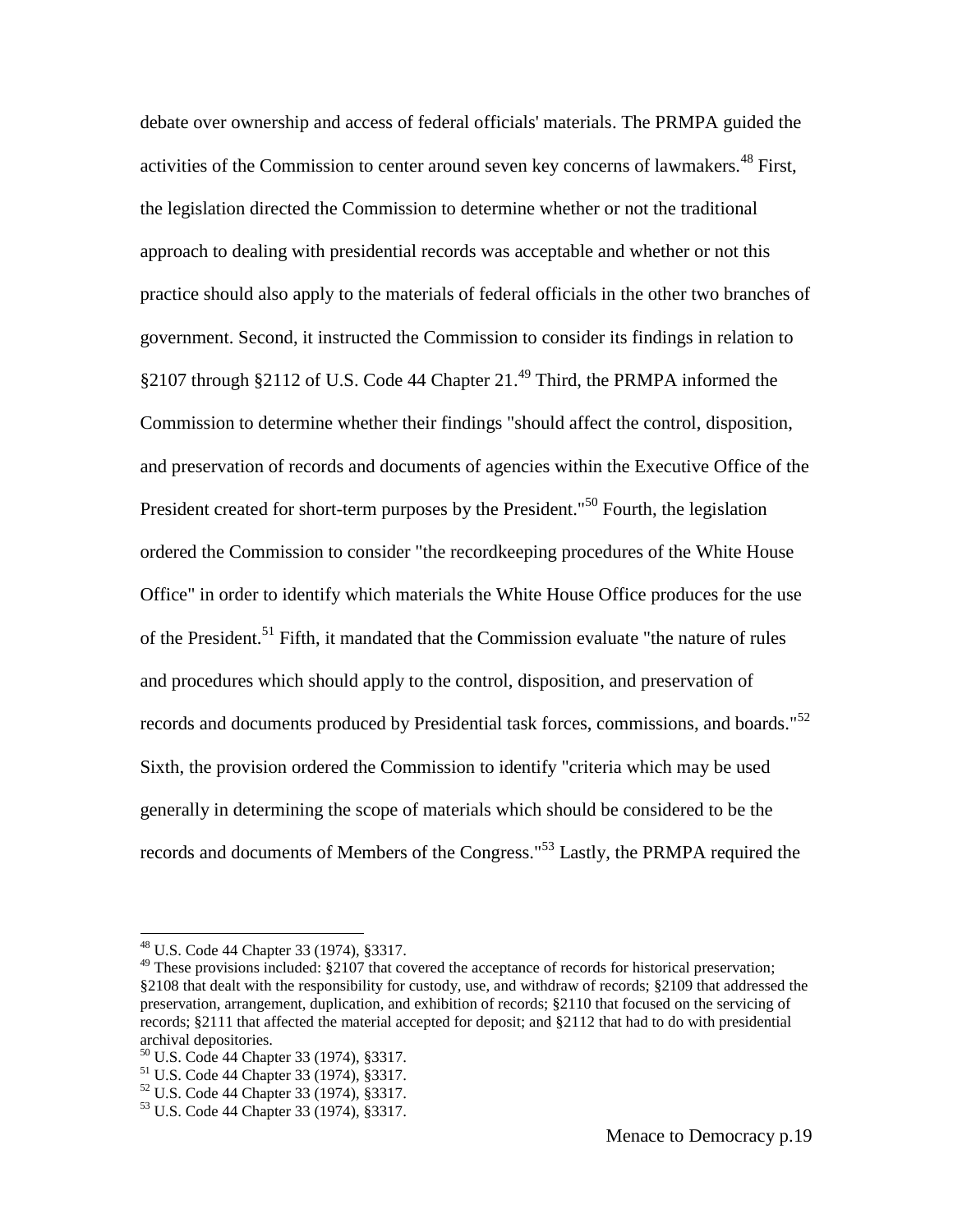Commission to evaluate "the privacy interests of individuals whose communications with Federal officials, and with task forces, commissions, and boards, are a part of the records and documents produced by such officials. task forces, commissions, and boards."<sup>54</sup> In addition to these measures, the PRMPA granted the Commission the authority to investigate any other issues that they deemed necessary.

Such was the magnanimous task of the National Study Commission on Records and Documents of Federal Officials. Although, the main provisions in the PRMPA also unintentionally worked to undermine the activities of the Commission by charging the Ford administration with the momentous obligation of preparing the Nixon presidential recordings and materials for distribution to the Archivist of the United States for processing. President Ford was faced with a choice: either comply with the main provisions of the PRMPA that called for the processing and distribution of Nixon's presidential records for public use or fulfill his obligation under the PRMPA to appoint three delegates to the Commission and their chairman from among the three in order to facilitate their inquiry. Saddled with this choice, Ford ultimately decided on "emptying files [rather] than appointing a commission."<sup>55</sup> This decision ensured a significant delay in the assembly of the Commission and the fervor over the release of Nixon's presidential materials, as well as other political matters, drew the public's interest from the Commission altogether. 56

Nevertheless, the first meeting did not convene until a full year from the signing

<sup>54</sup> U.S. Code 44 Chapter 33 (1974), §3317.

<sup>55</sup> Anna Kasten Nelson, "The Public Documents Commission: Politics and Presidential Records," *Government Publications Review* vol. 9, (1982): 445.

<sup>56</sup> Nelson, 444.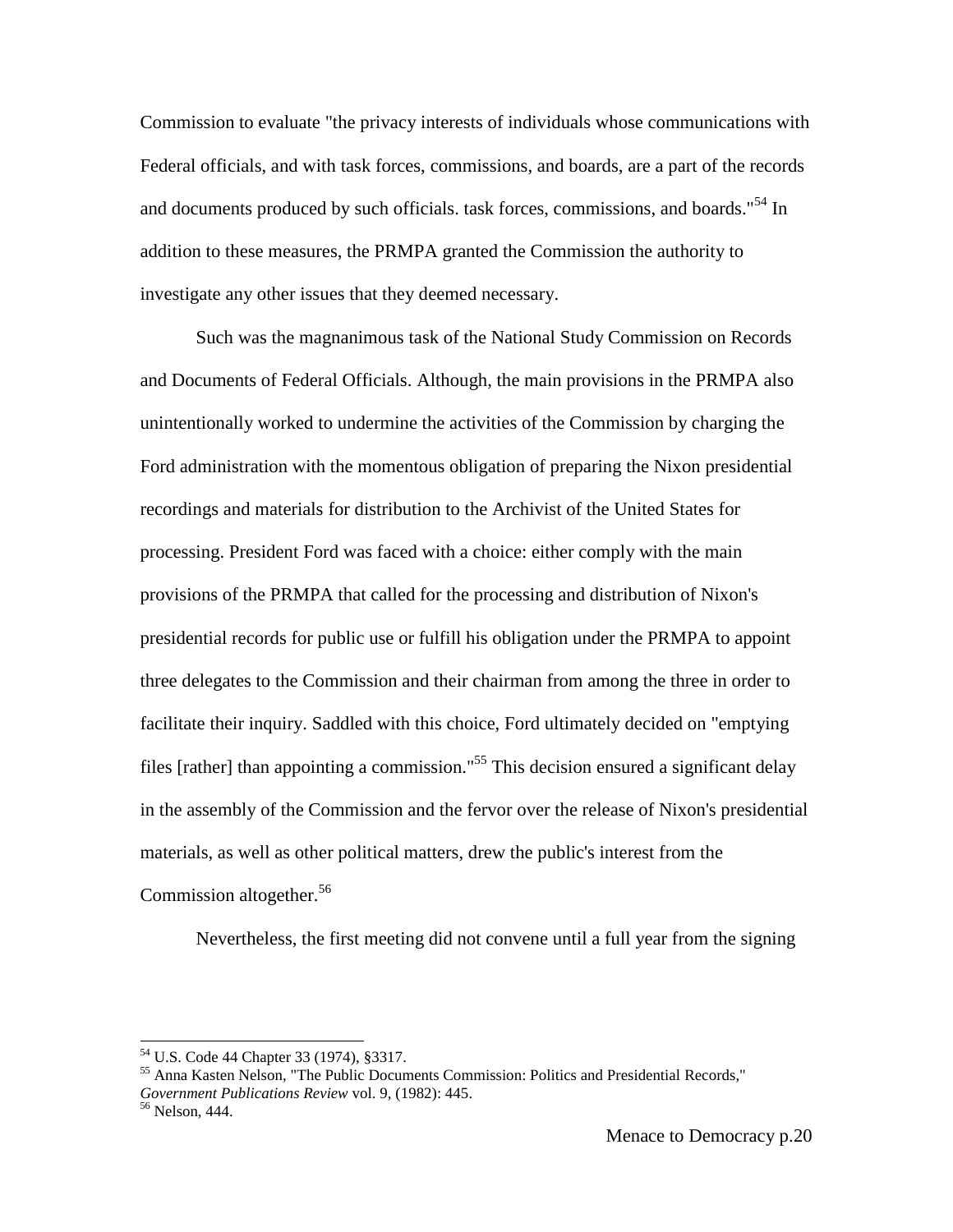of the PRMPA.<sup>57</sup> After appointing Herbert Brownell as Chairman of the Commission, President Ford pursued a hands-off approach to its activities. "No attempt was made to influence the course of the Commission's work and no agreements were reached as to the procedure."<sup>58</sup> The agenda of the Commission was left entirely to the discretion of Herbert Brownell. Nevertheless, the Commission conducted multiple panel discussions and public hearings. In addition to this it also received several independent surveys and case studies relevant to presidential, congressional, and judicial records.

During the course of its inquiry, the Commission collected some significant testimonies and controversial information that would ultimately not make it into the recommendations of the final report. The panel discussion that took place on January 14, 1977 cut to the heart to the issue of presidential records by exploring every perspective with respect to the ownership and access to the materials in exhaustive detail. At the beginning of the discussion Andrew Goodpaster, former Staff Secretary to the President under Dwight Eisenhower, made a bold claim that "Watergate is perhaps not the best basis on which to form the set of arrangements that should guide... [the] government in its general conduct of affairs."<sup>59</sup> In other words, Goodpaster believed that Watergate was an isolated incident. Moreover, he argued that any evaluation of ownership and access to presidential records with Watergate in mind was an unwarranted overreaction.

<sup>&</sup>lt;sup>57</sup> President Ford signed the Presidential Recordings and Materials Preservation Act into law on December 19, 1974 and stated that he would appoint the three presidential representative as well as the chairman to the Commission in a timely manner. Congress appointed their representatives to the Commission on March 20, 1975 and April 25, 1975. President Ford did not get around to appointed the presidential representatives to the Commission until September 8, 1975 and the first meeting of the Commission did not convene until December 1975.

<sup>58</sup> Nelson, "The Public Documents Commission: Politics and Presidential Records," 445.

<sup>&</sup>lt;sup>59</sup> Anna Kasten Nelson, ed., "Transcript: Documents and Records of the Executive Office of the President, A Panel Discussion Arranged Under the Auspices of the National Academy of Public Administration,

Washington, D.C.," in *The Records of Federal Officials: A Selection of Materials from the National Study Commission on Records and Documents of Federal Officials* (New York: Garland, 1978), 34.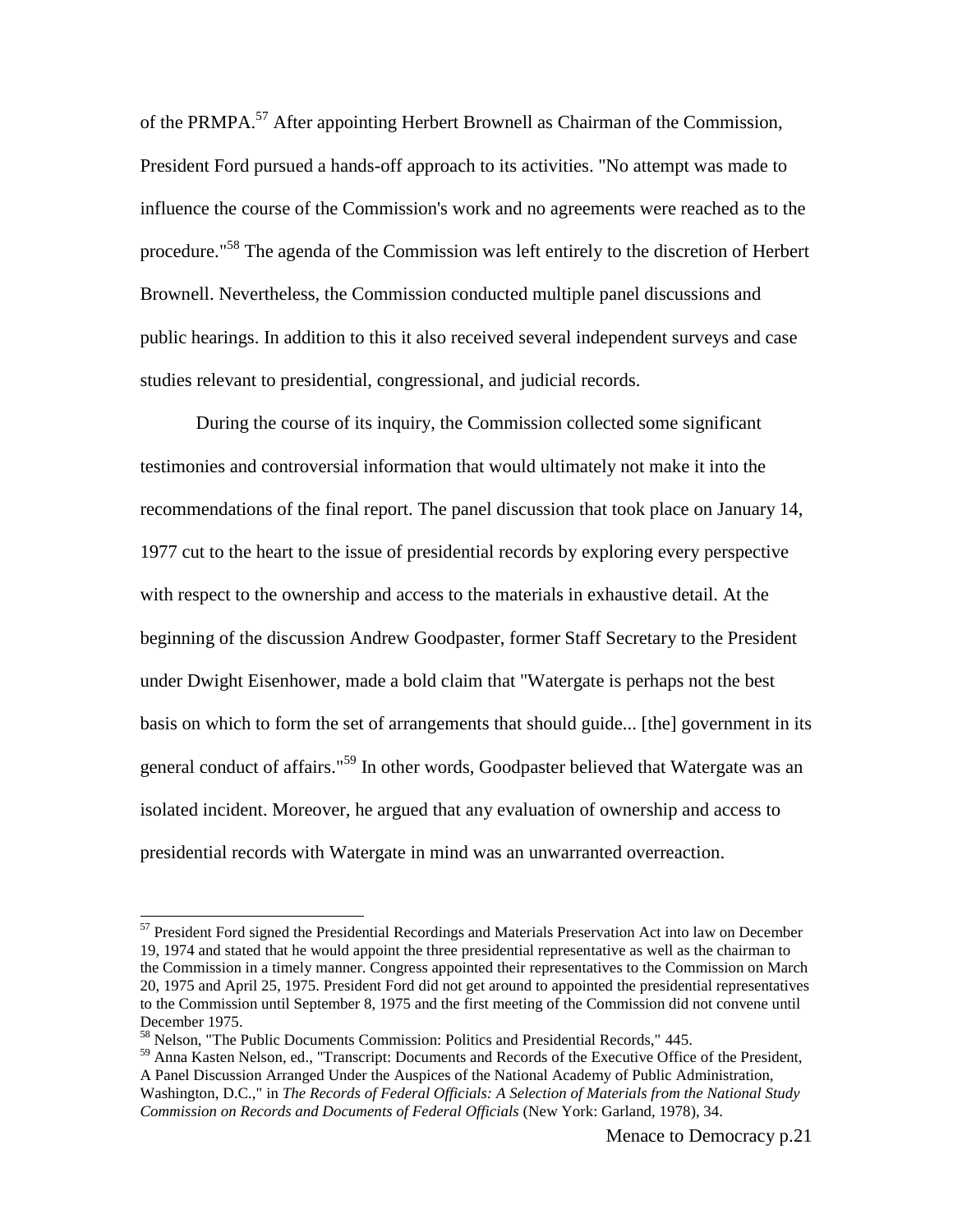In the same discussion Bryce Harlow, former Administrative Assistant to President Eisenhower, stated the main problem of establishing a new process for public access to presidential records stems from the fact that the tendency would be to either establish "a process that would create no records at all that are wanted by most, or the continuation of very highly sensitive, very confidential records that are revealed much later."<sup>60</sup> The former model ended up as one of the two initial proposals in Congress following the submission of the Commission's report and, ironically, the latter resembled the final product that Congress arbitrated over during the legislative process for the Presidential Records Act of 1978. Thus, in a way, the points made by Harlow foreshadowed the future debate over the PRA.

Building on the points raised by Harlow, Stephen Hess discussed several issues including his views on presidential materials as well as the materials of presidential advisors. He argued that:

[p]residential papers should belong to the United States, and that the people who accept political appointments can no longer be essentially private people. They should understand this before accepting their office, and obviously they don't have to accept the office. $61$ 

This touched on one of the most hot-buttoned issues concerning executive transparency. It was the discussions with presidential advisors that implicated Nixon in obstructing the Watergate investigation. Yet the materials relating to presidential advisors ended up being the most closely guarded records during the Commission's investigation and subsequent legislative proposals in Congress.

In part, this was due to the so-called "chilling effect." This theory presumed that

<sup>60</sup> Nelson, ed., *The Records of Federal Officials: A Selection of Materials from the National Study Commission on Records and Documents of Federal Officials*, 36.

<sup>61</sup> Nelson, ed., *The Records of Federal Officials: A Selection of Materials from the National Study Commission on Records and Documents of Federal Officials*, 40.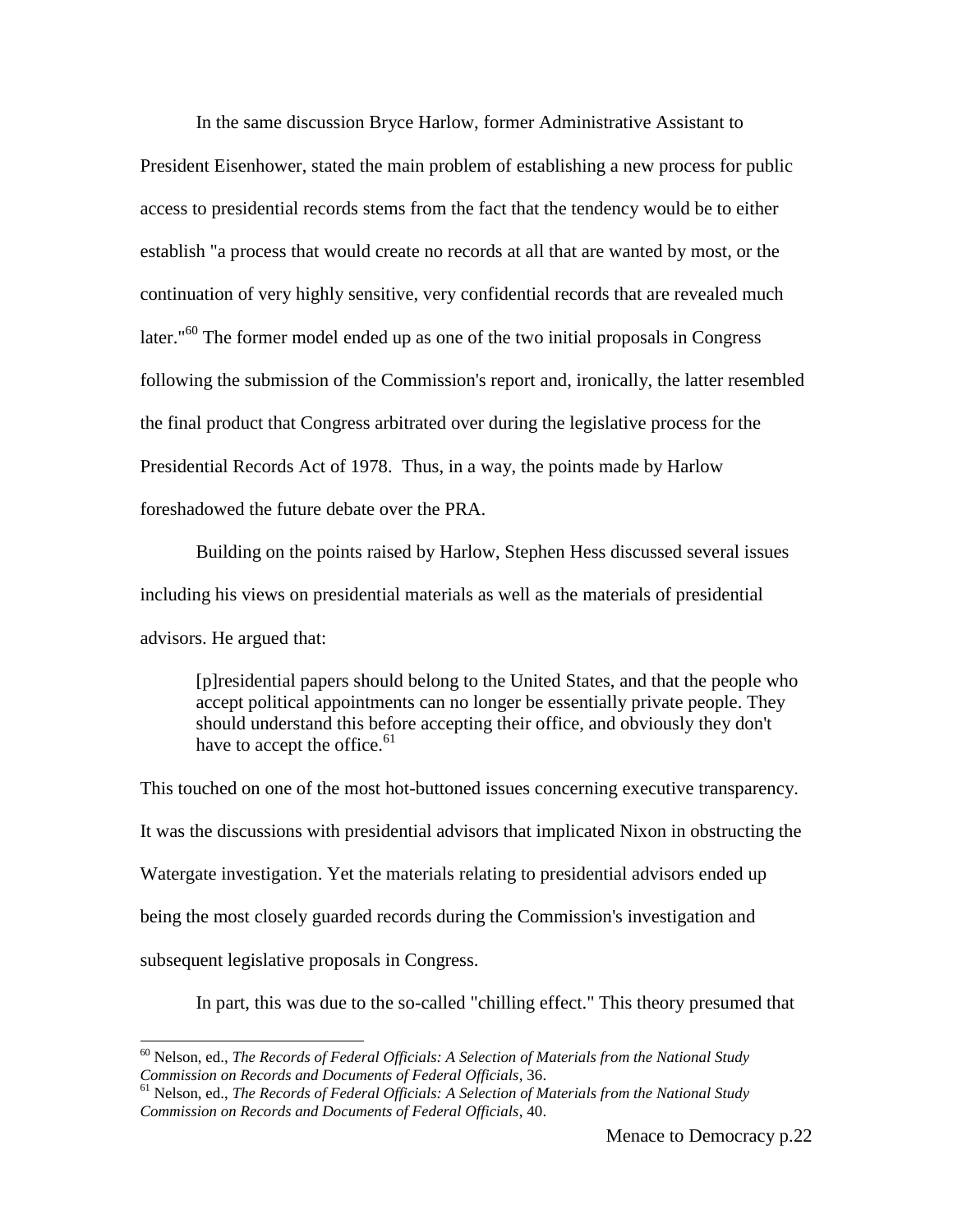advisors would withhold controversial advice from the officials they serve if the advice would eventually end up in the public domain. Hence, why some officials started recommending the materials of their advisors be exempt from eventual public access. Hess countered this assertion by stating that it is the responsibility of public servants to:

do one's best in government, that is giving the best advice possible if one is in the advice-giving business to the President, understanding full well that sooner or later one's actions or views will become publicly known if there's any interest in them... $^{62}$ 

According to Hess, this was for the reason that candid advice "takes [precedence] over all other considerations, such as right to privacy, potential embarrassment, and so forth."<sup>63</sup> Hess pressed on by claiming:

that potential embarrassment to one's self or to others should not be the criterion for suppressing records, official records--of course, excluding national security ones--should be available to the public at the conclusion of Presidential administrations.<sup>64</sup>

In doing so Hess, one of the most vocal advocates for open government, assisted in the whitewashing of Watergate history since Nixon attempted to use national security as a vehicle to conceal his involvement in obstructing the Watergate investigation. Moreover, this statement reaffirmed the practice of protecting administration underlings and controversial issues under the premise of national security. Regardless, the views held by Hess reflect some of the Commission's recommendations and seemingly influenced both initial pieces of legislation after the Commission submitted its reports. These views even embody the consensus reached in the language of the Presidential Records Act. Although, this was not the only intriguing facet of this discussion.

 $\overline{a}$ <sup>62</sup> Nelson, ed., *The Records of Federal Officials: A Selection of Materials from the National Study Commission on Records and Documents of Federal Officials*, 40.

<sup>63</sup> Nelson, ed., *The Records of Federal Officials: A Selection of Materials from the National Study Commission on Records and Documents of Federal Officials*, 41.

<sup>64</sup> Nelson, ed., *The Records of Federal Officials: A Selection of Materials from the National Study Commission on Records and Documents of Federal Officials*, 41.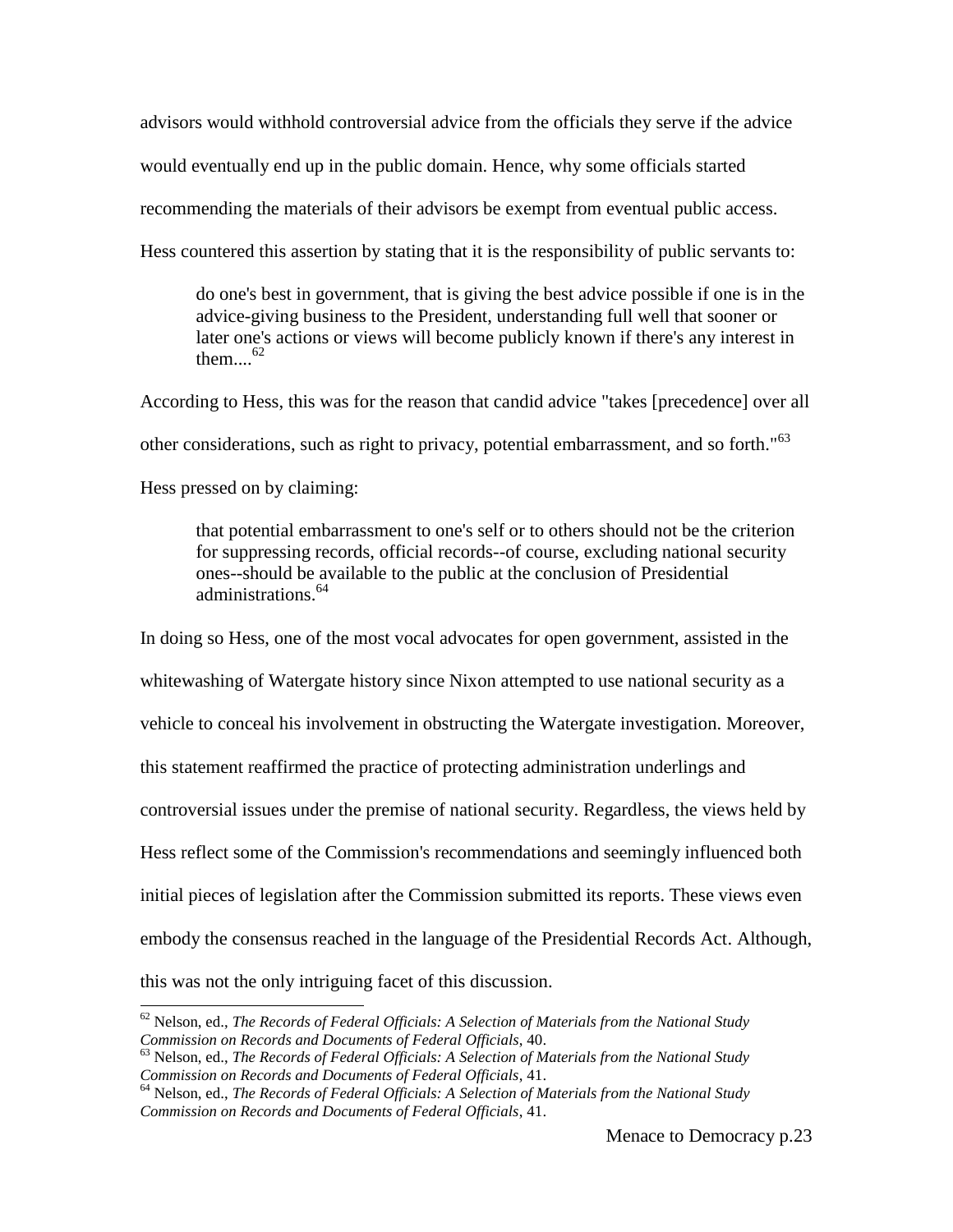Another issue raised by the discussion panel addressed the problems of policy communication between outgoing and incoming administrations. William J. Hopkins, who served as the records keeper in the White House from 1931 to 1971, stated that "[e]ach administration... as it came in, questioned the system. They couldn't understand it. They questioned 'How can we have any continuity when we don't have the files of the previous administration?"<sup>65</sup> However, according to Hopkins, the outgoing administrations "were all in favor" of the current system of records management.<sup>66</sup> This discussion established that, in addition to a conflict between private ownership and public access to presidential materials, there existed a tension between outgoing presidents, who took their materials with them to disjointed presidential libraries, and the incoming administrations that wished to have ready access to these organized materials for practical reasons. 67

Hopkins claimed that incoming administrations could reestablish continuity by tracking down the copies of the outgoing materials that presidents took with them. These duplicates were presumably left behind in the various government agencies and departments. Though this proved to be a hassle for incoming administrations and, as noted by Arthur Schlesinger Jr. in the same panel, in some instances the duplicated materials did not get housed in their respective agencies or departments. Consequently, Schlesinger argued, "we can't always be certain that documents necessary for the

l

<sup>65</sup> Nelson, ed., *The Records of Federal Officials: A Selection of Materials from the National Study Commission on Records and Documents of Federal Officials*, 44.

<sup>66</sup> Nelson, ed., *The Records of Federal Officials: A Selection of Materials from the National Study Commission on Records and Documents of Federal Officials*, 44.

 $67$  Prior to the Presidential Records Act, the Presidential Libraries Act of 1955 allowed former presidents to take all of their materials with them once they left office and store these materials in a privately constructed, publicly maintained facility;

*Presidential Libraries Act*, U.S. Code 2112 Chapter 44 (1955).

http://www.archives.gov/presidential-libraries/laws/1955-act.html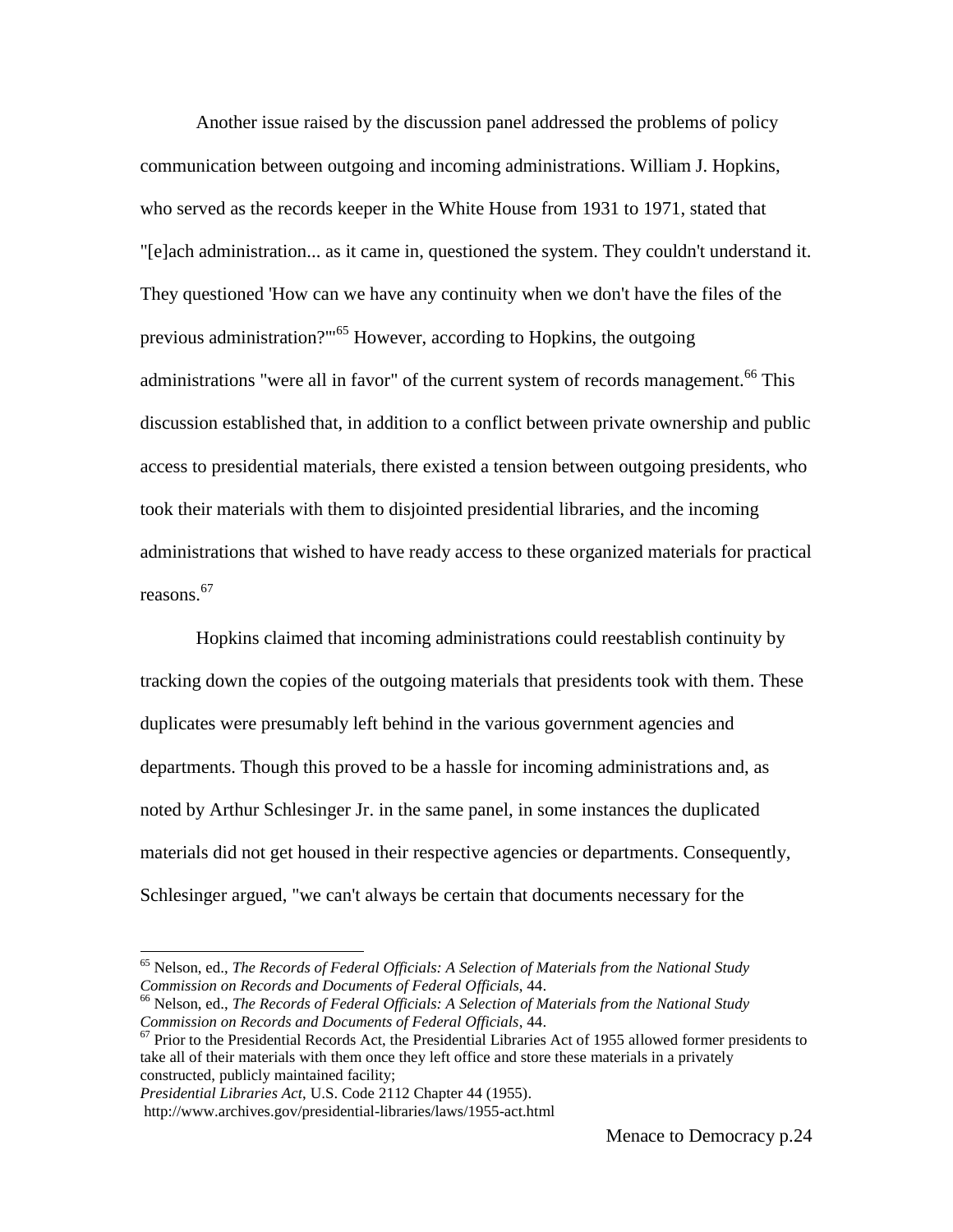continuity of the public business are going to be found in other places."<sup>68</sup> Thus, the Commission uncovered that there existed a need for a consolidation of former presidential materials so that incoming administrations could have ready access to the important materials of outgoing administrations. In other words, the housing of former presidential materials in presidential libraries hampered the daily operations of the executive branch.

The materials of primary concern for incoming administrations were diplomatic cables and intelligence reports. Walt W. Rostow, former Special Assistant for National Security Affairs to President Johnson, also noted that these materials needed to be guarded from premature release to the public. Rostow argued that this was necessary in order to protect intelligence sources as well as prevent a "chilling effect" within the executive branch.<sup>69</sup> Adding to this, Schlesinger claimed that "for most purposes... [a disclosure] interval of ten years would be about right for both domestic and foreign policy, leaving out certain deeply sensitive ones of national security."<sup>70</sup> Although, Schlesinger really believed "that the personal and political papers are the real treasure for the historian."<sup>71</sup> Moreover, Schlesinger stated that:

these [materials] should be treated in the same way as those papers necessary for the continuity of the public business, and that this requires on the one hand a certain discretion in the way they're used, requires protection for them, but on the other hand, since they are being protected and held and so on for eventual use, that use should be part of--is the objective, and that should be kept in mind too.<sup>72</sup>

<sup>68</sup> Nelson, ed., *The Records of Federal Officials: A Selection of Materials from the National Study Commission on Records and Documents of Federal Officials*, 53.

<sup>69</sup> Nelson, ed., *The Records of Federal Officials: A Selection of Materials from the National Study Commission on Records and Documents of Federal Officials*, 50-51.

<sup>70</sup> Nelson, ed., *The Records of Federal Officials: A Selection of Materials from the National Study Commission on Records and Documents of Federal Officials*, 54.

<sup>71</sup> Nelson, ed., *The Records of Federal Officials: A Selection of Materials from the National Study Commission on Records and Documents of Federal Officials*, 56.

<sup>72</sup> Nelson, ed., *The Records of Federal Officials: A Selection of Materials from the National Study Commission on Records and Documents of Federal Officials*, 56.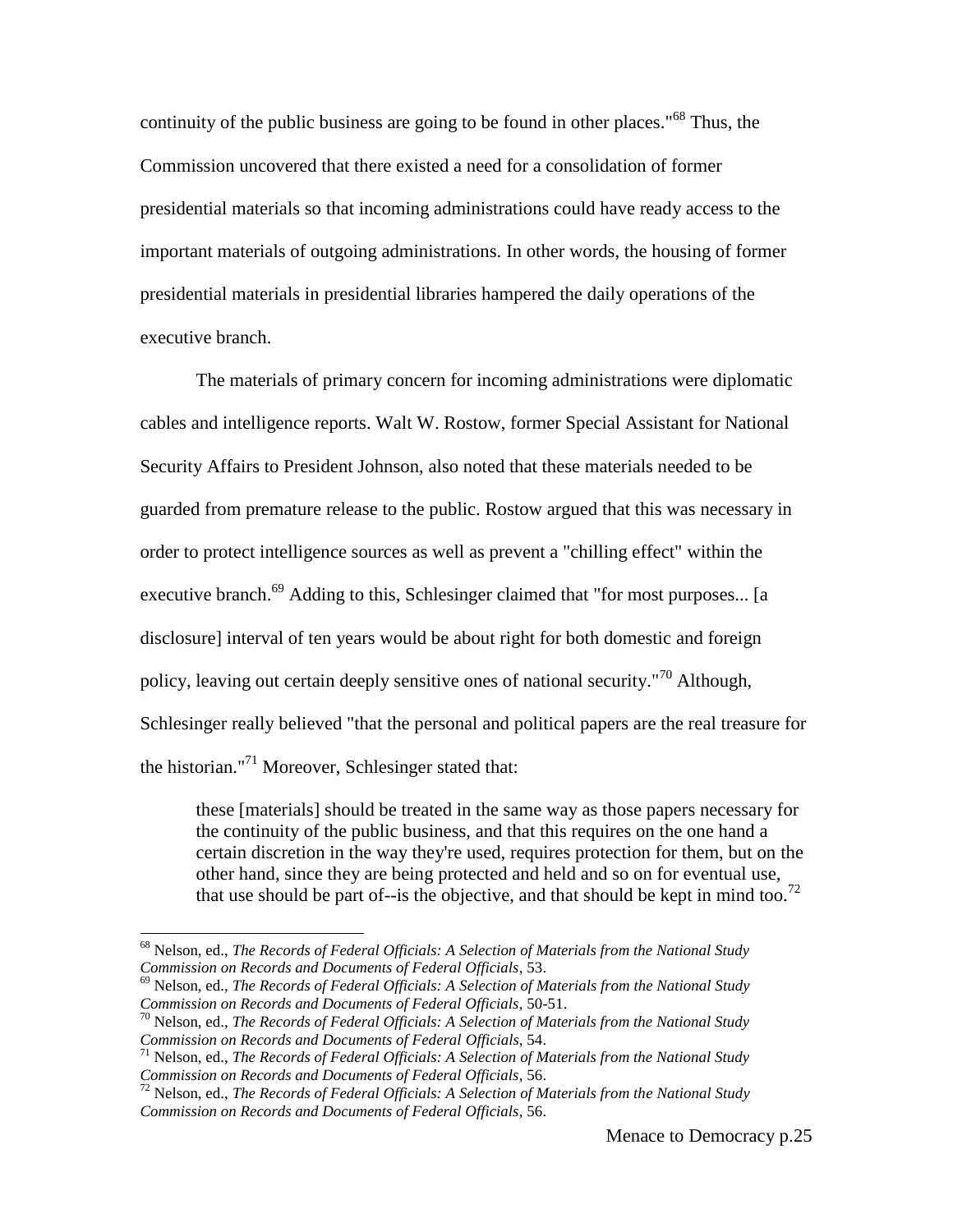In other words, Schlesinger argued that the personal and political papers of former presidents should be housed in the same manner as the materials of former presidents relating to national security. However, Schlesinger claimed that materials concerning national security should be kept under lock and key at the discretion of the executive branch. This was a notion that all of the panel agreed upon—even Stephen Hess.

The ideas generated during this discussion eventually found their way into the recommendations made by the Commission in its report as well as in the language of the bill the Presidential Records Act. Though the drafting of the report did not turn out to be a smooth process. In January of 1977, the Commission prepared to write the report. A legal report was due the following February and the recommendations report was due on March 31.<sup>73</sup> However, due to the organization of the Commission office, none of the Commission members knew whether Brownell's staff would write the recommendations report or whether the Brownell's legal staff was solely focused on writing the February report.

Despite the confusion, a subcommittee of the Commission took the initiative in drafting the report because most were "[r]eluctant to leave matters in the hands of the chairman."<sup>74</sup> Tensions grew even greater between the members of the Commission and Chairman Brownell during the March 7 meeting whereby "the Commission learned that... Brownell did not intend to support the majority report. Instead, he was submitting an 'alternate report' written by the legal staff under the direction of Dressander and Rankin."<sup>75</sup> The reason for the alternate report was a disagreement between Brownell and

l

<sup>73</sup> U.S. Code 44 Chapter 33 (1974), §3322; Nelson, 446.

<sup>&</sup>lt;sup>74</sup> Nelson, "The Public Documents Commission: Politics and Presidential Records," 446.

 $<sup>75</sup>$  Nelson, "The Public Documents Commission: Politics and Presidential Records," 446.</sup>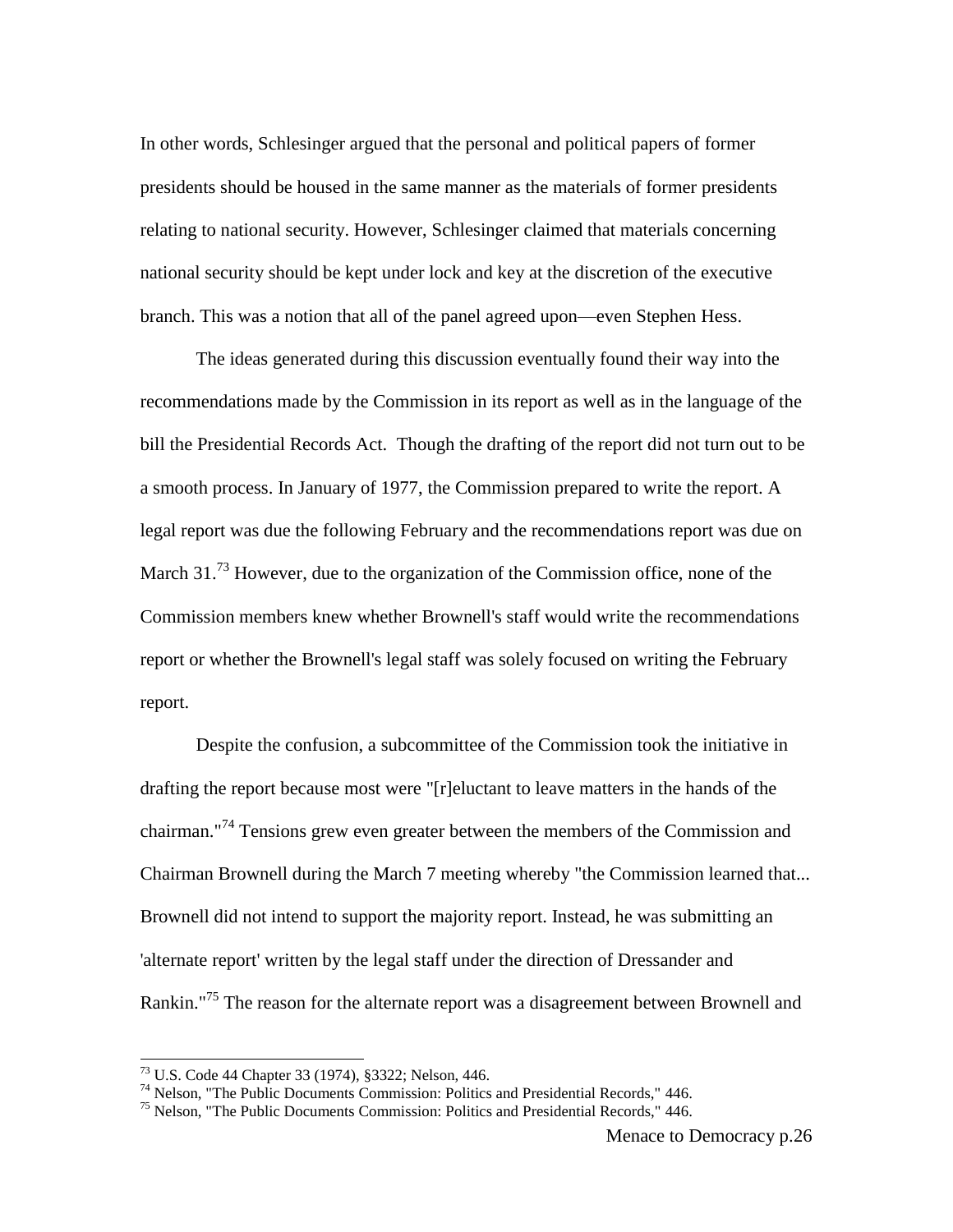the Commission members on whether or not to have a universal method of dealing with materials generated by the three branches of government. Brownell believed the materials generated by all three branches should be treated in the same manner and the Commission members disagreed. Yet, the subcommittee desperately tried to compromise with Brownell in order to prevent the submission of two reports. Hence the inclusion of Brownell's views in the subcommittee's report.

In spite of the attempted compromise, the Commission submitted two separate reports—a minority report drafted by the legal staff and the majority report written by the subcommittee. The majority report made some notable recommendations. First, the report suggested that "documentary materials produced or received by the President, his staff, and units or individuals in the Executive Office of the President should be divided into three categories: (A) Federal records, (B) Presidential Public Papers, and (C) Personal papers of the President."<sup>76</sup> Federal records were "documentary materials made of received by the units of the Executive Office of the President other than those who sole function is to advise and assist."<sup>77</sup> The Commission defined presidential public papers as:

documentary materials that the President and his immediate staff made or received in connection with the President's constitutional or statutory duties or that were made or received by units of the Executive Office of the President whose sole function is to advise and assist the President.<sup>78</sup>

In other words, federal records included documents such as diplomatic cables and intelligence reports that incoming administrations expressed interest in according to the January 14, 1977 discussion panel and presidential public papers included documents that the president's office produced apart from these sensitive communications and reports

<sup>&</sup>lt;sup>76</sup> National Study Commission on Records and Documents of Federal Officials, "Final Report," March 31, 1977, 29.

 $77$  National Study Commission on Records and Documents of Federal Officials, 29.

<sup>&</sup>lt;sup>78</sup> National Study Commission on Records and Documents of Federal Officials, 29.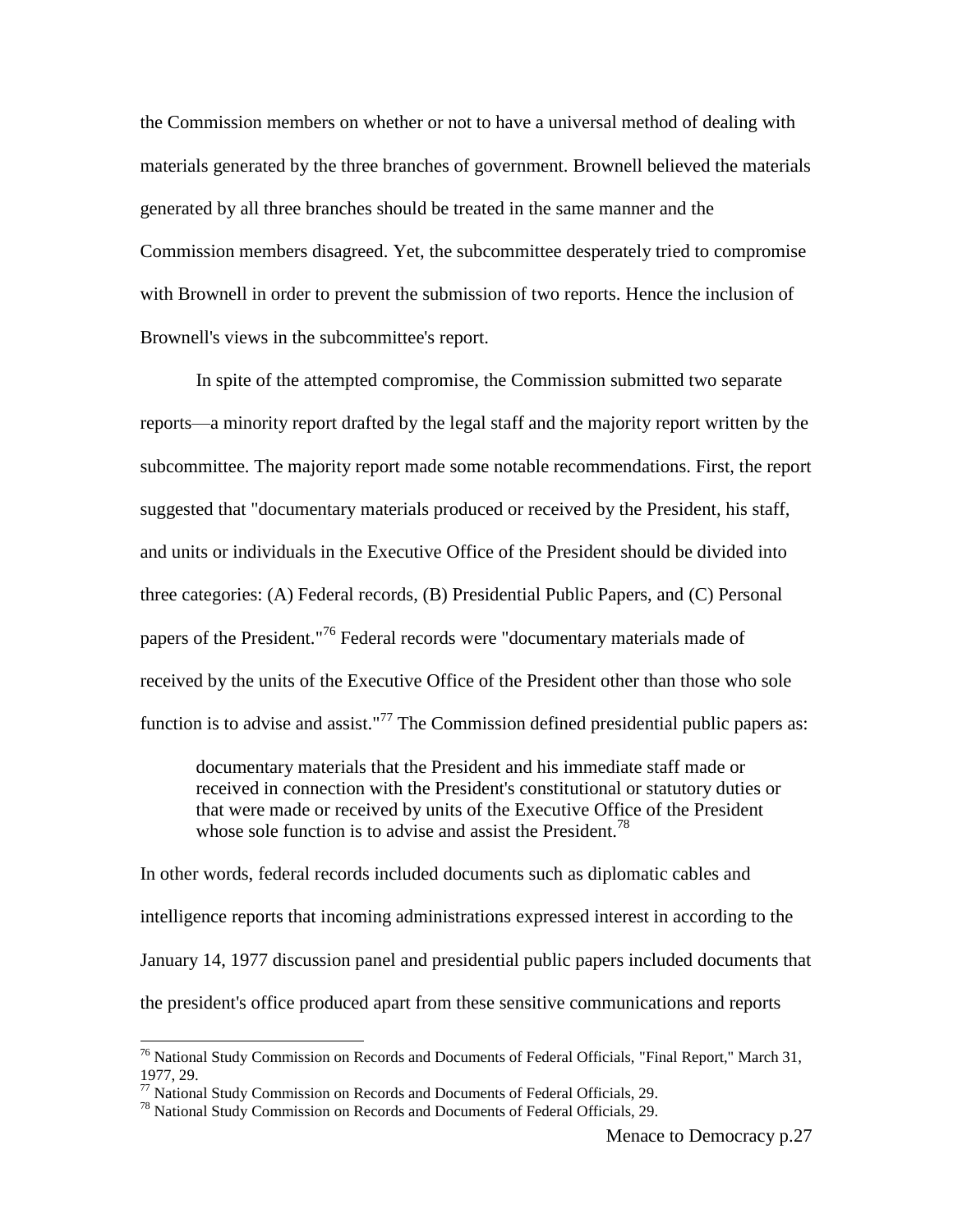generated by the various government agencies and departments. The personal papers of the president, on the other hand, were simply "materials of a purely private or nonofficial character."<sup>79</sup>

The Commission proposed that federal records and presidential public papers should be considered public property whereas the personal papers of the president should be considered the private property of the former president to manage on his own terms.<sup>80</sup> The Commission also discussed public access to federal records and presidential public papers. The report maintained that public access to federal records should be subject to Freedom of Information Act regulations. $81$  The Commission also argued that restrictions to public access of presidential public papers should not exceed a "fifteen-year restriction period" with the exception of documents relating to "state's secrets... and inter-agency or intra-agency memoranda... plus claims of executive privilege."<sup>82</sup> This meant the Commission fully endorsed the practice of providing the executive with the unilateral authority to conceal matters of "national security" from the public despite the lessons learned from Watergate.

The minority report produced by Brownell's legal staff made a similar argument for access to presidential records. Except the minority report suggested that both the kinds materials categorized under federal records and presidential public papers in the majority report should be subject to Freedom of Information Act regulations.<sup>83</sup> The report also recommended that there should not be a full-disclosure period such as the 15 years recommended as mentioned in the majority report. Instead, researchers would have to

 $^{79}$  National Study Commission on Records and Documents of Federal Officials, 31.

<sup>80</sup> National Study Commission on Records and Documents of Federal Officials, 31 .

<sup>&</sup>lt;sup>81</sup> National Study Commission on Records and Documents of Federal Officials, 1.

 $82$  National Study Commission on Records and Documents of Federal Officials, 31.

<sup>&</sup>lt;sup>83</sup> Nelson, "The Public Documents Commission: Politics and Presidential Records," 447.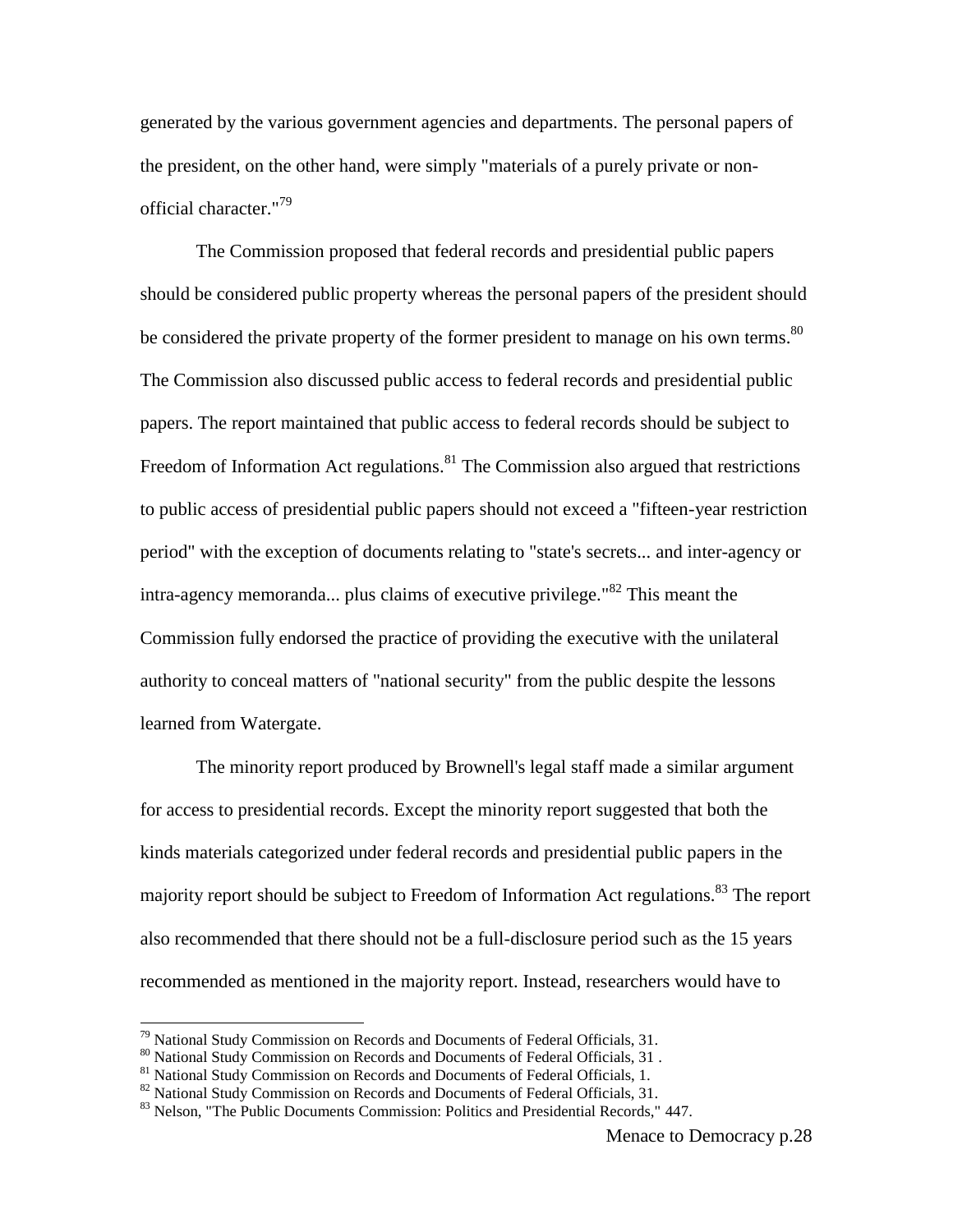individually request access to the specific materials of former presidents on their own accord. Needless to say, these reports ensured a presidential records bill that would ultimately fail to meet public expectations. Though scholars did not realize this until over twenty years later.

Drawing on the recommendations made by the two Commission reports, Congress started drafting presidential records legislation in the fall of 1977. "[O]n September, 17, 1977 Congressman Richardson Preyer (Dem-NC) introduced a bill to amend the Freedom of Information Act to insure public access to the official papers of the President."<sup>84</sup> This bill embodied the suggestions made in the minority report produced by Chairman Brownell's legal staff. The Preyer bill raised public suspicion of its intentions and drew fierce criticism from historians and archivists. As a result, "Rep. Brademus (D-Ind.) and Rep. Alan Ertel (D-Penn.) introduced a separate bill on presidential records on February 20, 1978."<sup>85</sup> Soon "[a] companion to this bill was introduced in the Senate by Senator Gaylord Nelson (D-Wisc.) on February 27."<sup>86</sup> Both the Brademus-Ertel bill and Nelson bill "gave to the President complete control over his records for fifteen years, as recommended by the majority report."<sup>87</sup>

On February 23, 1977 the House of Representatives started hearings to mull over the two proposals. The "[f]our days of hearings reflected little support for [the] immediate access [as contained in the Preyer bill], but [raised] considerable concern over the unnecessary lengthy fifteen year moratorium" as suggested by the Brademus-Ertel

<sup>&</sup>lt;sup>84</sup> Nelson, "The Public Documents Commission: Politics and Presidential Records," 449.

<sup>85</sup> Nelson, "The Public Documents Commission: Politics and Presidential Records," 449.

<sup>86</sup> Nelson, "The Public Documents Commission: Politics and Presidential Records," 449.

<sup>87</sup> Nelson, "The Public Documents Commission: Politics and Presidential Records," 449.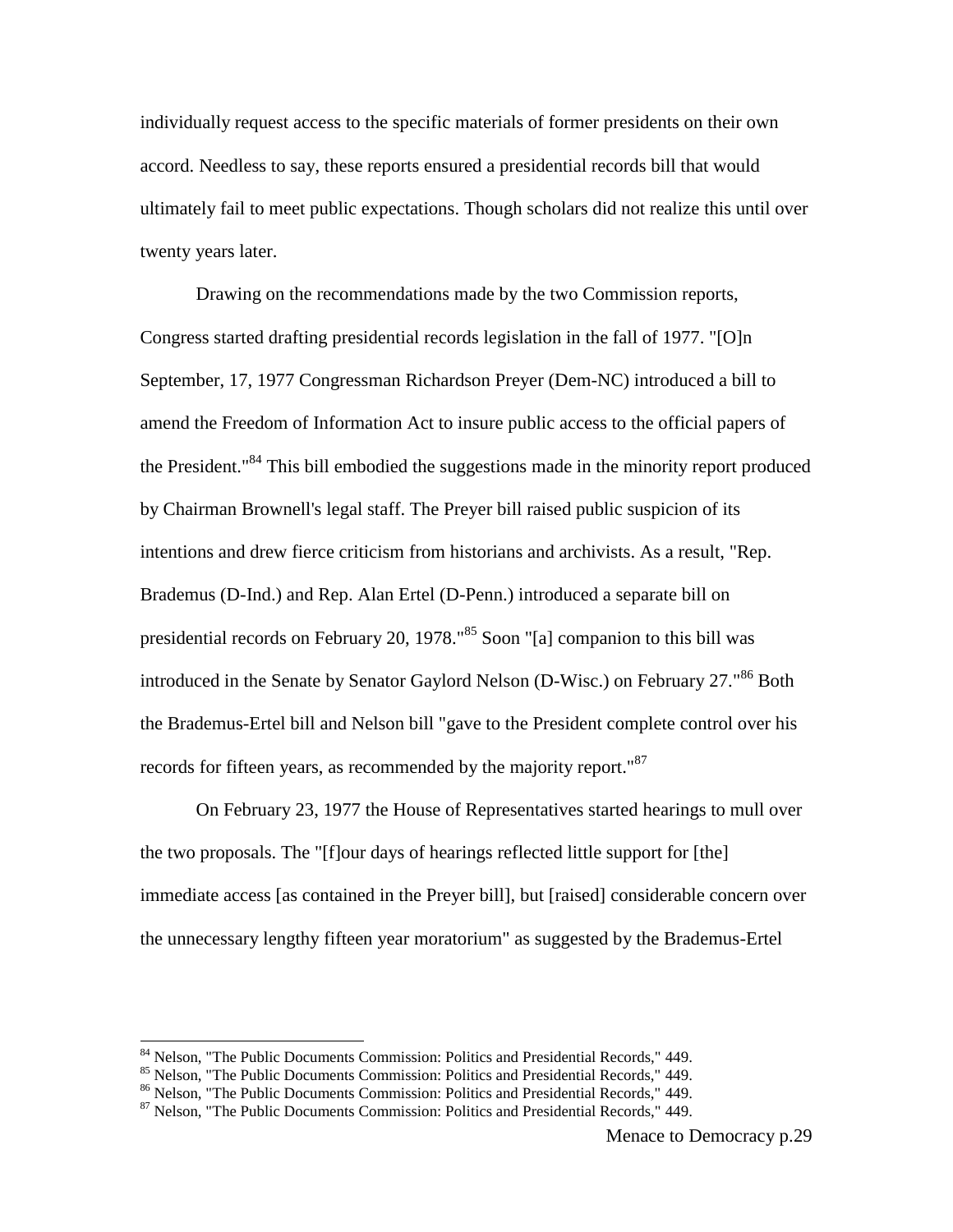and Nelson bills.<sup>88</sup> Consequently, negotiations after the hearings produced a compromise bill whereby "the President had limited control of his papers for ten years. The restrictions which could be imposed were similar to the FOI Act restrictions contained in the Preyer bill."<sup>89</sup> Thus, Congress codified the government secrecy initiatives as discussed on the January 14, 1977 panel in their legislation.

Despite the compromise between Preyer, Brademus, and Ertel the measures in the bill were not strong enough for the executive branch to accept. In the spring of 1978, the Carter "[a]dministration... [started] resisting, not promoting, public access to documents.<sup>"90</sup> Carter had two primary reservations regarding the presidential records legislation. First, he expressed grave concern over the so-called "chilling effect" even though the proposed legislation offered ample time for the presidential public papers to chill before public release. Second, Carter did not want his presidential records to be subject to the new legislation. This harkened back to the point made by William J. Hopkins that outgoing administrations enjoyed the traditional way of handling the materials of former presidents.

Carter stood firm during the negotiations between Congress and the White House. This served to water the already weak legislation down even more. Congress and the Carter administration finally agreed upon a solution that "allows the President to restrict access to six categories of information for twelve years. The six categories include classified records, material exempted by statute or relating to Federal appointments, trade

<sup>&</sup>lt;sup>88</sup> Nelson, "The Public Documents Commission: Politics and Presidential Records," 449; Subcommittee of the Committee on Government Operations, House of Representatives, Ninety-Fifth Congress, Second Session, *Presidential Records Act of 1978 Hearings: H.R. 10998 and Related Bills to Amend the Freedom of Information Act to Insure Public Access to the Official Papers of the President, and for Other Purposes, February 23, 28; March 2 and 7, 1978* (Washington DC: GPO, 1978), 846-847.

<sup>89</sup> Nelson, "The Public Documents Commission: Politics and Presidential Records," 450.

<sup>90</sup> Allen Weinstein, "Presidential Papers--Carter Feels a Chill," *Los Angeles Times*, April 9, 1978, pg, F5.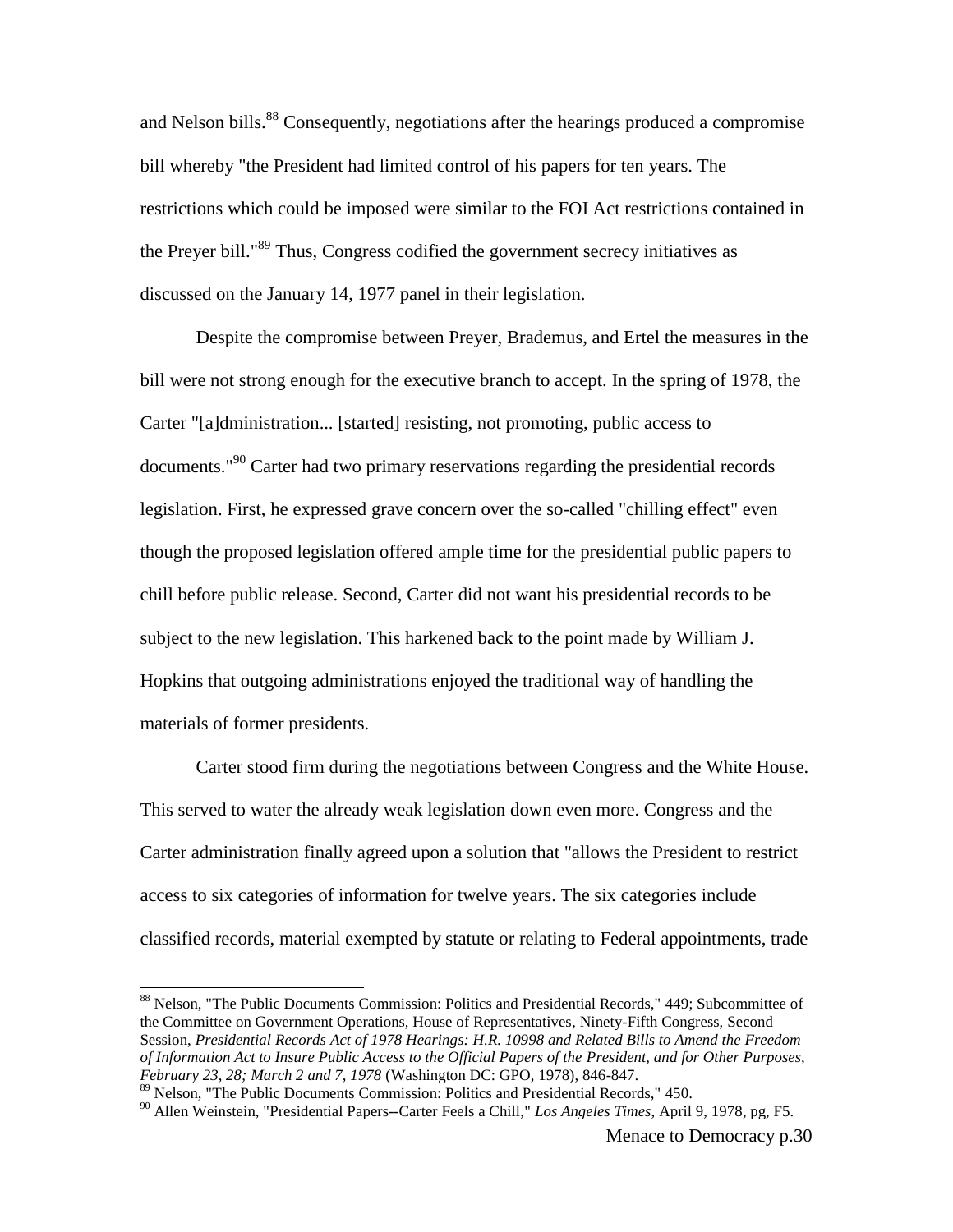secrets, personnel, investigations, etc."<sup>91</sup> However, this did not apply to federal records. This measure applied to presidential public papers. Moreover, the final version of the bill that Carter signed into law included a provision that allows the incumbent president to unilaterally determine the extent of public access to both federal records and presidential public papers through the use of executive orders.<sup>92</sup>

This narrative demonstrates that after four years of exhaustive deliberation since the release of the smoking gun tape, the policy makers of the United States arrived back at the pre-Watergate conclusion that the president knows best. The provisions in the presidential records bill allowed the executive branch to keep its communications from the public for up to 12 years and, if need be, extend the restrictions even longer through the signing of executive orders in spite of the fact that unfettered access to confidential communications allowed the public to reign in Nixon for his involvement in Watergate.<sup>93</sup> The bill also granted sweeping authority to the president to classify and conceal controversial issues under the premise of national security through executive orders.<sup>94</sup> In doing so, the law whitewashed the history of Watergate due to the fact that Nixon attempted to use national security as a vehicle to hide his involvement in Watergate from the public.

President Carter signed the Presidential Records Act into law on November 6, 1978 and, as a result, codified the very practices that enabled Watergate to take place into American law. Which begs the question: why did the Presidential Records Act come into being? The Commission panel discussion on January 14, 1977 suggests that the law was

<sup>&</sup>lt;sup>91</sup> Nelson, "The Public Documents Commission: Politics and Presidential Records," 450; U.S. Code 44 Chapter 22 (1978), §2204 .

<sup>&</sup>lt;sup>92</sup> *Presidential Records*, U.S. Code 44 Chapter 22 (1978), §2204, (a)(1)(A) and (a)(1)(B). http://www.archives.gov/about/laws/presidential-records.html

<sup>&</sup>lt;sup>93</sup> U.S. Code 44 Chapter 22 (1978),  $\S$ 2204, (a)(5) and (a)(1)(B).

<sup>&</sup>lt;sup>94</sup> U.S. Code 44 Chapter 22 (1978), §2204, (a)(1)(A) and (a)(1)(B).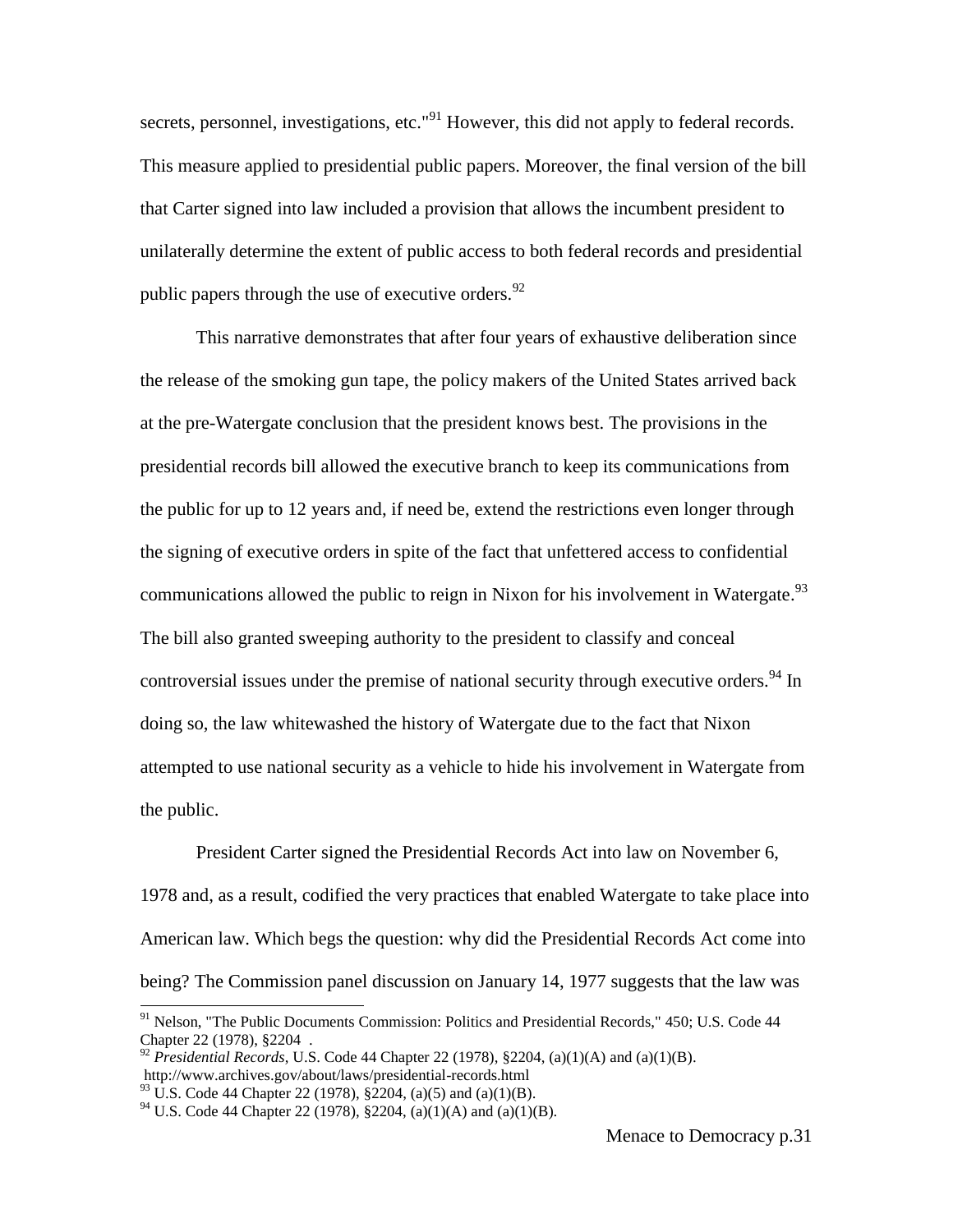not meant to ensure general public access to presidential records and transparency in government. Rather, the law was created to abolish the presidential library system and in its place establish a centralized location at the National Archives for the housing of duplicate copies of federal records from former administrations. This arrangement guaranteed that incumbent presidents and their staff would have ready access to the information generated by former administrations and, subsequently, bridge the continuity gap between outgoing and incoming administrations.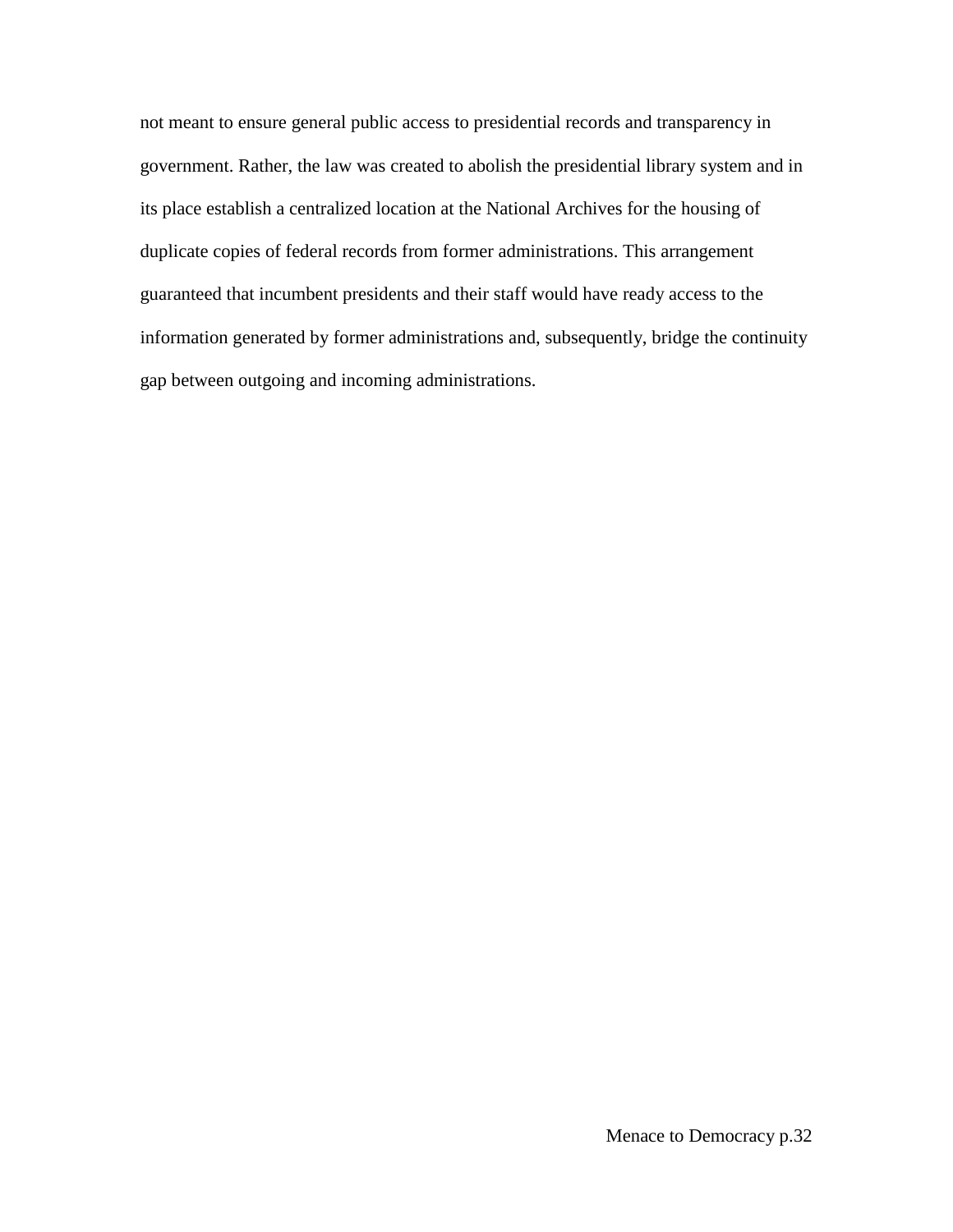## **III. Specters of Watergate: In the Executive We Trust**

"It has become clear to Congress that the PRA is not sufficiently clear with respect to its disclosure mandates. Without further Congressional action each successive President likely will issue his own executive order interpreting the original PRA, thus making the public's access to Presidential records contingent upon the will of the executive..."—Report of the Committee on Homeland Security and Governmental Affairs, United States Senate, May 19, 2009

President Ronald Reagan signed the first executive order affecting the Presidential Records Act on January 16, 1989. In Executive Order 12667, President Reagan unilaterally established procedures for the implementation of the Presidential Records Act. As mentioned in the proceeding chapter, the Presidential Records Act allowed this practice. The directives in the Reagan order covered three distinct areas: processes for notifying officials of the National Archives and Records Administration's intent on disclosing presidential records, policies regarding the handling of executive privilege claims from former and incumbent presidents, and guidelines for judicial review.<sup>95</sup>

The order altered the Presidential Records Act in many ways. Executive Order 12267 reduced the number of categories for claims of executive privilege from six to three but, in doing so, expanded the scope of executive privilege.<sup>96</sup> These new ambiguous categories established by the executive order were "national security (including the conduct of foreign relations), law enforcement, or the deliberative processes of the Executive branch."<sup>97</sup> The undefined terminology used to establish these new categories allowed the president to claim privilege over virtually any material at their own

<sup>95</sup> President Ronald Reagan, *Executive Order 12667—Presidential Records*, January 18, 1989. http://www.archives.gov/federal-register/codification/executive-order/12667.html

 $96$  The language of the Presidential Records Act, in § 2204, established six categories of executive privilege. These categories were: matters relating to national security and foreign policy, records relevant to appointments to federal office, materials specifically prohibited for release by statute, sensitive information regarding trade, confidential communications between a president and his or her advisors, and personnel and medical files "which would constitute a clearly unwarranted invasion of personal privacy."

<sup>97</sup> Reagan, *Executive Order 12667--Presidential Records*, Sec. 1.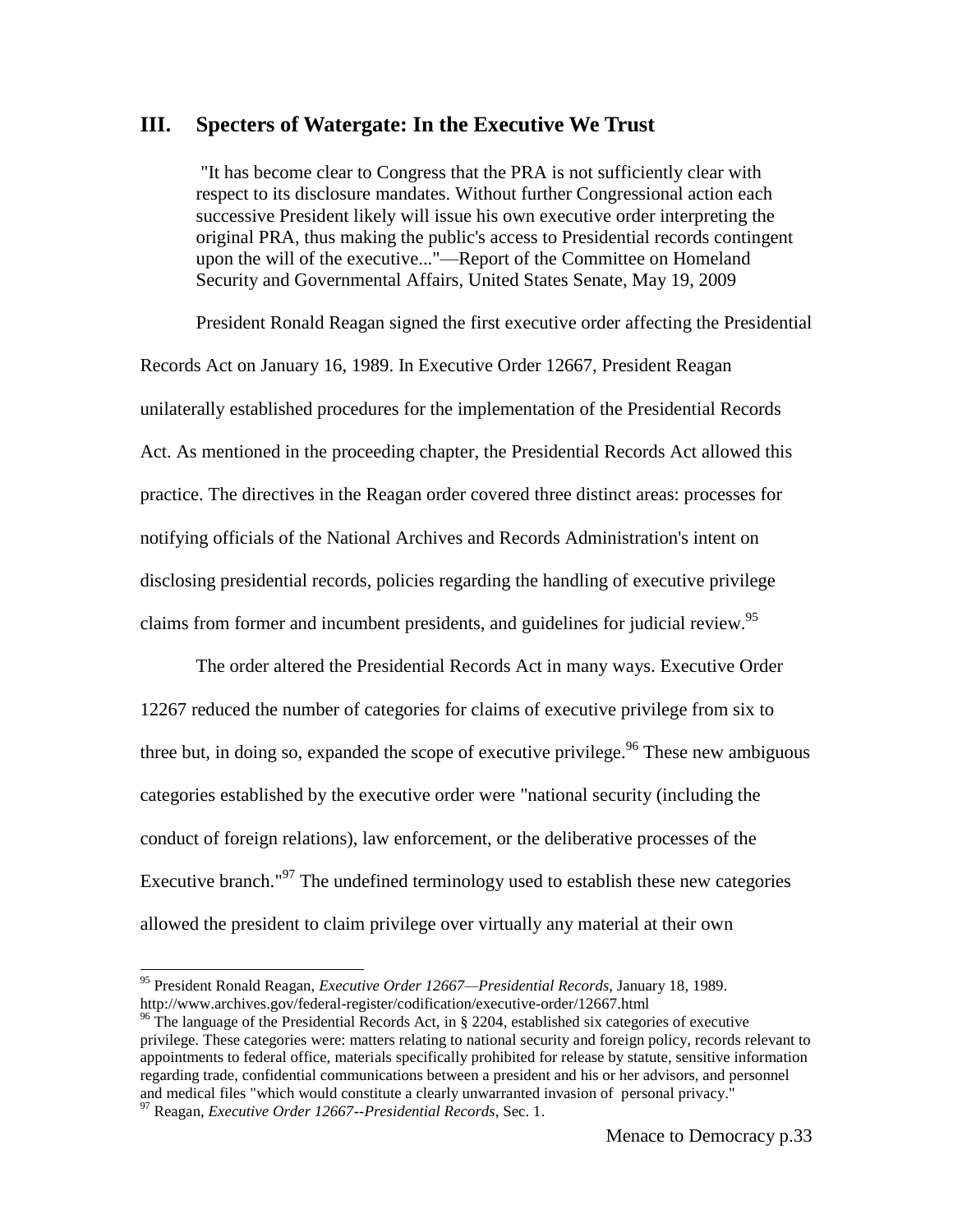discretion. In addition to expanding the definition of executive privilege from the original language of the Presidential Records Act, Executive Order 12667 also expanded the notification procedures by including incumbent presidents and their legal staff in the review process.

The language in the Presidential Records Act, mandated that the Archivist had to notify former presidents or their designated representatives of the release of their presidential materials. However, the Archivist was only required to alert former presidents of materials that explicitly raised concerns relevant to executive privilege.<sup>98</sup> Moreover, the Presidential Records Act required former presidents to establish the perimeters for their own individual privilege claims prior to leaving office. In other words, the Presidential Records Act ordered presidents to personally identify and flag specific materials that they wished to assert claims of executive privilege over before their presidential term ended. This served as the basis for determining the validity of executive privilege claims and guided the Archivist in his or her role of chief arbiter over presidential records.

The Reagan order changed this dynamic in a few ways. First, it allowed former presidents to assert claims of privilege even after leaving office. Second, the order mandated that the Archivist also inform the incumbent president, as well as many other government entities including the Attorney General and the White House Counsel, of the release of records of former presidents. In doing so Executive Order 12667 created an extensive network of executive oversight by mandating a full, secondary review of all presidential materials before their release. Lastly, the executive order removed the

<sup>98</sup> *Presidential Records Act*, U.S. Code 44 Chapter 22 (1978), §2206. http://www.archives.gov/about/laws/presidential-records.html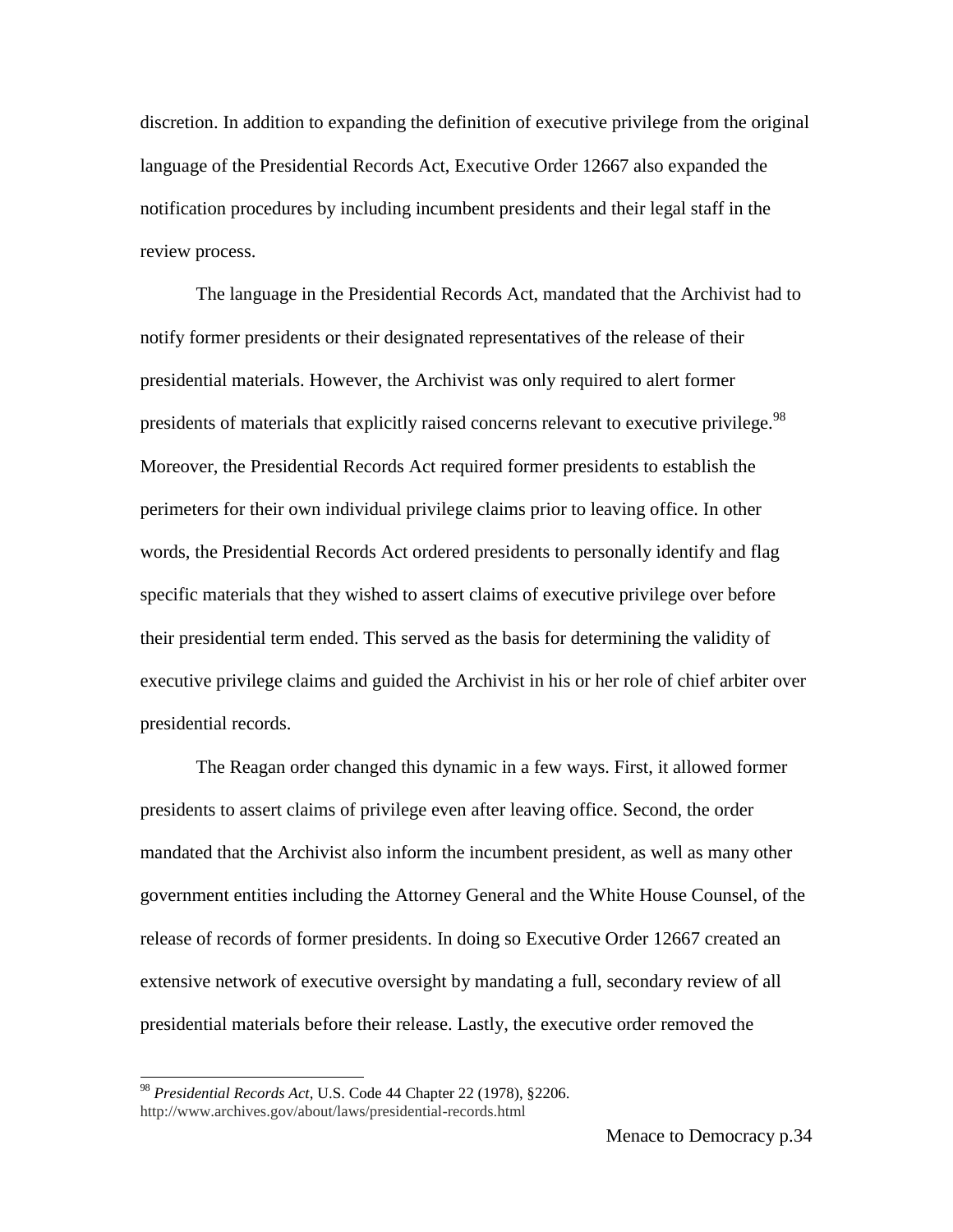Archivist as custodian of presidential records and chief arbiter of executive privilege claims by providing the incumbent president, absent a court order, with the final say over disclosing materials from past presidencies.

Despite these sweeping unilateral reforms to the Presidential Records Act, "[Executive Order] 12667 received little critical examination until" over a decade later when the first presidential records came up for public release.<sup>99</sup> The presidential records of Ronald Reagan were supposed to be released in January of 2001. However, President George W. Bush postponed the release of these records on three separate occasions.<sup>100</sup> Then on November 1, 2001 President Bush issued Executive Order 13233. This was the second executive order to affect the implementation of the Presidential Records Act but, unlike the Reagan executive order, this one ignited a heated debate over the role of the executive branch in enforcing the Presidential Records Act.

The outrage stemmed from the numerous changes to the implementation of the PRA that President Bush made in the executive order. The ten-section order made three new and bold proclamations just in the second section. First, Executive Order 13233 rescinded the three categories of executive privilege as annotated in the Reagan order. In their place, the Bush order established four new categories. These categories were "the states secrets privilege... the presidential communications privilege... the attorney-client

l

<sup>&</sup>lt;sup>99</sup> Brett L. Erickson, "Presidential Power and Public Records: Executive Order 13233 and the Presidential Records Act of 1978," (MA Thesis, University of Nebraska, 2009), 80.

<sup>&</sup>lt;sup>100</sup> White House Counsel Alberto Gonzales, under the direction of President George W. Bush, issued three memos to Archivist John W. Carlin to delay the release of Reagan's presidential papers. The first memo sent on March 23, 2001 extended the review period of Reagan's records to June 21, 2001. The second memo forwarded on June 6, 2001 suspended the release of Reagan's presidential materials until August 31, 2001. The third memo put out on August 31, 2001 did not provide an end date for the review period of Reagan's records. Furthermore, all three of these memos also delayed the release of Vice President George H.W. Bush in a similar manner.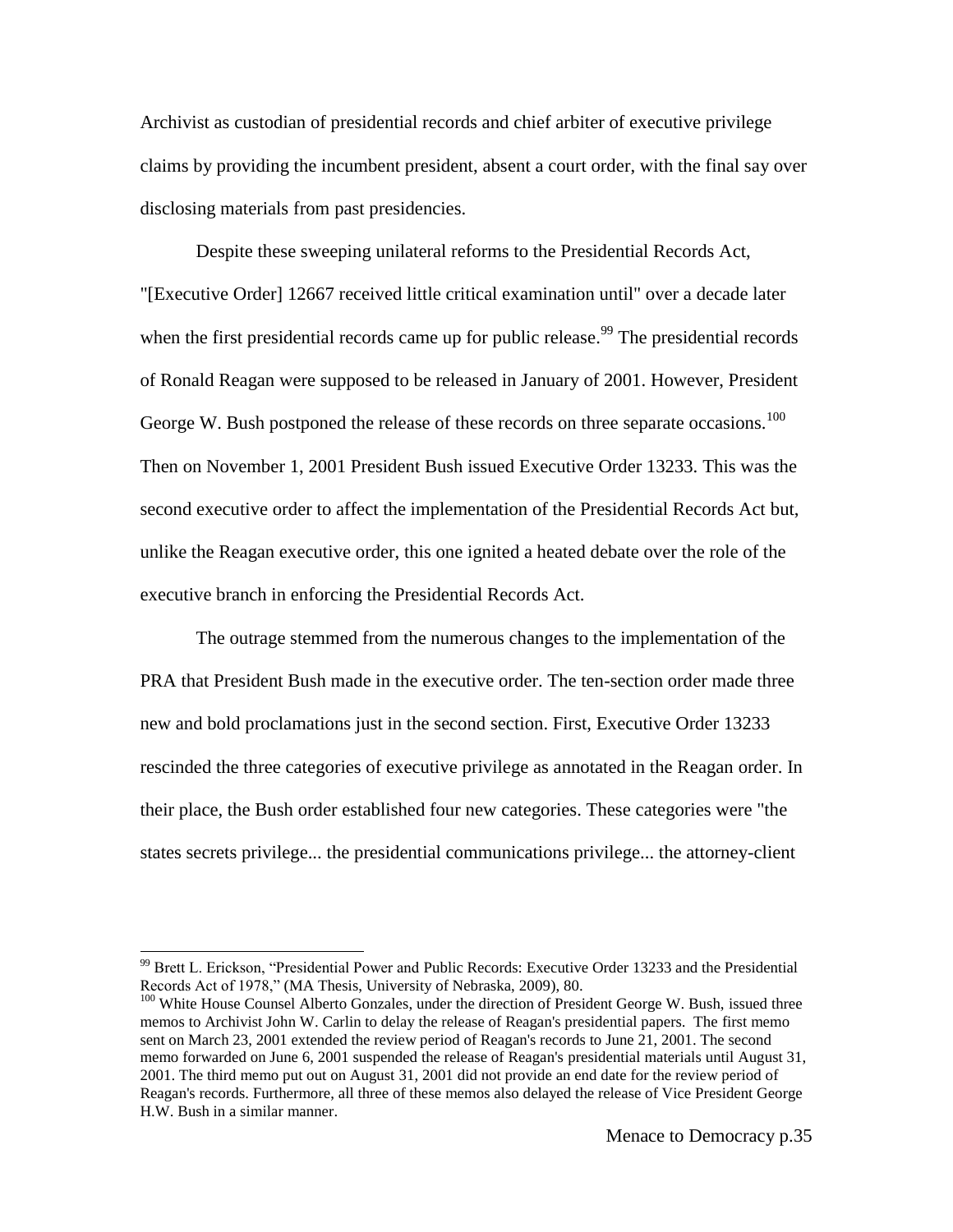or attorney work product privileges... and... the deliberative processes privilege."<sup>101</sup> This language enabled the president to keep the public in the dark on a number of issues from "military, diplomatic, and national security secrets" to "communications of the President or his advisors" to "legal advice or legal work" and even to "the deliberative processes of the President or his advisors" past the twelve-year restriction period established by the  $PRA<sup>102</sup>$  Moreover, the executive order took its definition of executive privilege further by relying on two Supreme Court cases to frame the issue.

Executive Order 13233 stated that, according to the ruling in *Nixon v.* 

*Administrator of General Services*, "constitutionally based privileges available to a

President 'survive... the individual President's tenure" and that:

a former President, although no longer a Government official, may assert constitutionally based privileges with respect to his Administration's Presidential records, and expressly rejected the argument that 'only an incumbent President can assert the privilege of the Presidency.<sup>103</sup>

This provision served as the basis for the new measures that empowered former presidents to evoke claims of privilege even after leaving office. In addition to this, the executive order cited the Supreme Court ruling on *United States v. Nixon* in its interpretation of executive privilege. Executive Order 13233 decreed that "a party seeking to overcome the constitutionally based privileges that apply to Presidential

l

http://caselaw.lp.findlaw.com/cgibin/getcase.pl?court=us&vol=433&invol=425

<sup>101</sup> President George W. Bush, *Executive Order 13233—Further Implementation of the Presidential Records Act*, Sec. 2, November 1, 2001.

http://edocket.access.gpo.gov/2009/pdf/E9-1712.pdf

<sup>&</sup>lt;sup>102</sup> President George W. Bush, *Executive Order 13233—Further Implementation of the Presidential Records Act*, Sec. 2, November 1, 2001.

<sup>103</sup> President George W. Bush, *Executive Order 13233—Further Implementation of the Presidential Records Act*, Sec. 2, November 1, 2001; United States Supreme Court, *Nixon v. Administrator of General Services*, 433 U.S. 425 (1977).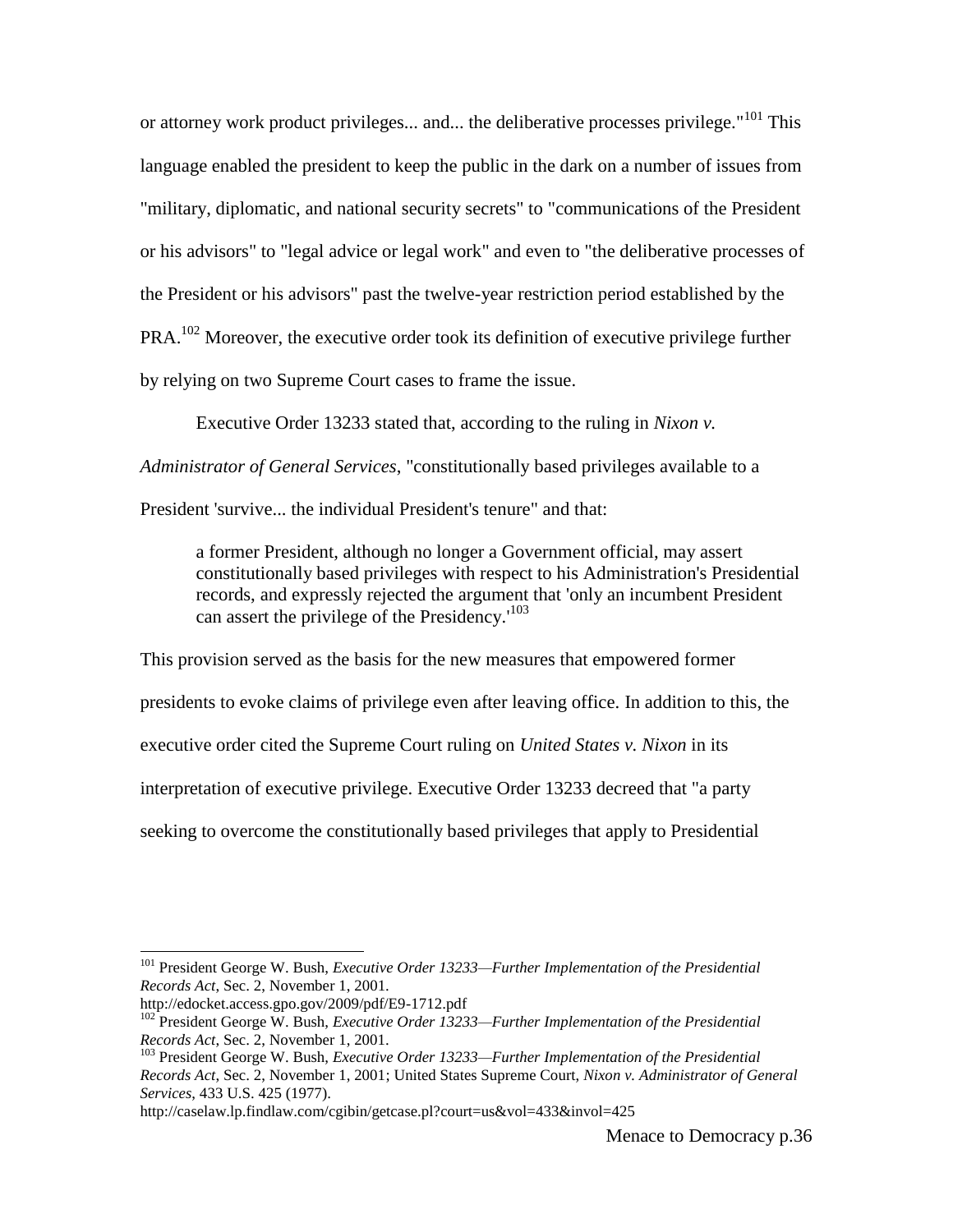records must establish at least a 'demonstrated, specific need' for particular records."<sup>104</sup> The language in this provision mandated that individuals or institutions seeking access to records sealed under executive privilege must first establish a credible reason for requesting the records. This ambiguous phrase provided a veto to the incumbent and former presidents to deny access to any Freedom of Information request for records that they did not wish to release. However, these were not the only changes to the PRA.

Executive Order 13233 also established a 90 day review period for former presidents to assess their materials prior to their public release.<sup>105</sup> The intent behind this provision was to codify the language in the *Nixon v. Administrator of General Services* ruling to extend executive privilege past the end of the former president's term. In other words, it amended the PRA from mandating presidents to identify and exert privilege over materials prior to leaving office to allowing former presidents to continuously evaluate their materials prior to their release.<sup>106</sup> In the same section, this provision was accompanied by a tedious review process whereby both incumbent and former presidents had to agree not to evoke executive privilege over materials designated for release before the Archivist could release the materials to the public.<sup>107</sup> This consensus measure ensured that the most controversial and sensitive records of former administrations faced a rigorous review process prior to their authorized release by the incumbent president. The arrangement ensured that virtually no contentious presidential records would ever hit the

l

<sup>104</sup> President George W. Bush, *Executive Order 13233—Further Implementation of the Presidential Records Act*, Sec. 2, November 1, 2001; United States Supreme Court, *United States v. Nixon*, 418 U.S. 683, 1974.

http://caselaw.lp.findlaw.com/scripts/getcase.pl?court=US&vol=418&invol=683

<sup>105</sup> President George W. Bush, *Executive Order 13233—Further Implementation of the Presidential Records Act*, Sec. 3(b), November 1, 2001.

<sup>106</sup> U.S. Code 44 Chapter 22 (1978), §2204.

<sup>107</sup> President George W. Bush, *Executive Order 13233—Further Implementation of the Presidential Records Act*, Sec. 3(b), November 1, 2001.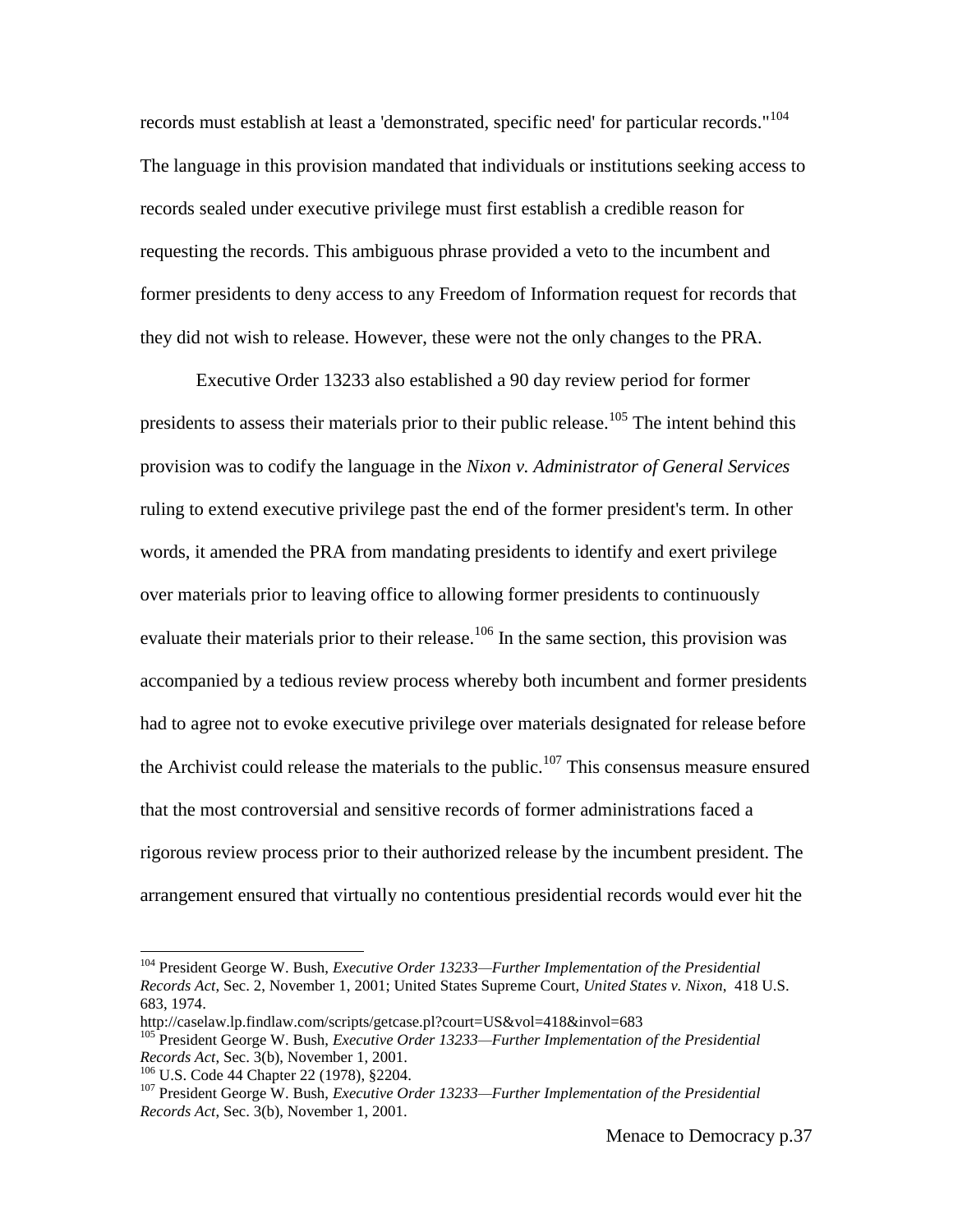public domain. Yet the extended executive privilege in two other ways.

First, the Bush order authorized former presidents to identify a representative to serve in their place if the former president was unable to execute his or her duties of reviewing the materials that the National Archives intended to release. The order boldly stated that "[u]pon the death or disability of a former President, the former President's designated representative shall act on his behalf for purposes of this Act and this order, including with respect to the assertion of constitutionally based privileges."<sup>108</sup> In doing so the Bush administration asserted that, in pursuant to the *United States v. Nixon* ruling, executive privilege claims for former presidents could be evoked from beyond the grave through an intermediary. In addition to this provision, Executive Order 13233 also declared that:

this order shall also apply with respect to any such records that are subject to any constitutionally based privilege that the former Vice President may be entitled to invoke, but in the administration of this order with respect to such records, references in this order to a former President shall be deemed also to be references to the relevant former Vice President.<sup>109</sup>

In other words, the Bush order also extended the right of evoking executive privilege to former vice presidents and the review process for these records, prior to their release by the Archivist, was the same review process for the records of former presidents. Despite the peculiarity of some of these provisions, the Bush administration insisted that they were vital to thoroughly implement the  $PRA<sup>110</sup>$ 

Needless to say, these new interpretations of executive privilege and the PRA drew immediate and fierce criticism from lawmakers and scholars. On November 7, 2001

<sup>108</sup> President George W. Bush, *Executive Order 13233—Further Implementation of the Presidential Records Act*, Sec. 10, November 1, 2001.

<sup>109</sup> President George W. Bush, *Executive Order 13233—Further Implementation of the Presidential Records Act*, Sec. 11, November 1, 2001.

<sup>&</sup>lt;sup>110</sup> The White House Office of the Secretary, "Press Briefing with Ari Fleischer," November 1, 2001. http://www.fas.org/sgp/news/2001/11/wh110101.html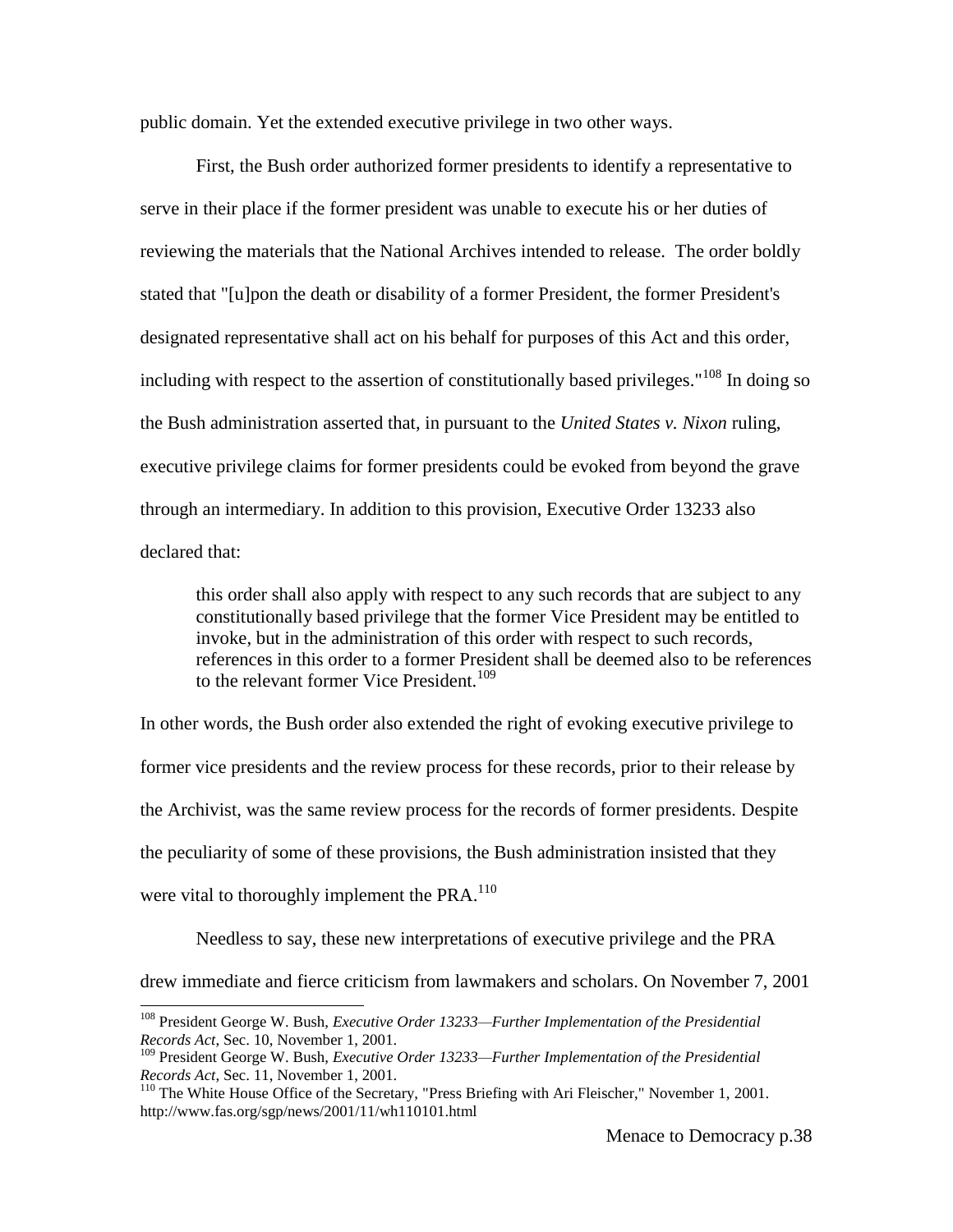the Minority Staff for the Committee on Government Reform in the House of Representatives issued a summary of the Bush executive order. This report questioned the scope of executive privilege established by the executive order and viewed it as "in direct conflict with the Presidential Records Act. <sup>111</sup> The *New York Times* proclaimed that "Executive Order 13233 ended more than 30 years of increasing openness in government."<sup>112</sup> A few days later, the American Historical Association offered its critique of the Bush order. In an open letter to Chairman of the Committee on Government Reform, Stephen Horn, AHA Executive Director Arnita A. Jones declared that:

Executive Order 13233... makes a mockery of the... [PRA] and the intent of the Congress in enacting it. Far from establishing orderly procedures for the release of presidential records as the Bush administration claims, the order devises a series of nearly impenetrable barricades to information about presidential decision-making that the public has a right to have." $113$ 

Journalist Eric Alterman expressed similar concerns. In a December, 2001 piece for *The Nation* Alterman argued that "Executive Order 13233... eviscerates the nation's access to its own history, effectively overturning the Presidential Records Act (PRA) of 1978 by fiat."<sup>114</sup> Similarly, the following year, the American Political Science Association provided its own response to the Bush order in the form of open letter to Chairman Horn. In it, Robert D. Putnam and Robert J. Spitzer assert that "Executive Order 13233 conflicts with the premise of the Presidential Records Act of 1978, which calls for presidential records to become public and places the burden on the government to insure such records

<sup>&</sup>lt;sup>111</sup> Minority Staff Committee on Government Reform, House of Representatives, "Summary of the Bush Executive Order on the Presidential Records Act," November 7, 2001.

<sup>112</sup> Richard Reeves, "Writing History to Executive Order, *New York Times*, November 16, 2001.

<sup>113</sup> Arnita A. Jones, "American Historical Association Response to Executive Order 13233," *Presidential Studies Quarterly*, 32, no.1 (March 2002): 193.

<sup>114</sup> Eric Alterman, "Freedom Is History (and Vice Versa)," *The Nation*, December 10, 2001, 12.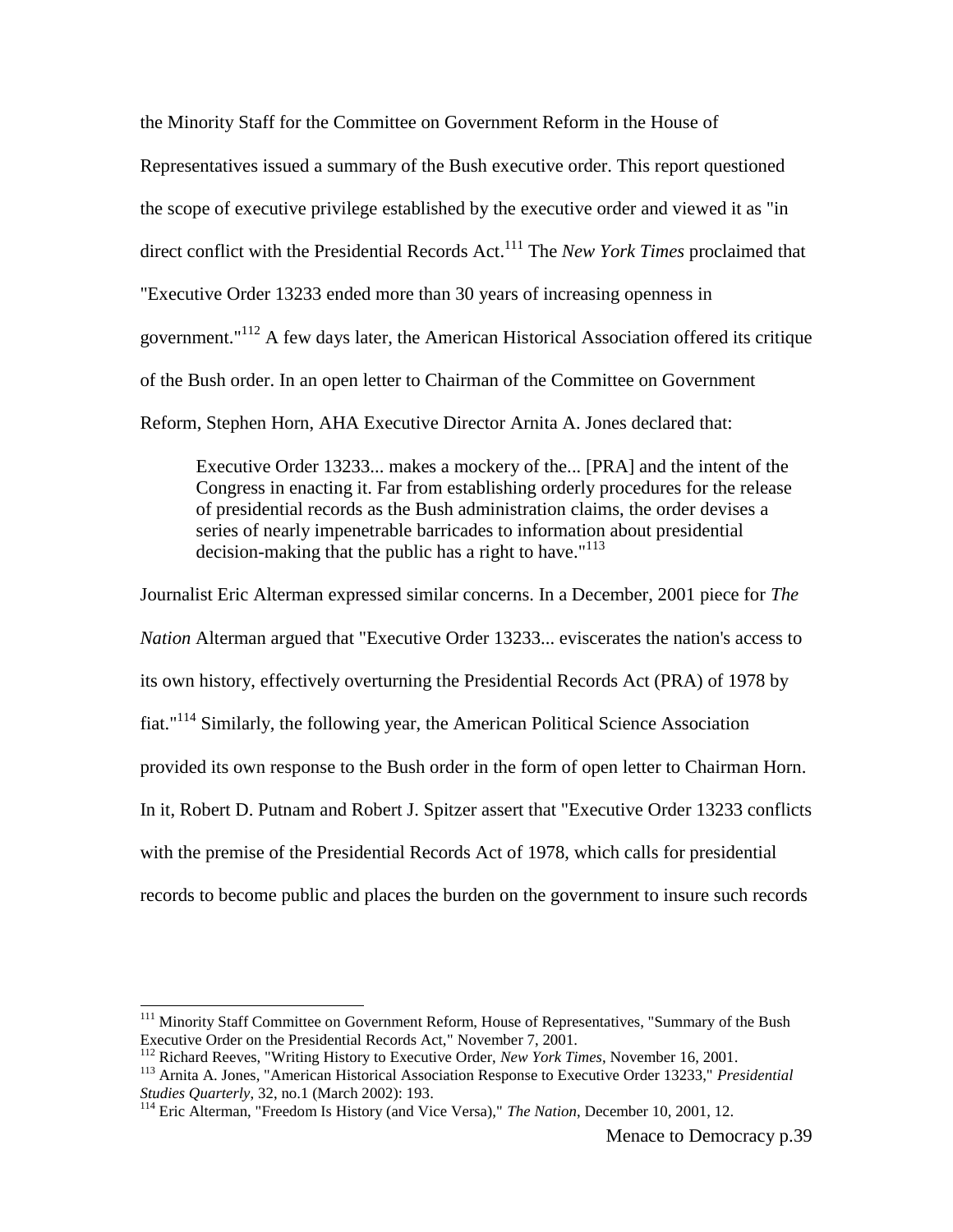are opened for review and done so on a timely basis."<sup>115</sup> However, as noted in the previous chapter, the Presidential Records Act assured nothing of the sort.

Nevertheless, while these individuals aired their grievances, a complaint was filed with the United States District Court for the District of Columbia on behalf of the American Historical Association, Hugh Davis Graham, Stanley I. Kutler, the National Security Archive, the Organization of American Historians, Public Citizen, and the Reporters Committee for Freedom of the Press on November 28, 2001 by the Public Citizen Litigation Group.<sup>116</sup> In their complaint, the group declared seven ways in which Executive Order 13233 "violates the PRA."<sup>117</sup>

First, the plaintiffs claimed "that the Bush Order... [made] it possible for materials to be withheld for an unlimited time because it... [let] incumbent and former presidents to review the materials before their release."<sup>118</sup> Second, they argued "that the Bush Order violate[d] the PRA by requiring the incumbent president to concur with a former president's assertion of privilege, absent compelling circumstances, even if there is no legal basis for the exercise of privilege."<sup>119</sup> Third, the group asserted "that the Bush Order impermissibly requires the Archivist to wait until the former president permits the release of records, even if the incumbent president authorized their release."<sup>120</sup> Fourth, the

 $\overline{\phantom{a}}$ 

<sup>&</sup>lt;sup>115</sup> Robert D. Putnam and Robert J. Spitzer, "American Political Science Association Response to Executive Order 13233," *Presidential Studies Quarterly* 32, no. 1 (2002): 190.

<sup>&</sup>lt;sup>116</sup> "Complaint in American Historical Association v. National Archives and Records Administration," November 28, 2001.

http://www.rcfp.org/news/documents/20011128ahavnara.html

<sup>117</sup> United States District Court for the District of Columbia, *American Historical Association v. National Archives and Records Administration* Civil Action No. 01-2447, (2004), 12-13. http://www.fas.org/sgp/jud/aha.pdf

<sup>118</sup> *American Historical Association v. National Archives and Records Administration* Civil Action No. 01- 2447, (2004), 12-13.

<sup>119</sup> *American Historical Association v. National Archives and Records Administration* Civil Action No. 01- 2447, (2004), 13.

<sup>120</sup> *American Historical Association v. National Archives and Records Administration* Civil Action No. 01- 2447, (2004), 13.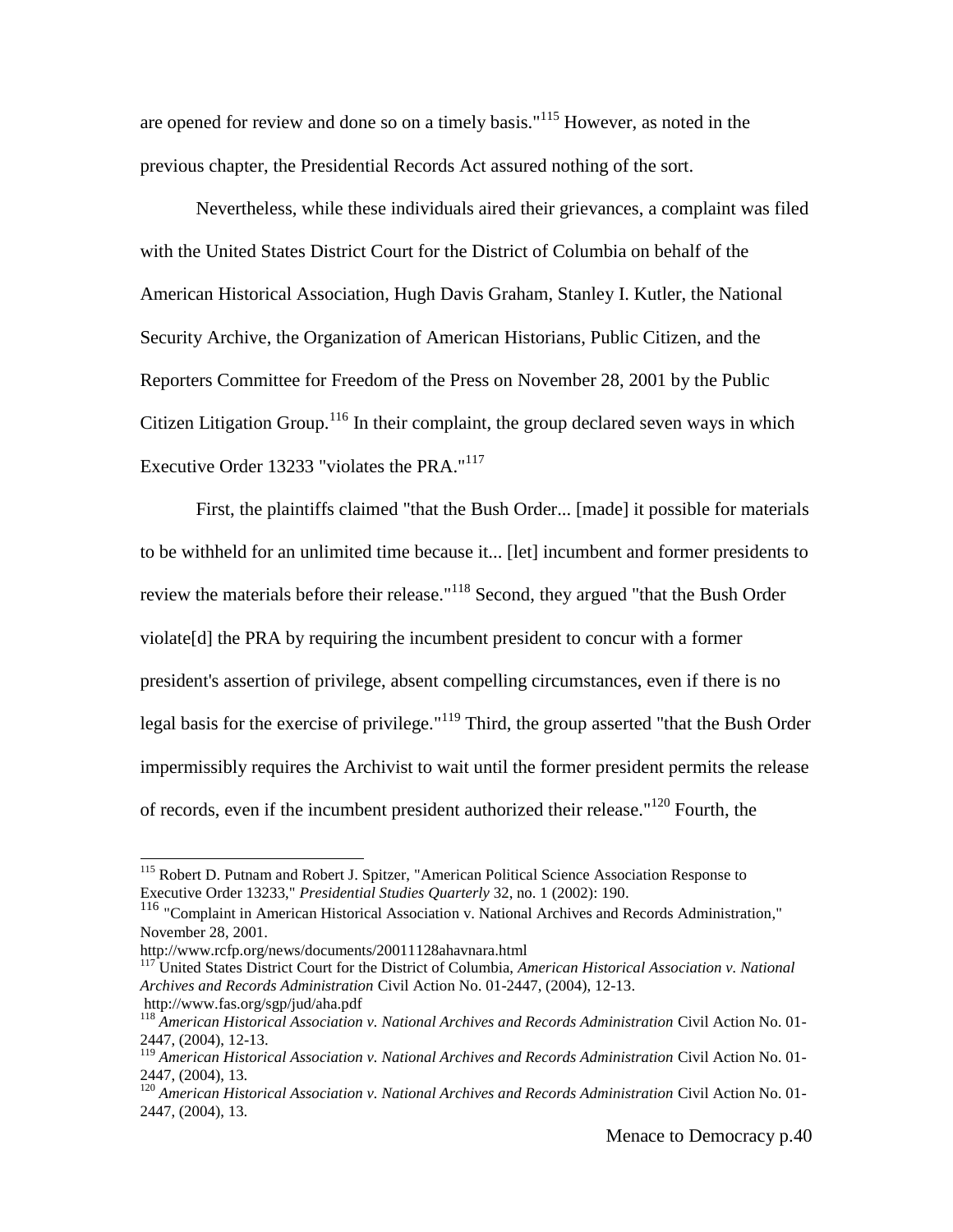plaintiffs claimed "that the Bush Order violates the PRA by allowing a former president who is deceased or disabled to designate a representative to make determinations about whether to assert executive privilege over records or to allow public access to them."<sup>121</sup> Fifth, they questioned whether "a former president is entitled to assert a claim of executive privilege independent from a former or incumbent president, or that such a claim by a former vice president is entitled to the same treatment as a privilege claim by a president."<sup>122</sup> Sixth, the group claimed "that the Bush Border is contrary to NARA's regulations, which allow the Archivist to open records even when a former president has asserted privilege, if he determines that such privilege claim is improper." $123$  Lastly, they argued "that the Bush Order impermissibly expands the constitutional scope of executive privilege... and that the Archivist's implementation of the Bush Order constitutes arbitrary and capricious agency action."<sup>124</sup>

On almost all grounds, the District Court ruled that "the suit [was] nonjusticiable, and consequently the Court... [had] no jurisdiction over the case."<sup>125</sup> Though the District Court did acknowledge the legitimacy of the plaintiffs' first grievance. However, the Court stated that "[p]laintiffs' past injury [inflicted by section 3(b) of Executive Order 13233 was] simply not redressable by the relief they seek, and their only possible redressable injury... [was] hypothetical."<sup>126</sup> The group walked away from the dispute

<sup>121</sup> *American Historical Association v. National Archives and Records Administration* Civil Action No. 01- 2447, (2004), 13.

<sup>122</sup> *American Historical Association v. National Archives and Records Administration* Civil Action No. 01- 2447, (2004), 13.

<sup>123</sup> *American Historical Association v. National Archives and Records Administration* Civil Action No. 01- 2447, (2004), 13.

<sup>124</sup> *American Historical Association v. National Archives and Records Administration* Civil Action No. 01- 2447, (2004), 13.

<sup>125</sup> *American Historical Association v. National Archives and Records Administration* Civil Action No. 01- 2447, (2004), 23.

<sup>126</sup> *American Historical Association v. National Archives and Records Administration* Civil Action No. 01- 2447, (2004), 23.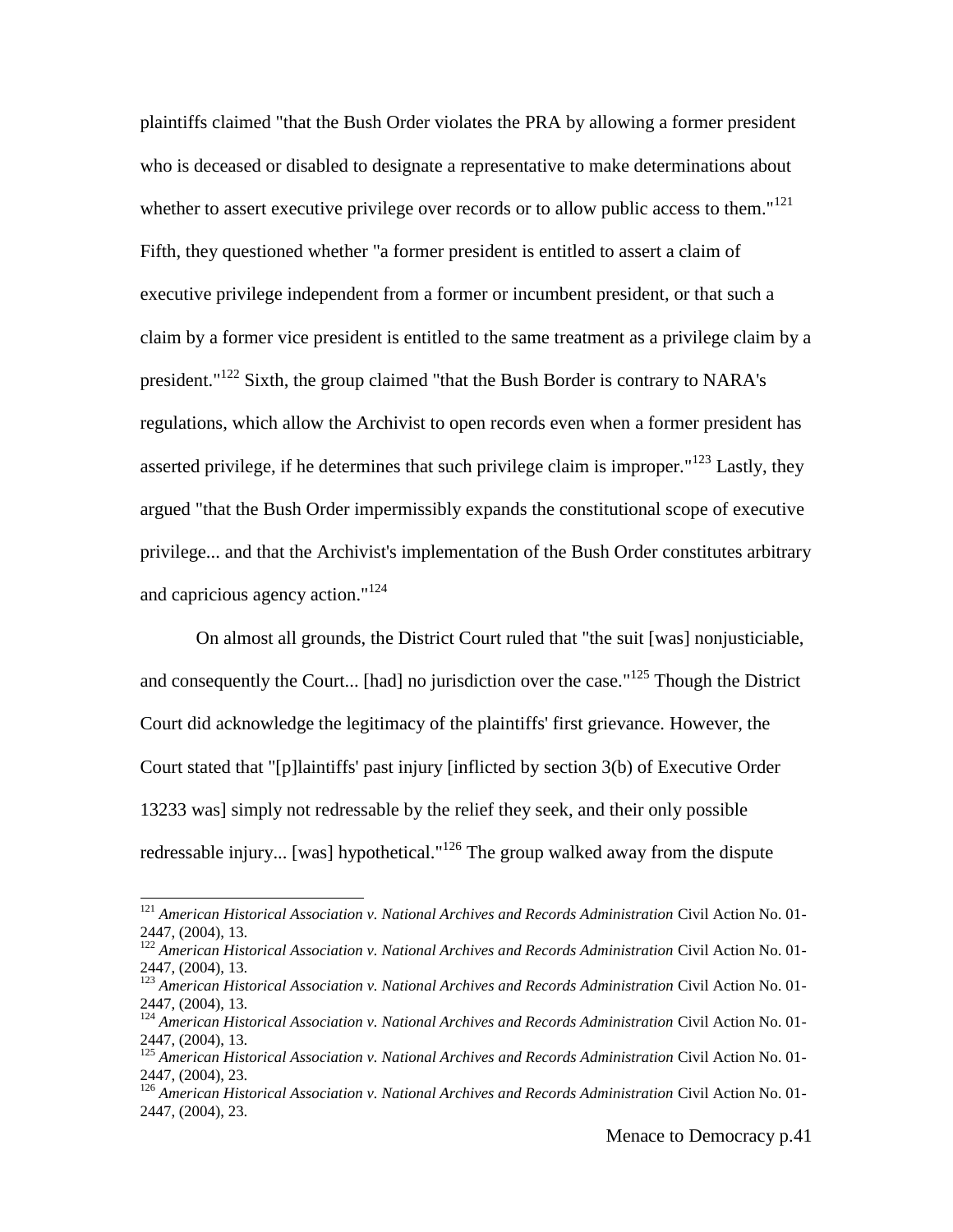empty handed but, while they waged this 4 year court battle, Congress started their own efforts to strike down Executive Order 13233 through legislation.

In 2002 a bipartisan coalition led by, Representative Stephen Horn, drafted and submitted a bill that aimed to rescind the controversial Bush order.<sup>127</sup> However, this bill never made it to the floor for a vote. Later, in 2007 Congress attempted to pass similar legislation again.<sup>128</sup> This bill overwhelmingly passed in the House of Representatives, but died in committee at the hands of Senator Jim Bunning in the Senate.<sup>129</sup> Congress attempted to pass the legislation once again in  $2009$ .<sup>130</sup> Though this bill did not make it to the floor of the Senate either.

Ironically, none of these bills addressed the primary concerns that were raised by the plaintiffs in the *American Historical Association v. National Archives and Records Administration* case. Sure the bills moved to rescind Executive Order 13233 but, on the other hand, all three codified the extended review period for former presidents that was instituted by the Bush Order.<sup>131</sup> Although, the review period was reduced from 90 days, with the capability of indefinite extensions, in the Bush Order to 20 days with only the opportunity for another 20 days extension in the amendment bills. Regardless of this slight alternation, this demonstrated that Congress sympathized with the Bush

 $\overline{\phantom{a}}$ 

http://www.gpo.gov/fdsys/pkg/BILLS-110s886is/pdf/BILLS-110s886is.pdf Meredith Fuchs, "Court Rules Delay in Release of Presidential Papers is Illegal: Fails to Address Authority

<sup>130</sup> United States House of Representatives, *House Resolution 35*, January 6, 2009.

http://www.gpo.gov/fdsys/pkg/BILLS-111hr35ih/pdf/BILLS-111hr35ih.pdf

<sup>127</sup> United States House of Representatives, *House Resolution 4187*, April 11, 2002. http://www.gpo.gov/fdsys/pkg/BILLS-107hr4187ih/pdf/BILLS-107hr4187ih.pdf

<sup>&</sup>lt;sup>128</sup> United States House of Representatives, *House Resolution 1255*, March 1, 2007. http://www.gpo.gov/fdsys/pkg/BILLS-110hr1255ih/pdf/BILLS-110hr1255ih.pdf

<sup>129</sup> United States Senate, *Senate Bill 886*, March 14, 2007.

of Former Vice Presidents to Hold Up Disclosure of Papers," October 1, 2007. http://www.gwu.edu/~nsarchiv/news/20071001/index.htm

<sup>131</sup> *House Resolution 4187* Sec. 2(a)(3)(A) and Sec. 2(a)(3)(B), April 11, 2002; *House Resolution 1255* Sec. 2(a)(3)(A) and Sec. 2(a)(3)(B), March 1, 2007; and *House Resolution 35* Sec. 2(a)(3)(A) and Sec. 2(a)(3)(B), January 6, 2009.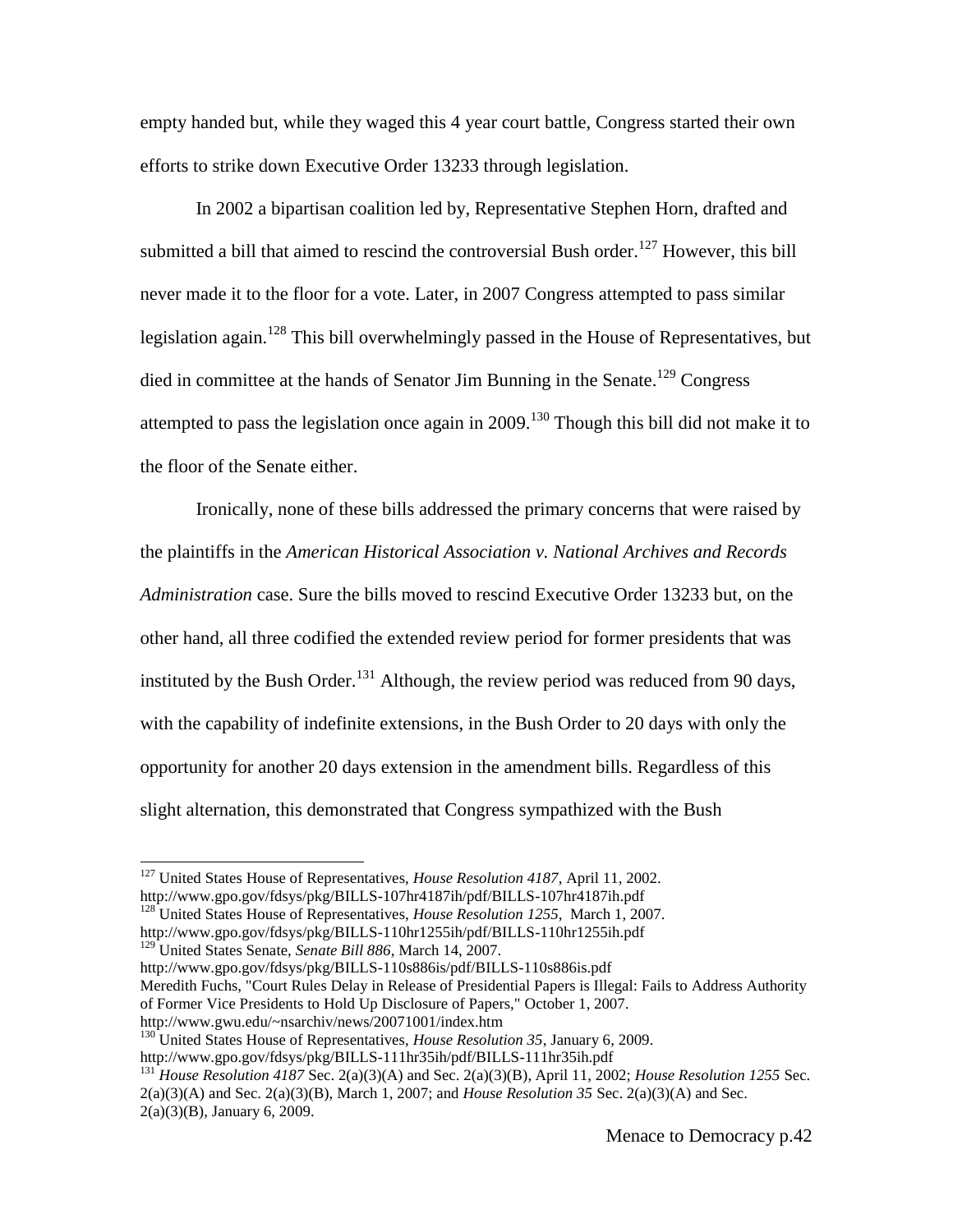administration on its demonstrated need for an extended review period. Thus the PRA amendment bills were not offered in order to ensure inevitable public access to the materials of former presidents. Rather, these bills were presented in order to provide the executive branch with more flexibility in its time constraints on executive privilege.<sup>132</sup> Nevertheless, Executive Order 13233 was eventually repealed and this provision disappeared along with it.

On January 21, 2009 President Barack Obama signed Executive Order 13489 that rescinded the Bush order.<sup>133</sup> This executive order reestablished the PRA implementation guidelines constructed by the Reagan order. It even contained the same interpretation of categories concerning executive privilege.<sup>134</sup> In addition, the Obama order reinstituted the incumbent president as the chief arbiter on the disclosure of the materials of former presidents.<sup>135</sup> Despite this disturbing development, advocates for government transparency hailed Executive Order 13489 as a victory for open government.<sup>136</sup> This trend, from the Reagan presidency to the Obama presidency, suggests that the public does not understand the intent behind the PRA. If they did then they would have not been outraged by Executive Order 13233. However, this trend also suggest that the public is naively content with allowing one person to determine how much we know about the

 $\overline{\phantom{a}}$ 

<sup>132</sup> Committee on Government Reform, United States House of Representatives , *Presidential Records Act Amendments of 2002 Report, November 22, 2002* (Washington DC: GPO, 2002), 3; Committee on Oversight and Government Reform, United States House of Representatives, *Presidential Records Act Amendments of 2007 Report, March 9, 2007* (Washington DC: GPO, 2007), 2; Committee on Homeland Security and Governmental Affairs, United States Senate, *Presidential Records Act Amendments of 2009 Report, May 19, 2009* (Washington DC: GPO, 2009), 1.

<sup>133</sup> President Barack Obama, *Executive Order 13489—Presidential Records*, January 21, 2009. http://edocket.access.gpo.gov/2009/pdf/E9-1712.pdf

<sup>134</sup> President Barack Obama, *Executive Order 13489—Presidential Records*, Sec. 1(g), January 21, 2009. <sup>135</sup> President Barack Obama, *Executive Order 13489—Presidential Records*, Sec. 3(d) and Sec. 4(b), January 21, 2009.

<sup>&</sup>lt;sup>136</sup> Peter Shane, "Obama's First Executive Order Strikes a Blow for Transparency and the Rule of Law," *Huffington Post*, January 22, 2009.

http://www.huffingtonpost.com/peter-m-shane/obamas-first-executive-or\_b\_160002.html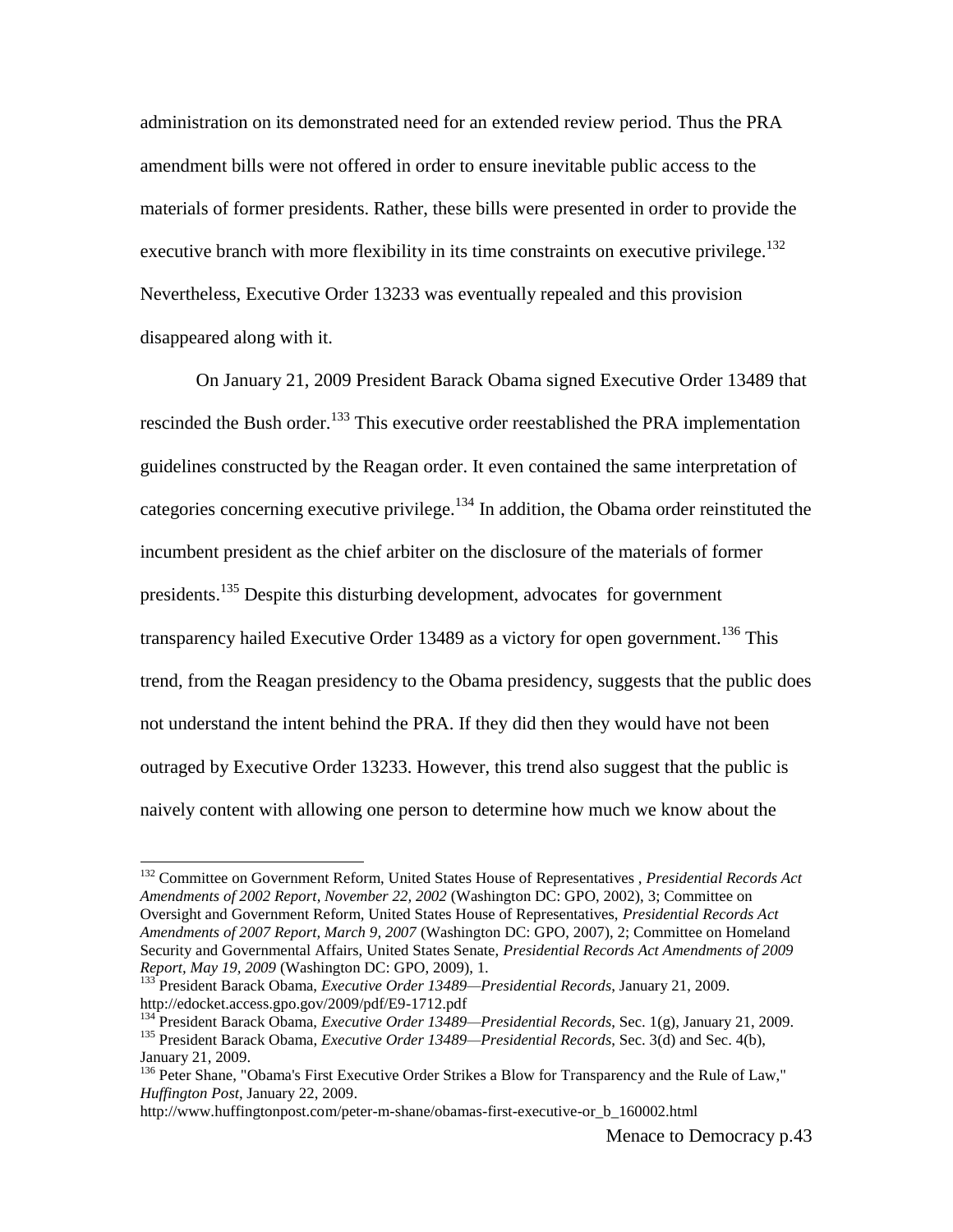history of the executive branch.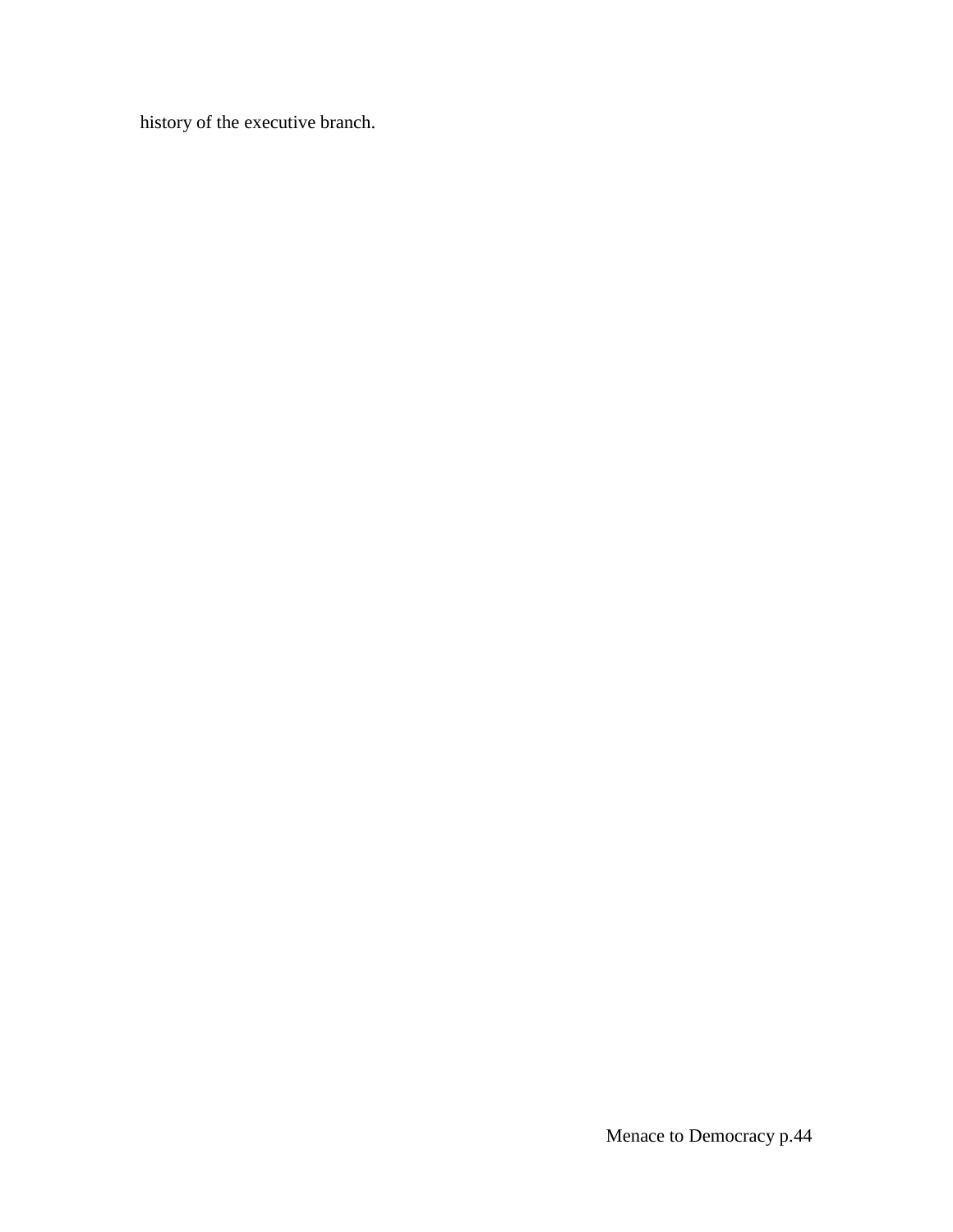## **Conclusion**

In closing, this thesis demonstrated that our understanding of Watergate and the Presidential Records Act is misguided. Contrary to popular belief, Watergate did not usher in a new era of transparency and accountability in the executive branch. This was exhibited by the pardoning of Nixon by President Ford and the commuting of G. Gordon Liddy's sentence by President Carter. The only accountability and transparency immediately produced during Watergate was the sequestering of Nixon's materials. However, the Presidential Recordings and Materials Preservation Act of 1974 permitted the Archivist to release only the materials relevant to Watergate. Did this provision of the PRMPA conceal other misdeeds of the Nixon administration from the public? Possibly.

The PRMPA worked in another way to undermine open government advocacy. The mandate for President Ford to process Nixon's presidential records for release to the Archivist delayed Ford's appointments to the National Study Commission on Records and Documents of Federal Officials. Moreover, the fervor over the release of the Watergate materials redirected public interest and eclipsed the activities of the Commission once they conducted their investigations. This disinterest allowed the Commission to make bold recommendations for the presidential records legislation without the hassle of public criticism. These measures included the need to protect confidential communications within the executive branch as well as prevent the hasty public release of sensitive materials relating to national security. In doing so, the Commission affirmed that the United States did not learn anything from Watergate for the reason that Nixon attempted to use national security as a means to shield confidential communications that implicated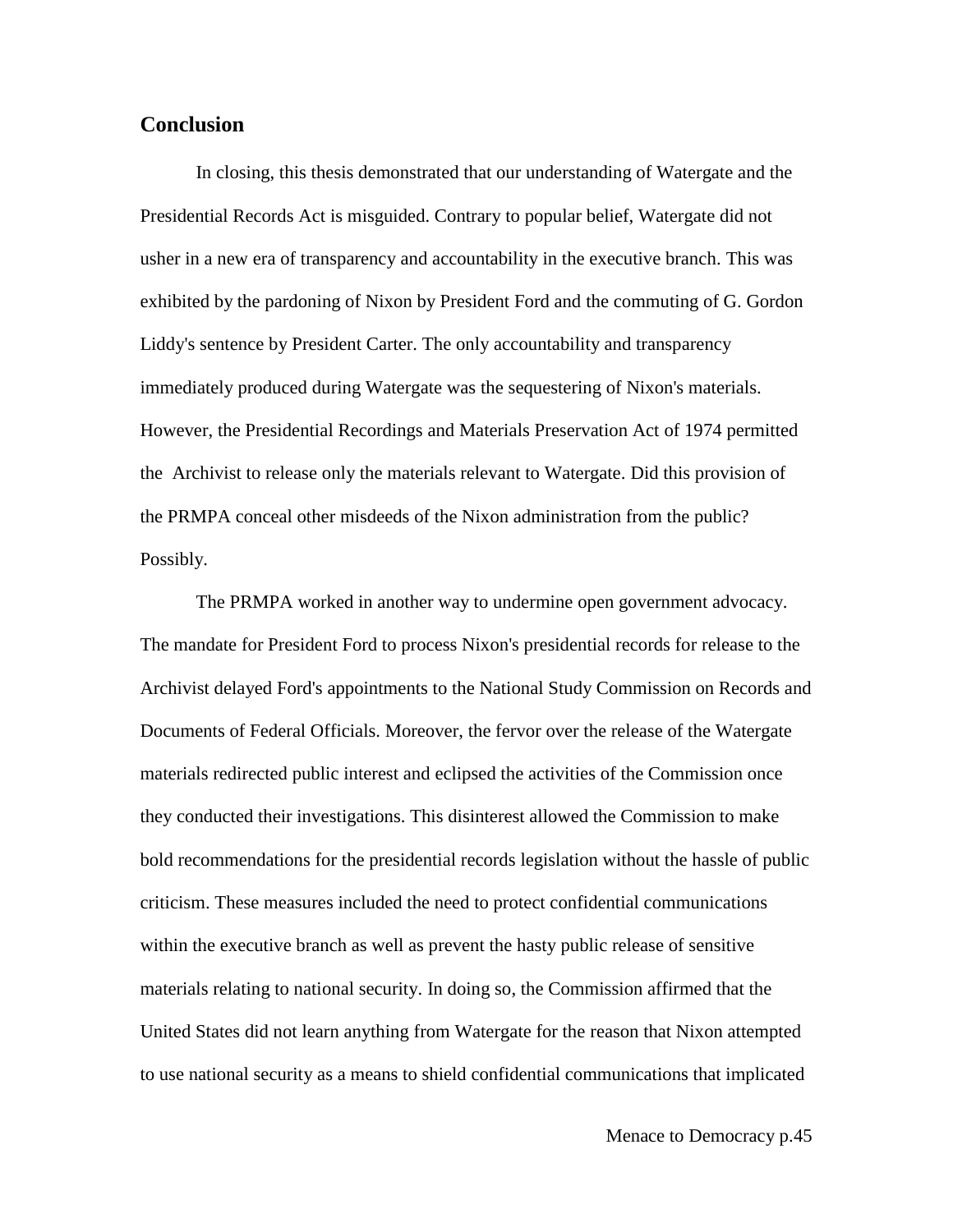him and his advisors in obstruction of justice. The majority of recommendations offered by the Commission ended up in the Presidential Records Act of 1978.

However, the PRA did not ensure public ownership and access to the records of presidential records as some suggest. The true intent behind the PRA can be traced back to the January 14, 1977 Commission panel discussion. During the discussion, several participants expressed a need for a centralized location for the duplicate copies of the federal records from former presidential administrations so that the incumbent president and his or her staff could have ready access to these materials for continuity and practical use. Thus the purpose of the PRA was to abolish the presidential libraries system, which scattered the duplicate copies of federal records from former administrations around the country, and consolidate them under the control of the Archivist at the National Archives. Public access to the presidential public papers of former presidents was just a perk to this arrangement. Although, the PRA allowed the president to further restrict access to these materials through the use of executive orders and claims of executive privilege.

In spite of the subtle intent of the PRA, lawmakers and scholars still argue that the law was meant to provide public ownership and access to the materials of former presidents. Even though the Reagan and Obama executive orders that these individuals support prove otherwise. Nevertheless, this naïveté and stubbornness empowers Congress and the executive branch to continue to distort the history of Watergate and mislead the public as to the intent of the Presidential Records Act. Suffice it to say, the accountability and transparency measures that the public wants will not come without a comprehensive PRA amendment that reforms the use of executive order and claims of executive privilege that safeguards confidential communications and issues of "national security."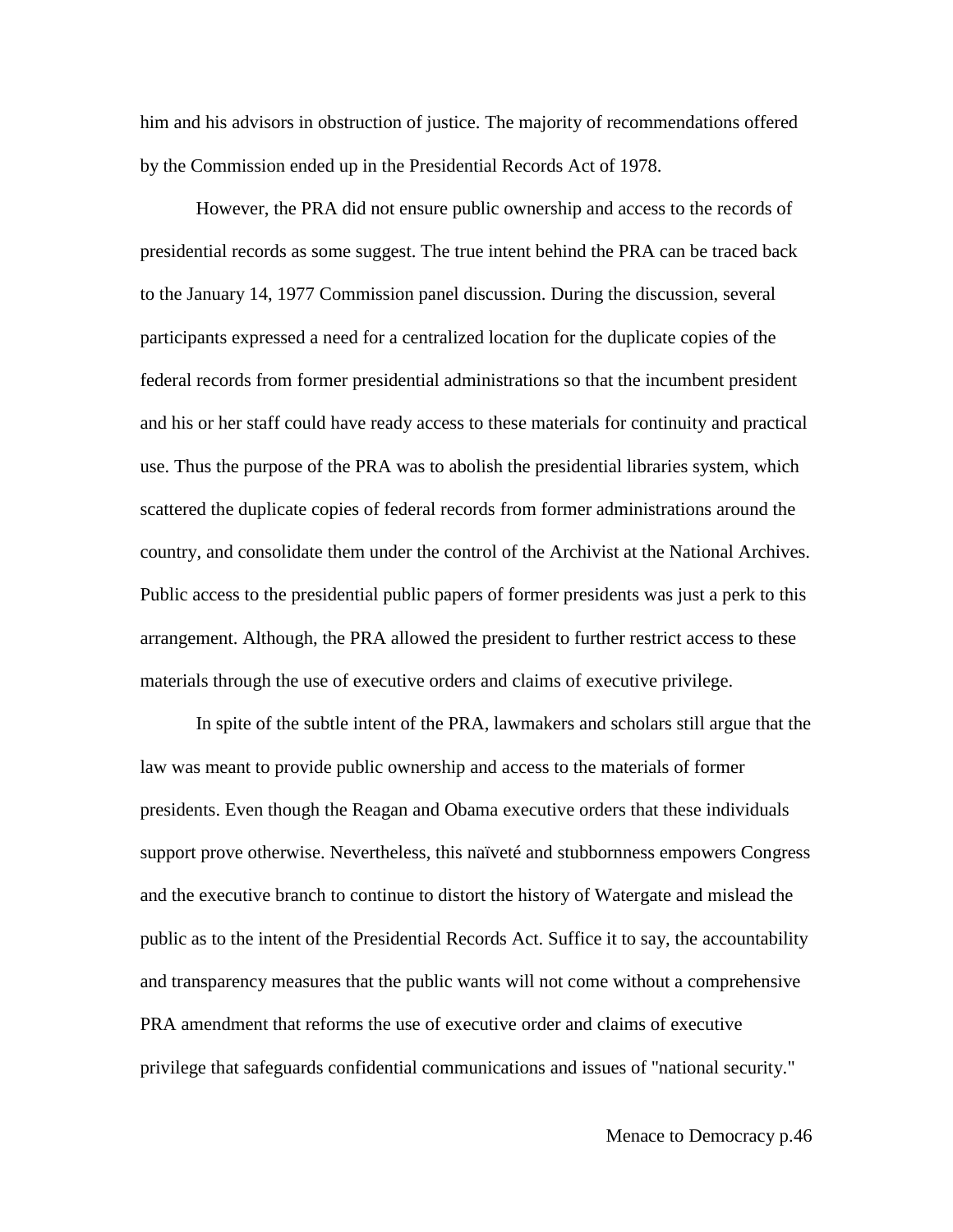# **Bibliography**

### Primary Sources

#### **Archival and Manuscript Collections**

Federation of American Scientists http://www.fas.org/

Government Printing Office http://www.gpo.gov/

National Archives http://www.archives.gov/

Nixon Presidential Library and Museum http://nixon.archives.gov

The National Security Archive http://www.gwu.edu/~nsarchiv/

#### **Government documents, Published**

- Committee on Government Reform, United States House of Representatives. *Presidential Records Act Amendments of 2002 Report, November 22, 2002.* Washington DC: GPO, 2002.
- Committee on Homeland Security and Governmental Affairs, United States Senate. *Presidential Records Act Amendments of 2009 Report, May 19, 2009*. Washington DC: GPO, 2009.
- Committee on Oversight and Government Reform, United States House of Representatives. *Presidential Records Act Amendments of 2007 Report, March 9, 2007*. Washington DC: GPO, 2007.

National Study Commission on Records and Documents of Federal Officials. *Final Report*. March 31, 1977. Columbia University, Butler Stacks.

President Barack Obama. *Executive Order 13489—Presidential Records*. January 21, 2009. http://edocket.access.gpo.gov/2009/pdf/E9-1712.pdf

President George W. Bush. *Executive Order 13233—Further Implementation of* 

Menace to Democracy p.47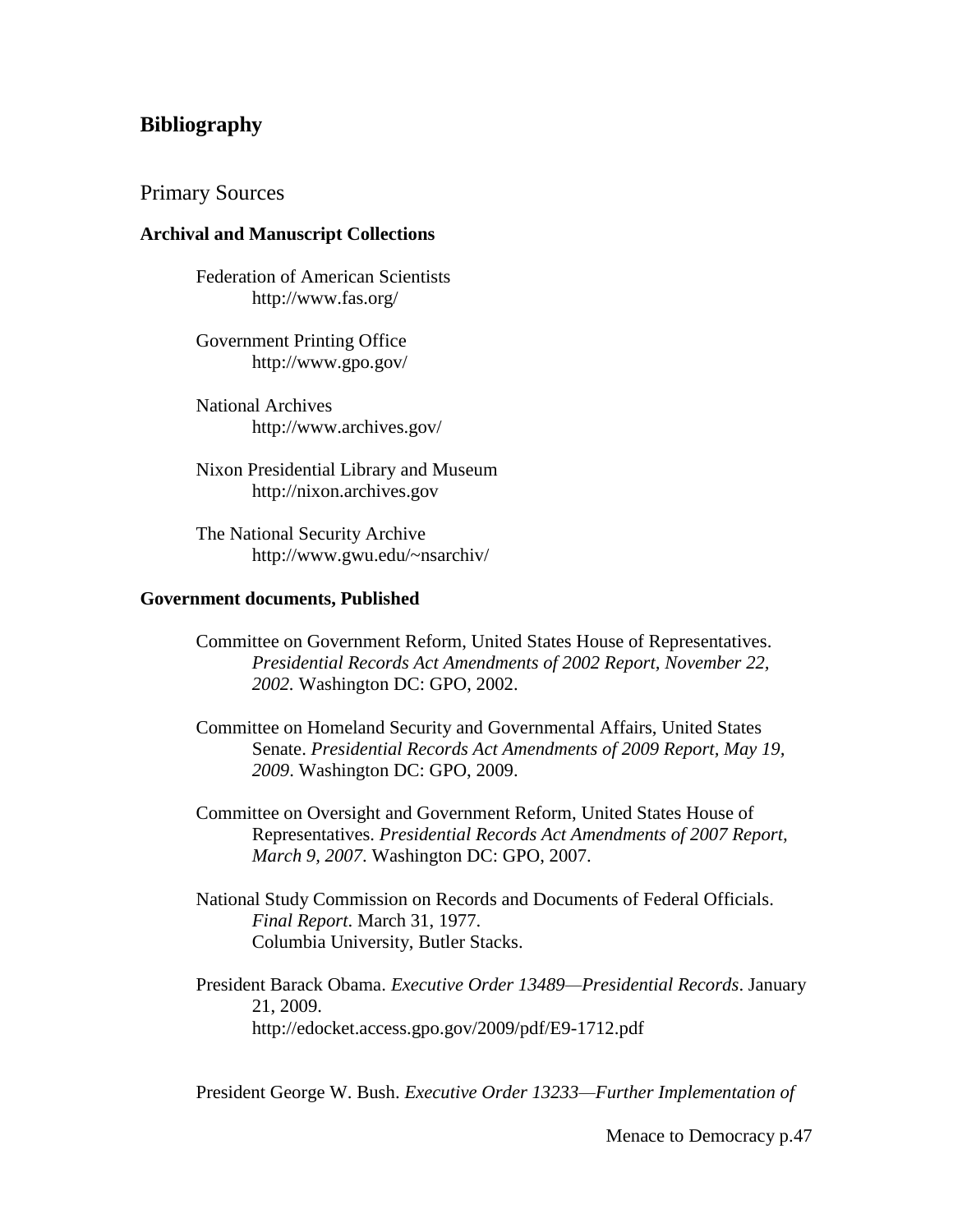*the Presidential Records Act*. November 1, 2001. http://edocket.access.gpo.gov/2009/pdf/E9-1712.pdf

President Ronald Reagan. *Executive Order 12667—Presidential Records*. January 18, 1989.

http://www.archives.gov/federal-register/codification/executive-order/126 67.html

- *Presidential Libraries Act*, U.S. Code 2112 Chapter 44, 1955. http://www.archives.gov/presidential-libraries/laws/1955-act.html
- *Presidential Recordings and Materials Preservation Act*, U.S. Code 44 Chapter 21, 1974. http://www.archives.gov/about/laws/nara.html#material
- *Presidential Recordings and Materials Preservation Act*, U.S. Code 44 Chapter 33, 1974. http://www.gpo.gov/fdsys/pkg/USCODE-2008-title44/pdf/USCODE2008 title44-chap33.pdf
- *Presidential Records Act*, U.S. Code 44 Chapter 22, 1978. http://www.archives.gov/about/laws/presidential-records.html
- Subcommittee of the Committee on Government Operations, House of Representatives, Ninety-Fifth Congress, Second Session. *Presidential Records Act of 1978 Hearings: H.R. 10998 and Related Bills to Amend the Freedom of Information Act to Insure Public Access to the Official Papers of the President, and for Other Purposes, February 23, 28; March 2 and 7, 1978.* Washington DC: GPO, 1978.
- United States House of Representatives, *House Resolution 1255*, March 1, 2007. http://www.gpo.gov/fdsys/pkg/BILLS-110hr1255ih/pdf/BILLS-110hr1255ih.pdf
- United States House of Representatives, *House Resolution 35*, January 6, 2009. http://www.gpo.gov/fdsys/pkg/BILLS-111hr35ih/pdf/BILLS-111hr35ih.pdf
- United States House of Representatives, *House Resolution 4187*, April 11, 2002. http://www.gpo.gov/fdsys/pkg/BILLS-107hr4187ih/pdf/BILLS-107hr4187ih.pdf
- United States Senate. *Hearings Before the Committee on the Judiciary, Ninety-Third Congress, on Special Prosecutor*. Washington, DC: GPO, 1973. http://web.lexisnexis.com.ezproxy.cul.columbia.edu/congcomp/attachment /a.pdf?\_m=56379c5089b14c110a25d840f7e39bfd&wchp=dGLzVtzzSkS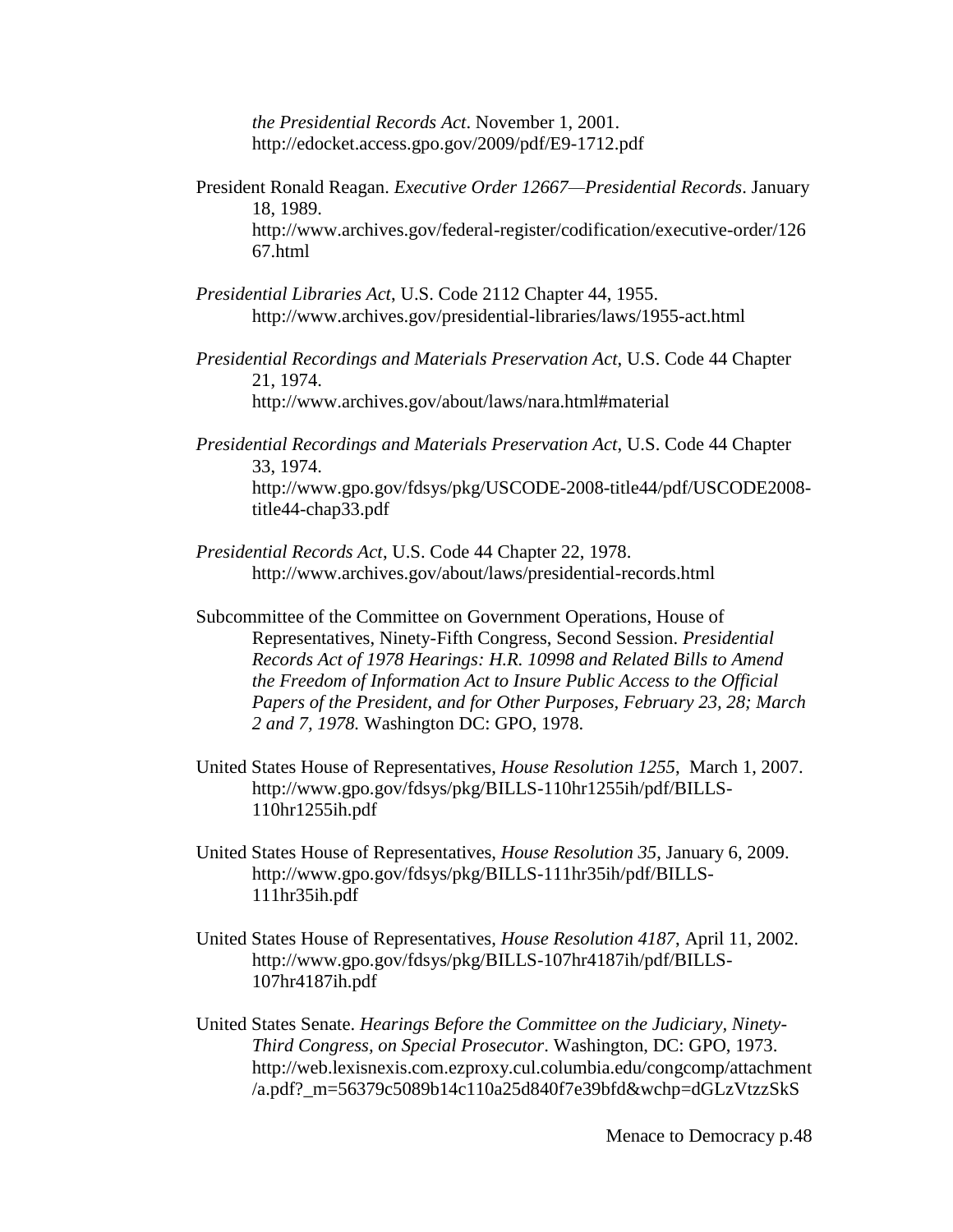A& md5=eac3914a55c4d7a6e4dea7283ce80cc0&ie=a.pdf

United States Senate, *Senate Bill 886*, March 14, 2007. http://www.gpo.gov/fdsys/pkg/BILLS-110s886is/pdf/BILLS-110s886is.pdf

## **Government Documents, Unpublished**

- "Complaint in American Historical Association v. National Archives and Records Administration." November 28, 2001. http://www.rcfp.org/news/documents/20011128ahavnara.html
- Minority Staff Committee on Government Reform, House of Representatives. "Summary of the Bush Executive Order on the Presidential Records Act." November 7, 2001.
- President Richard Nixon. "State of the Union Address." January 30, 1974. http://www.infoplease.com/t/hist/state-of-the-union/187.html
- The White House Office of the Secretary. "Press Briefing with Ari Fleischer." November 1, 2001. http://www.fas.org/sgp/news/2001/11/wh110101.html
- United States District Court for the District of Columbia. *American Historical Association v. National Archives and Records Administration*, Civil Action No. 01-2447. http://www.fas.org/sgp/jud/aha.pdf
- United States Supreme Court, *Nixon v. Administrator of General Services*, 433 U.S. 425 (1977). http://caselaw.lp.findlaw.com/cgibin/getcase.pl?court=us&vol=433&inv ol=425
- United States Supreme Court. *United States v. Nixon*, 418 U.S. 683, 1974. http://caselaw.lp.findlaw.com/scripts/getcase.pl?court=US&vol=418&inv o l=683

## **Periodicals**

## Huffington Post

Los Angeles Times

New York Times

The Nation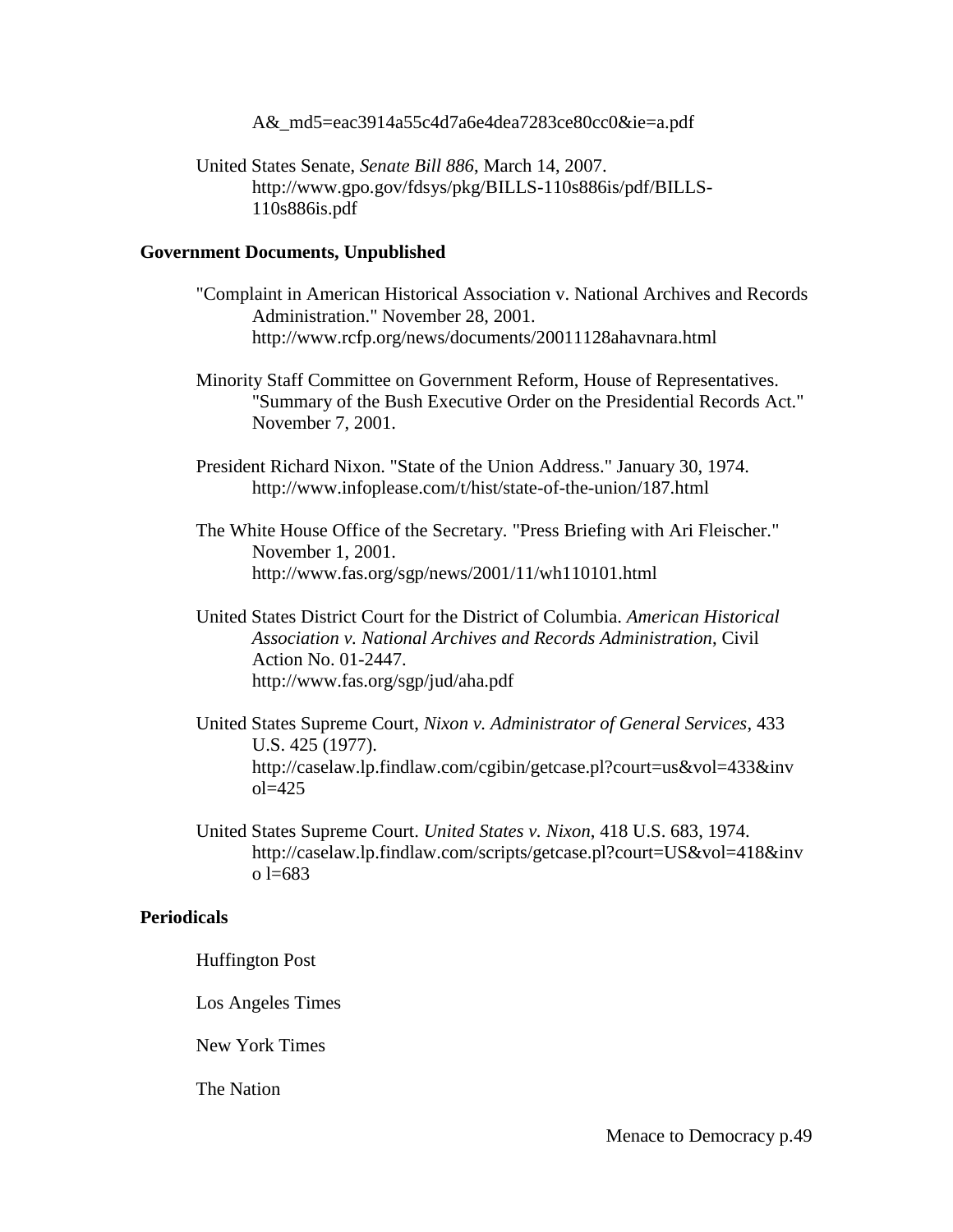The Washington Post

#### **Unpublished Theses**

- Bezzo, Megan L. "In the Name of National Security: Executive Order 13233, the Rise of the Imperial Presidency, and the Degradation of Archival Autonomy." MA Thesis, Western Washington University, 2009
- Burge, Kevin. "The Presidential Records Act of 1978: Its Development from the Right to Know and the Public's Demand for Federal Records Ownership." MA Thesis, Auburn University, 2008.
- Erickson, Brett L. "Presidential Power and Public Records: Executive Order 13233 and the Presidential Records Act of 1978." MA Thesis University of Nebraska, 2009.

#### **Published books and Articles**

- Jones, Arnita A. "American Historical Association Response to Executive Order 13233." *Presidential Studies Quarterly*, 32, no.1 (March 2002): 193.
- Kumar, Martha J. "Executive Order 13233 Further Implementation of the Presidential Records Act." *Presidential Studies Quarterly* 32, no. 1 (2002): 194-209.
- Montgomery, Bruce P. "Nixon's Ghost Haunts the Presidential Records Act: The Reagan and George W. Bush Administrations." *Presidential Studies Quarterly* 32, no. 4 (2002): 789-809.
- Nelson, Anna Kasten. "The Public Documents Commission: Politics and Presidential Records." *Government Publications Review* vol. 9, (1982): 444-445.
- Nelson, Anna Kasten, ed. *The Records of Federal Officials: A Selection of Materials from the National Study Commission on Records and Documents of Federal Officials*. New York: Garland, 1978.
- Putnam, Robert D., and Robert J. Spitzer, "American Political Science Association Response to Executive Order 13233." *Presidential Studies Quarterly* 32, no. 1 (2002): 190-192.
- Rodino Jr., Peter W. *Impeachment of Richard Nixon: The Final Report of the Committee on the Judiciary, House of Representatives*. New York: Viking, 1975.